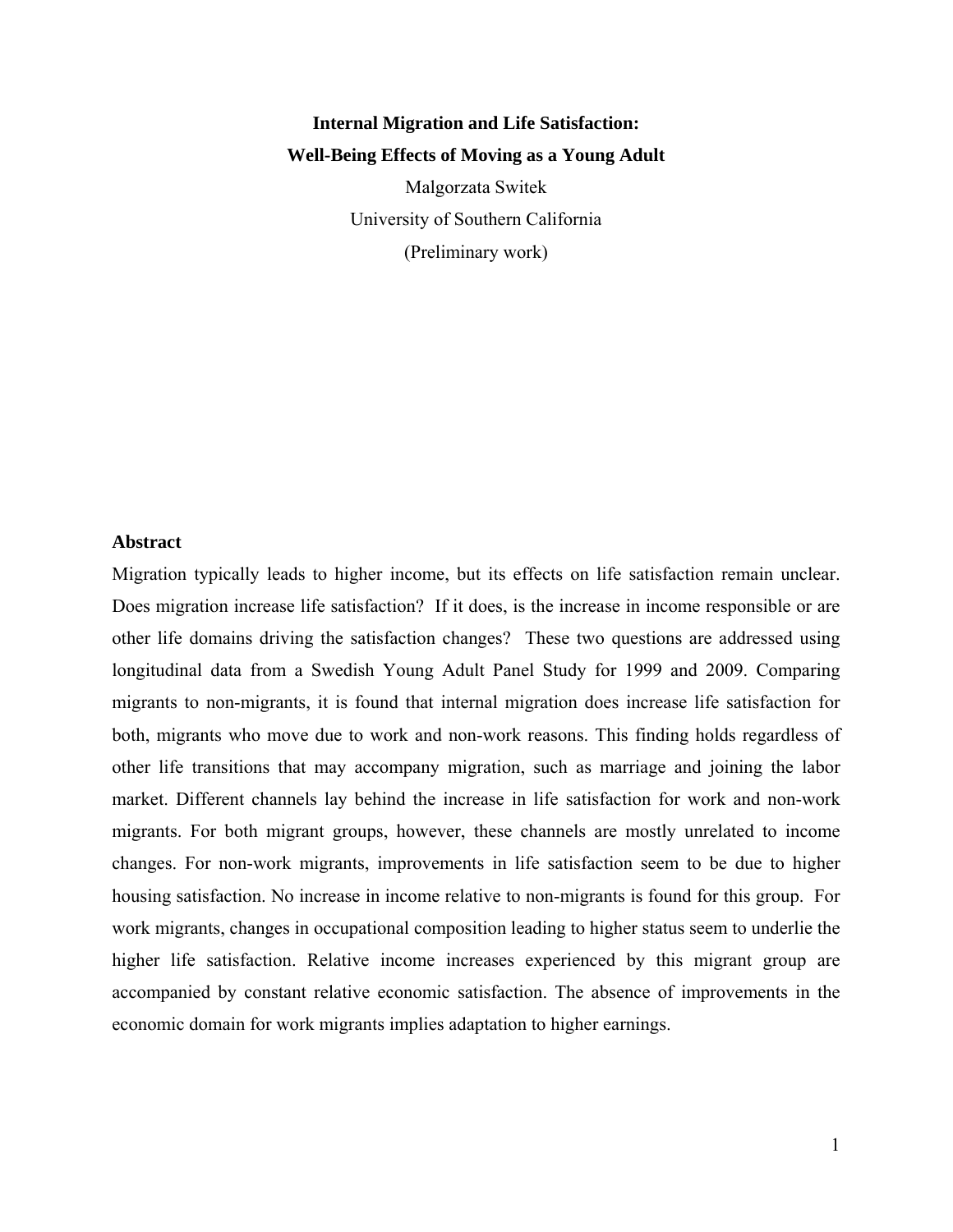"Life is like riding a bicycle – in order to keep your balance, you must keep moving." -Albert Einstein

#### **1.Introduction**

The life of a young adult is filled with changes and transitions. Finding a place to establish one's own future, finishing education, getting married – these are all life events experienced in the early adult life and that potentially tailor future happiness. This paper discusses the effects of one such life event – specifically, migration – on life satisfaction changes. Does internal migration affect the life satisfaction of young adults and is this effect positive? What are the channels through which migration and life satisfaction are related? Is income one of the main drivers of the relationship between migration and life satisfaction? These are the questions addressed.

 A longitudinal survey of young adults in Sweden, along with information from the Swedish Register, are used to answer the above questions. To assess the effects of internal migration on life satisfaction, life satisfaction levels of migrants and non-migrants are compared before and after. Other life transitions characteristic of young adults, such as labor market transitions or changes in marital status, are controlled for to avoid possible confounding effects. After investigating the association between migration and life satisfaction, the channels through which this association operates are examined. To assess these channels, specific life domains representing major aspects of life that contribute to overall happiness – such as the economic, housing, or professional satisfaction – are considered. The migrants are divided into those who move for work and non-work reasons throughout the analysis.

 Until now, most economic literature has focused on the analysis of the effects of internal migration on income changes. In general, its findings point to a positive association between migration and income. Considerably fewer studies have been carried out analyzing changes in subjective well-being that accompany internal migration, and their results have been much less clear. The unavailability of good longitudinal data providing information about migrants' satisfaction levels both before and after the move, has represented a big limitation for these studies. The few existing panel analyses mostly indicate that migration and life satisfaction are, in fact, positively related. On the related concept of mental health, no consensus has been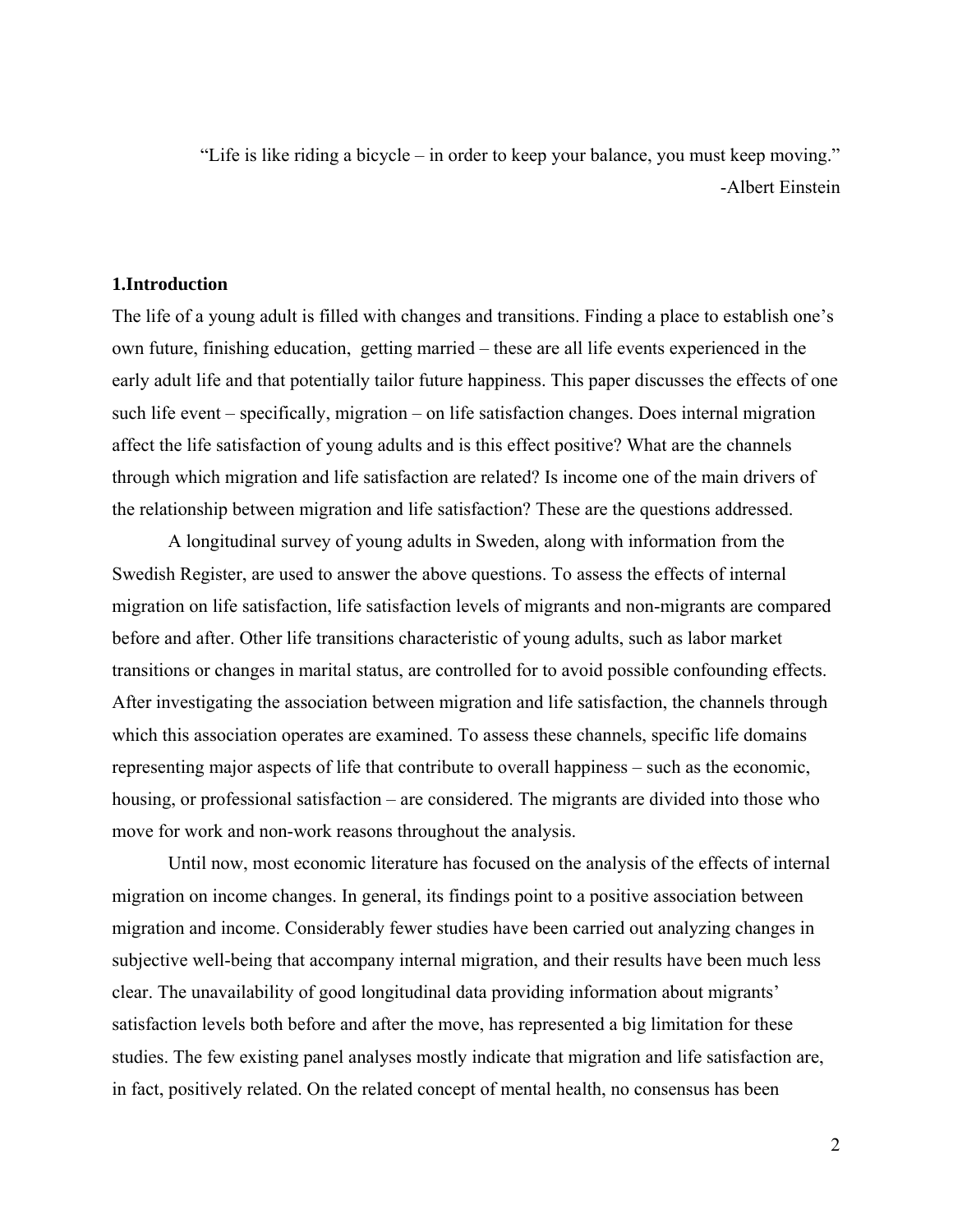reached either, though the existing evidence suggests a positive association between international migration and mental well-being.

The present paper contributes to the previous literature in several ways. First, the panel structure of the data allows for a comparison of life satisfaction before and after the move for both migrants and non-migrants. Second, the analysis controls for other life transitions experienced by young adults, such as getting married or joining the labor market, which assures a more accurate isolation of the effects of migration. Third, people who migrate for different reasons (work and non-work) are considered separately to see whether the relationship between migration and life satisfaction differs for the two migrant groups. Finally, the relationship between migration and satisfaction with specific aspects of life contributing to life satisfaction – referred to as life domains – is considered. Specifically, the economic, housing, and professional life domains are analyzed. This domain analysis further clarifies the mechanisms behind the migration and life satisfaction relationship.

The findings show that internal migration is associated with an increase in life satisfaction for migrants of all types. For both work and non-work migrants, the improvements in life satisfaction are mostly due to reasons unrelated to income changes. For work migrants, the positive relationship between migration and life satisfaction is due mainly to occupational mobility. For non-work migrants, increments in housing satisfaction lie behind the increase in life satisfaction.

#### **2. Literature Review**

The objective well-being effects of migration have been extensively discussed in the economic literature. Economist have focused mostly on the monetary costs and benefits of internal migration, viewing changes in personal income as one of the main consequences of a move. The roots of this approach may be found in seminal papers that view internal migration as a resource allocation mechanism meant to distribute people from places with low income opportunities to place with high income opportunities (Sjaastad 1962, Harris and Todaro 1970).

Assessing the relationship between migration and income has, however, proven to be a difficult task because of the inexistence of a good comparison group. In theory one would want to know what the migrants' income would have been if they had not moved. In practice, this is not possible. Early studies of the effects of internal migration on income perform cross-sectional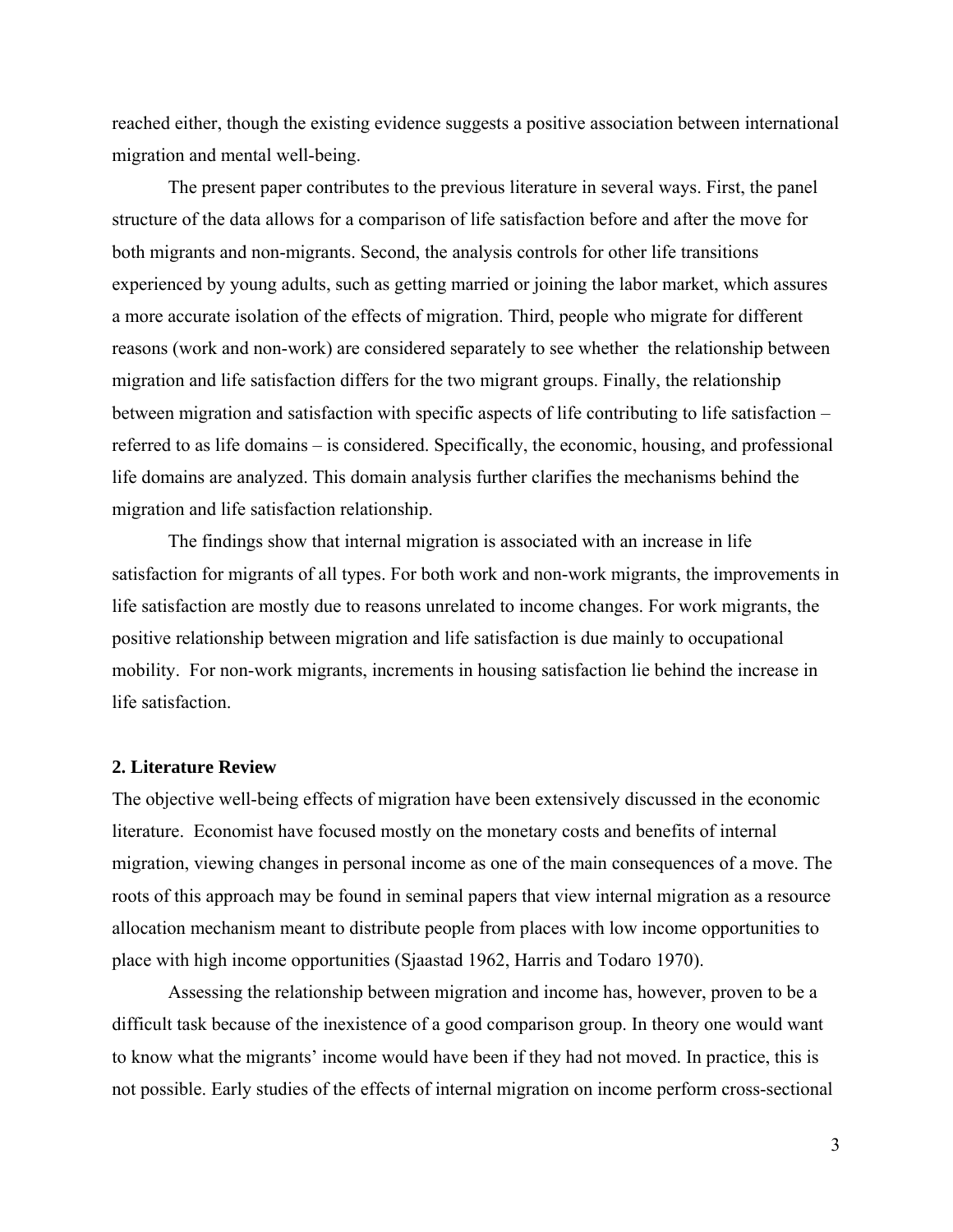analyses in which the incomes of the non-migrants (either from the place of origin or the place of destination) are used as a comparison group for the incomes of migrants (Lansing and Morgan 1967, Weiss and Williamson 1972). To account for the differences between the migrants and non-migrants, these papers use extensive sets of control variables. Their results are mixed depending on the migration and control groups used, but mostly favor the idea that internal migration does induce income gains for the migrants.

Since migrants are likely to possess unobservable traits that distinguish them from nonmigrants, cross-sectional comparisons are subject to serious selectivity bias problems (Antel 1980, Borjas 1992). Panel studies which consider income levels both before and after the move have been used as an alternative to the cross-sectional analyses. By analyzing changes, rather than levels, of income, panel studies are able to control for all fixed differences between migrants and non-migrants that may bias the results, accounting for a considerable part of the selectivity bias. This type of studies have also found that, in general, migration is associated with an increase in income, though the effects of migration on income gains may vary by age, reason of move (Bartel 1979), and gender (Lichter 1983, Cooke and Bailey 1996, Finnie 1999, Blackburn 2009).

The association between migration and higher income must not necessarily imply an association between migration and subjective well-being for at least two reasons. First, increasing income may be associated with increasing aspirations for the migrants, which may in turn result in a constant life satisfaction level (Easterlin 2001, Easterlin and Angelescu 2009). Second, the economic domain is not the only life aspect affected by migration that influences changes in subjective well-being. Migration may affect satisfaction with place of residence, current occupation, friendships, and number of other life domains. The final relationship between migration and life satisfaction should reflect the composite impact of all the life domain changes as well as the personal adaptation effects.

Unfortunately, due to limited longitudinal data on life satisfaction and migration, the effects of migration on subjective well-being have not been analyzed thoroughly. Cross-sectional studies point to a negative relationship between migration and life satisfaction (Knight and Gunatilaka 2007, Bartram 2010). However, these studies suffer from the same selectivity bias problems as the cross-sectional income-effect analyses discussed above. In a study of Thailandese migrants, DeJong and coauthors try to control for the self-selection problem of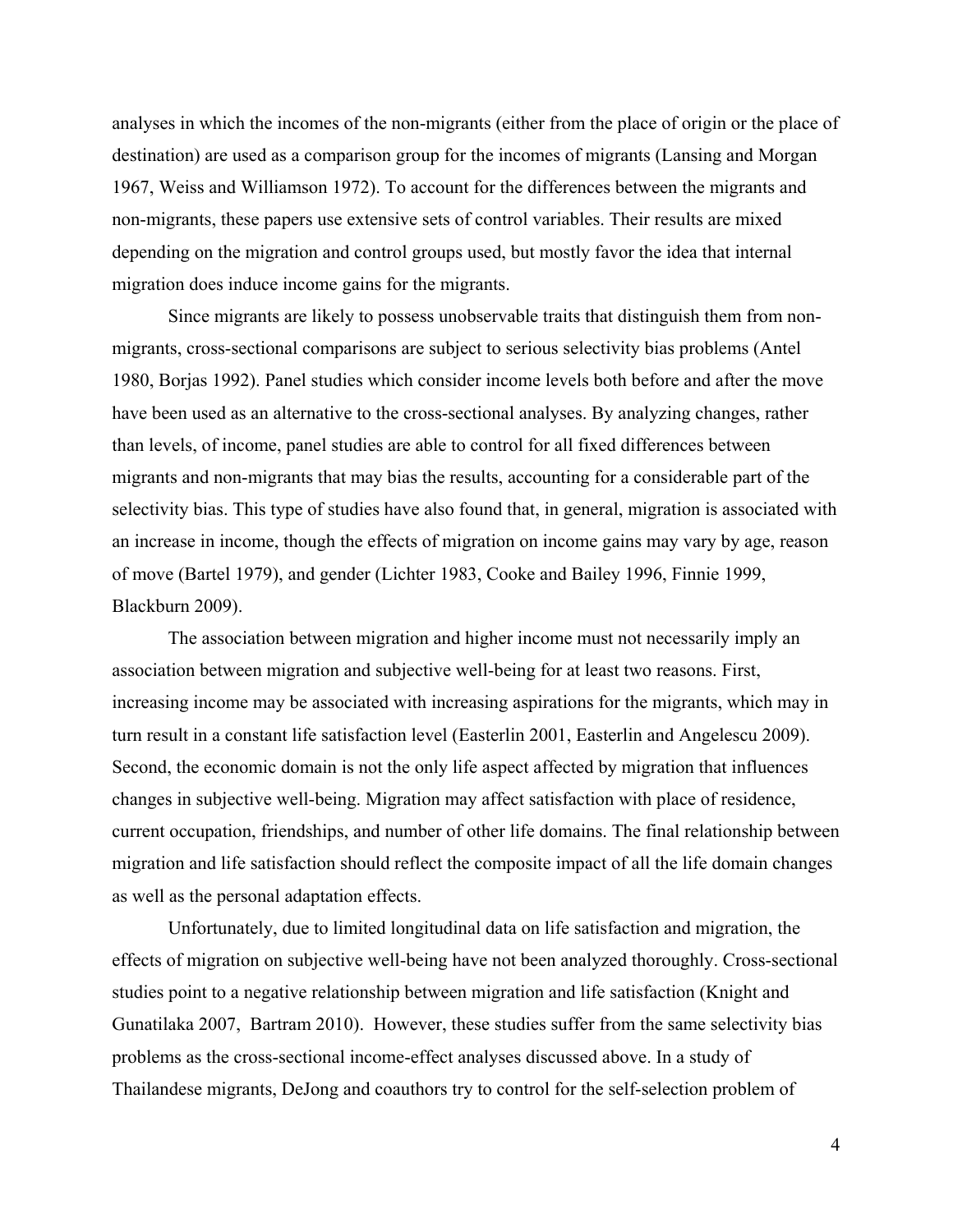cross-sectional data by employing questions about the migrants' own perception of whether the move increased or decreased their satisfaction levels (DeJong 2002). The authors' findings indicate that a non-trivial proportion of migrants report decreased satisfaction levels after the move. However, these results may not be considered conclusive either, as it has been found that self-reported past and future life satisfaction levels are in general inaccurate (Easterlin 2001).

Nowok and coauthors present one of the few longitudinal analyses of the effects of internal migration on life satisfaction (Nowok et al 2011). Employing the British Household Panel Study they find an association between migration and increasing life satisfaction during the year of the move. Their results also show a drop in life satisfaction of migrants three years prior to the move, which may affect the increase in life satisfaction accompanying migration. The authors do not, however, provide an explanation of the causes behind the decrease in life satisfaction prior to migration, nor do they analyze the life domains affecting the changes in life satisfaction after the move.

Studies of the relationship between other satisfaction variables and migration using panel data sets are also rare. The one area that does provide some interesting results, consists of studies analyzing the effects of residential migration. In general, these studies find that housing satisfaction increases as an effect of residential migration (Barcus 2004, Diaz-Serrano 2006). At the same time, bad dwelling characteristics and dissatisfaction with housing is found to be a significant factor increasing the likelihood of migrating for residential reasons (Diaz-Serrano 2006).

 A different category of studies closely related to the literature on migration and life satisfaction, is the one assessing the effects of migration on mental health. Mental health of migrants (especially international migrants) as compared to non-migrants has been amply studied by psychologists (Vega et al 1987, Ying 1996, Vega et al 1998). Unfortunately, again, very few studies that would account for the self-selection effect have been carried out in this literature. Summarizing its main findings, Bhugra concludes that, while migration may be a stress-inducing phenomenon, migrant experiences present a lot of variance, and that the impact of migration on mental disorders such as depression is not straightforward (Bhugra 2004a and 2004b).

 An important contribution to the economic literature on international migration and mental well-being is made by Stillman and coauthors (Stillman et al 2009). Based on a natural experiment from The Kingdom of Tonga, their study compares the mental health of migrants to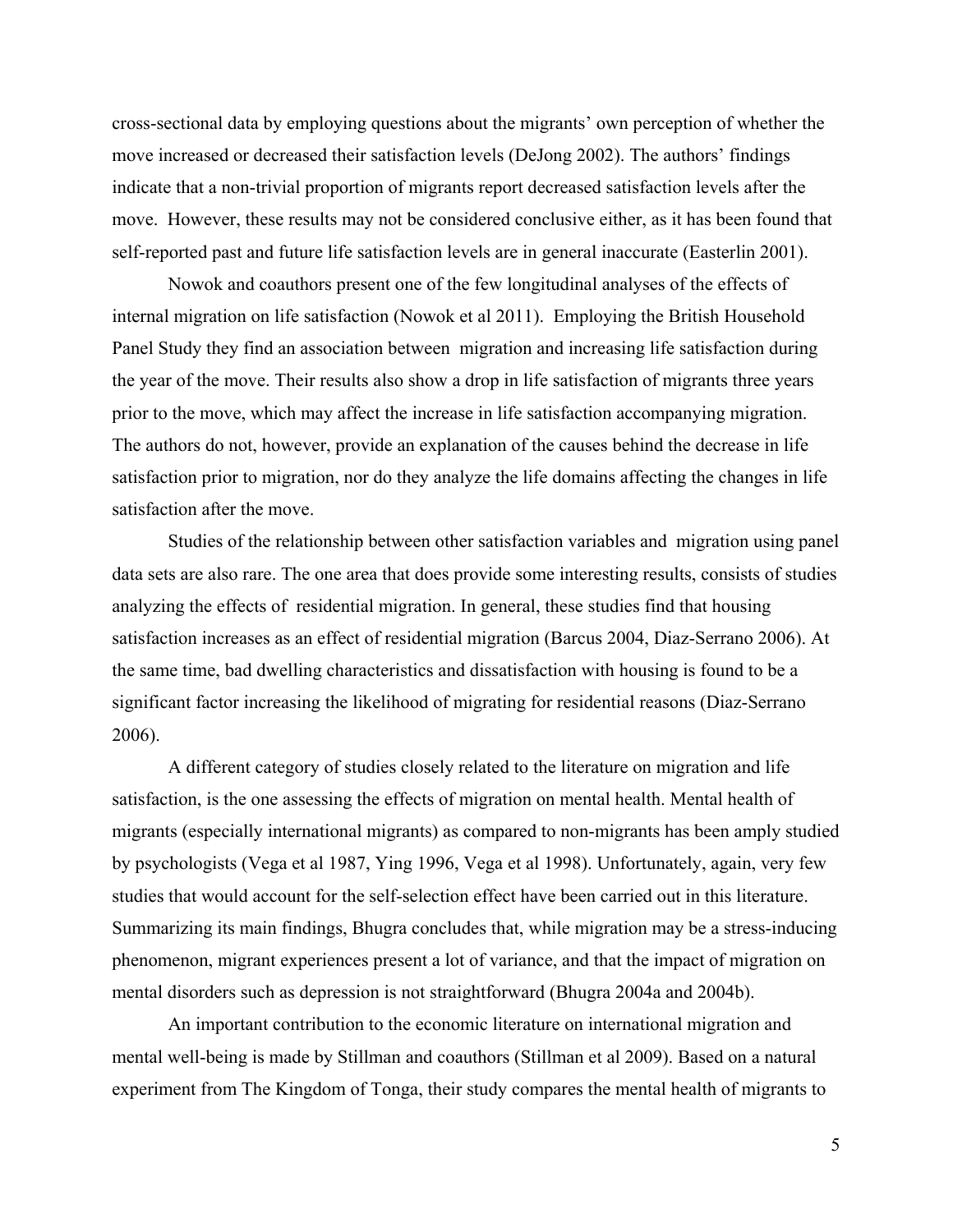that of potential migrants, that is, people who would wish to migrate but are (randomly) not allowed to do so. Since being selected randomly into migration is uncorrelated with personal traits, the authors use the random selection as an instrumental variable to estimate the unbiased relationship between migration and mental health. Their findings show that the act of moving from Tonga to New Zealand has a positive effect on mental health of migrants. However, the effects of international and internal migration are likely to differ in a number of ways. Therefore, in spite of its importance, the study by Stillman and coauthors cannot be extrapolated to shed further light on the effects of internal migration. In summary, the association between subjective well-being (as measured by life satisfaction or by mental health) and internal migration remains an open question.

#### **3. Data description**

Two main data sources are used: the Young Adult Panel Study (YAPS), carried out in Sweden, and the Swedish Register information. The YAPS consists of a longitudinal survey designed by Eva Bernhardt from Stockholm University carried out in the years 1999, 2003 and 2009. It contains data on around 3500 individuals, many of whom were followed throughout the three stages of the study. The Swedish Register data contains information on all Swedish individual's main socio-economic characteristics (such as civil status, place of residence and income), and is collected by the Swedish Tax Agency. Information from the two sources was linked for all individuals interviewed in 2009 to obtain a more complete social, economic, and demographic data set.

 Although YAPS interviewed over 3000 individuals in the three years during which it was carried out, only a portion of these people participated in the three waves of the study. The present analysis includes only individuals who were interviewed in both 1999 and 2009, and for whom information on the main variables of interest is available. From the 2820 people initially interviewed in 1999, only 56% could be re-interviewed ten years later reducing the sample of observations to 1575 individuals, a small portion of whom did not answer certain survey questions used and had to be dropped from the regression analysis<sup>1</sup>. The high attrition rate may create worries about the possible existence of a selectivity bias. The methodology used

<sup>&</sup>lt;sup>1</sup> For complete information on the number of observations available for each of the main variables included in the study, please see Table B1, Appendix B.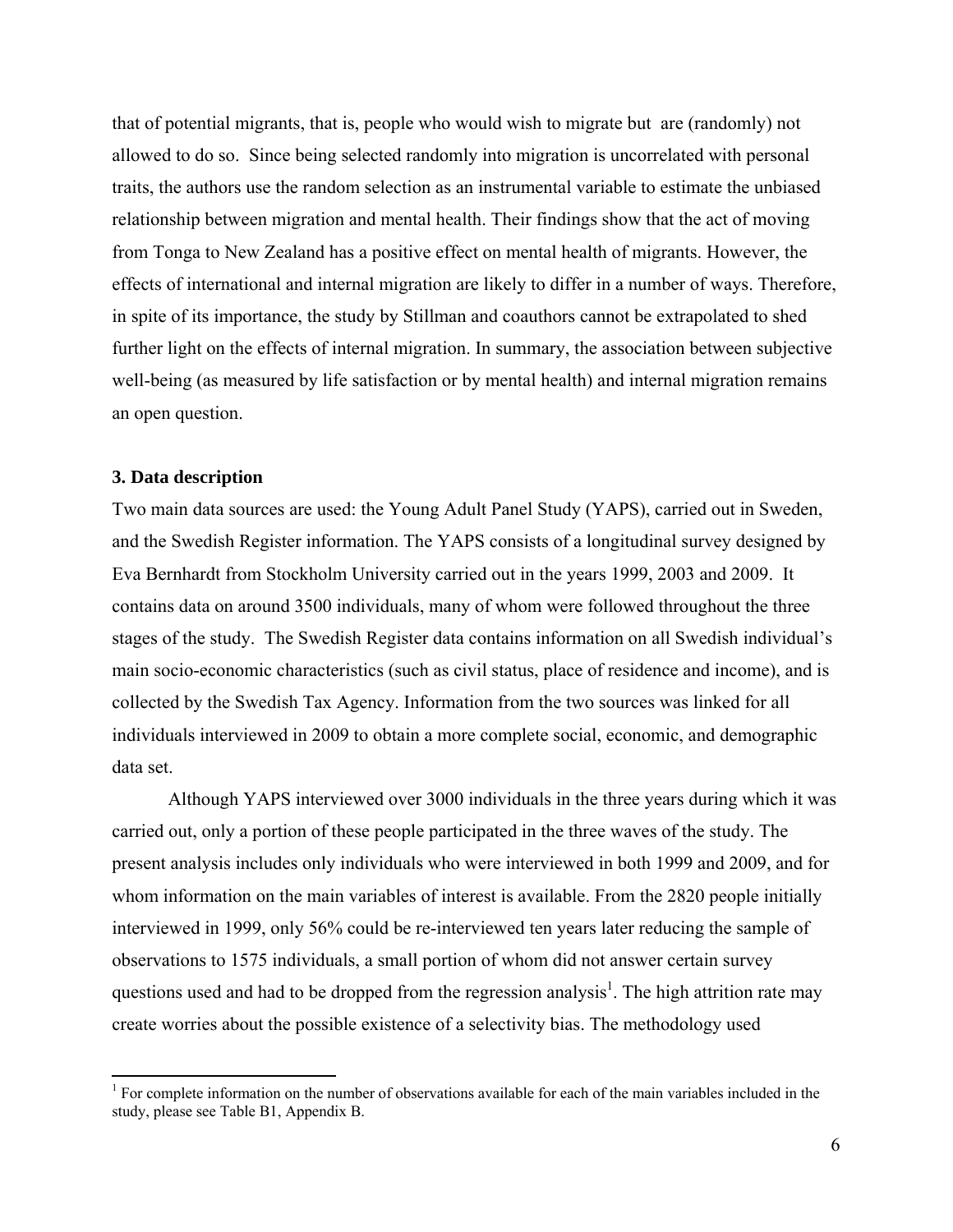throughout the analysis, which controls for all individual level fixed effects as well as some of the main time-varying individual and community level effects, should account for an important part of the differences between attritors and non-attritors, significantly reducing the problems due to selectivity into attrition. A detailed analysis of the remaining differences between attritors and non-attritors provides reassurance that the remaining selectivity bias is small in magnitude, and does not have an important effect on the results of the study (Appendix A).

The two main variables employed in the analysis are life satisfaction and migration status. Life satisfaction is measured in all waves of the YAPS survey using the answer to the question: "How satisfied are you with your life in general?". Response categories are given on a scale from 1 to 5, with 1 meaning very dissatisfied and 5 very satisfied. Migration status is established using the Swedish Register information about the place of residence of each individual in 1999, 2003 and 2009. A person is classified as a migrant if she changed her municipality in the years under analysis (including those who reported a different municipality in 2003 and later moved back), and as a non-migrant if no such change in place of residence took place. Given the average size of municipalities in Sweden, which is slightly above 500 square miles (Statistics Sweden, 2012), this type of migration would roughly correspond to moving in between two cities of the United States.

The question used to divide the migrants into work and non-work migrants was included in 2009 only and asks the following: "What was the most important reason for you to move?" The possible response categories for this question include "my work/studies" as well as other seven options that were unrelated to the person's work (Table B4, Appendix B). Using the answer to this question, the migrants were classified as either work migrants – if they chose "my work/studies" as their main reason to move, – or non-work migrants – if they chose any of the other response categories.

The variables used to analyze the channels through which migration and life satisfaction are related include disposable and work income, satisfaction with other life domains (economic, housing, and what the person is currently doing), and information on current occupation. Disposable and work income for 1998 and 2008 are given on individual level and are obtained from the Swedish Register records. Income from the years previous to the survey is used, because in both 1999 and 2009 the interviews were conducted at the beginning of the year (between March and May). Therefore, during the time of the survey, the satisfaction levels of the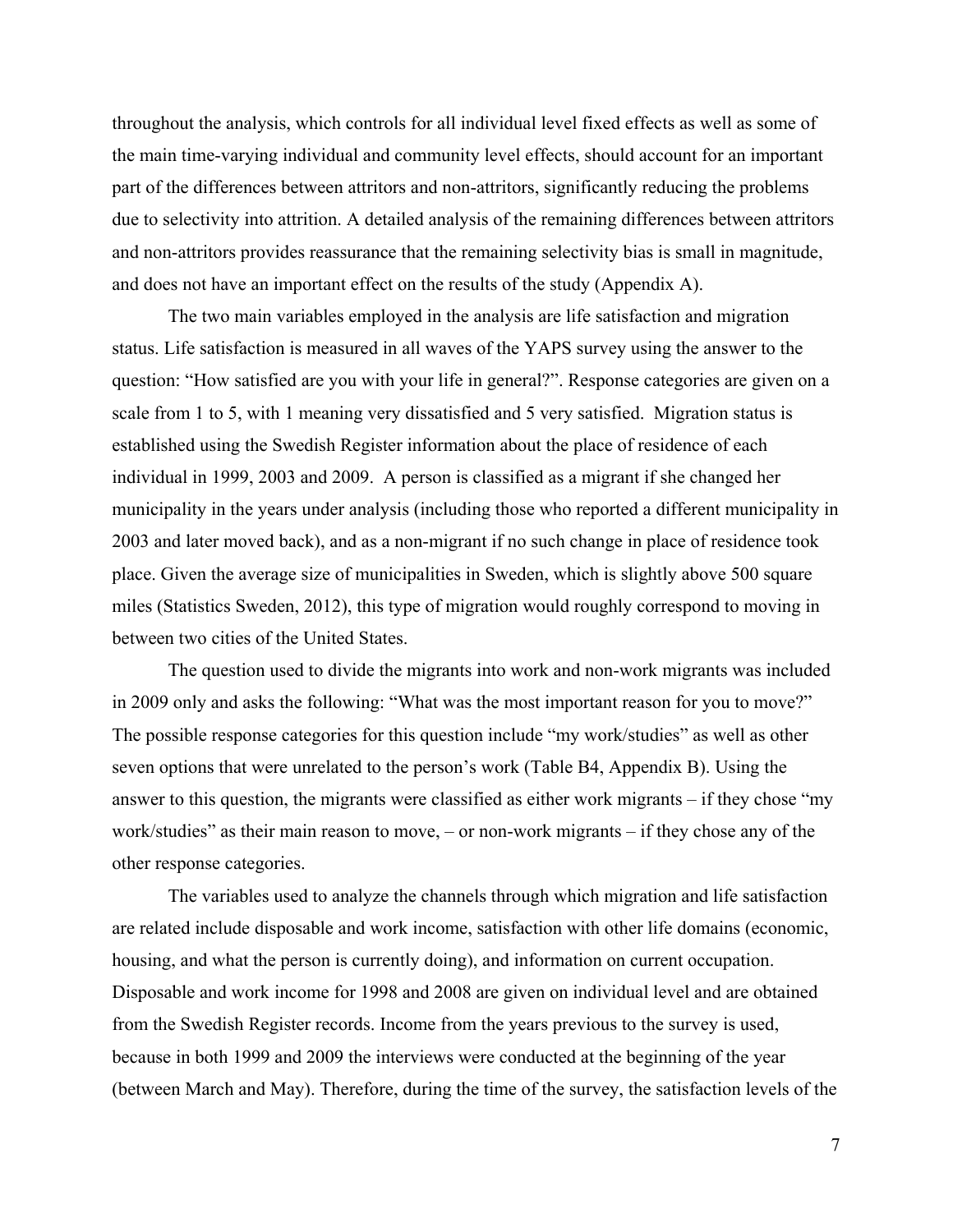respondents were likely to reflect their past years' income. Both disposable and work income from 2008 are adjusted for inflation using the Consumer Price Index available from the Swedish Statistics data bank.

The three additional satisfaction variables used are satisfaction with the economic situation, with housing, and with what the person is currently doing. Satisfaction with relationship with partner, though available in the survey, is not used due to high non-response rates in both years (Table B1, Appendix B). All satisfaction questions were asked using the same format and response scale as life satisfaction. Occupational categories are constructed by combining two survey questions: main occupation, used to classify people as students and unemployed; and main activity, used to classify people into different production sectors of the economy, such as services, non-manual, or professional. The final classification used, groups people as being part of one of the following occupations: goods production, service production, assistant non-manual, intermediate non-manual, professional/higher manual/self-employed, executive/entrepreneur/farmer, student, and unemployed.

The control variables considered are education level, civil status, and a labor market transition indicator. Education is obtained from the Swedish Register where it is reported using six possible levels: compulsory 9 years, secondary less than 3 years, secondary 3 years, postsecondary less than 3 years, post-secondary 3 years or more, and postgraduate. For the purpose of the analysis the last two levels are combined into one category labeled "post-secondary education." The five educational categories obtained are used to approximate the years of education for each individual, setting each level to 9, 10.5, 12, 13.5 and 16.5 years accordingly. Civil status is also obtained from the Swedish Register, which provides information on whether the person is unmarried, married, widowed or divorced. Given the young age of the subjects surveyed, the widowed and divorced groups are both quite small and are therefore combined for the purpose of the analysis.

The labor market transition variable is used to control for the life satisfaction effects of finishing studies and moving on to occupy a position in the labor market. It consists of an indicator variable that takes on the value of 1 if the person has reached her highest level of education after 1999 and is actively participating in the labor market in 2009 (that is, has reported an occupation or main activity other than student, unemployed, or housekeeping), and 0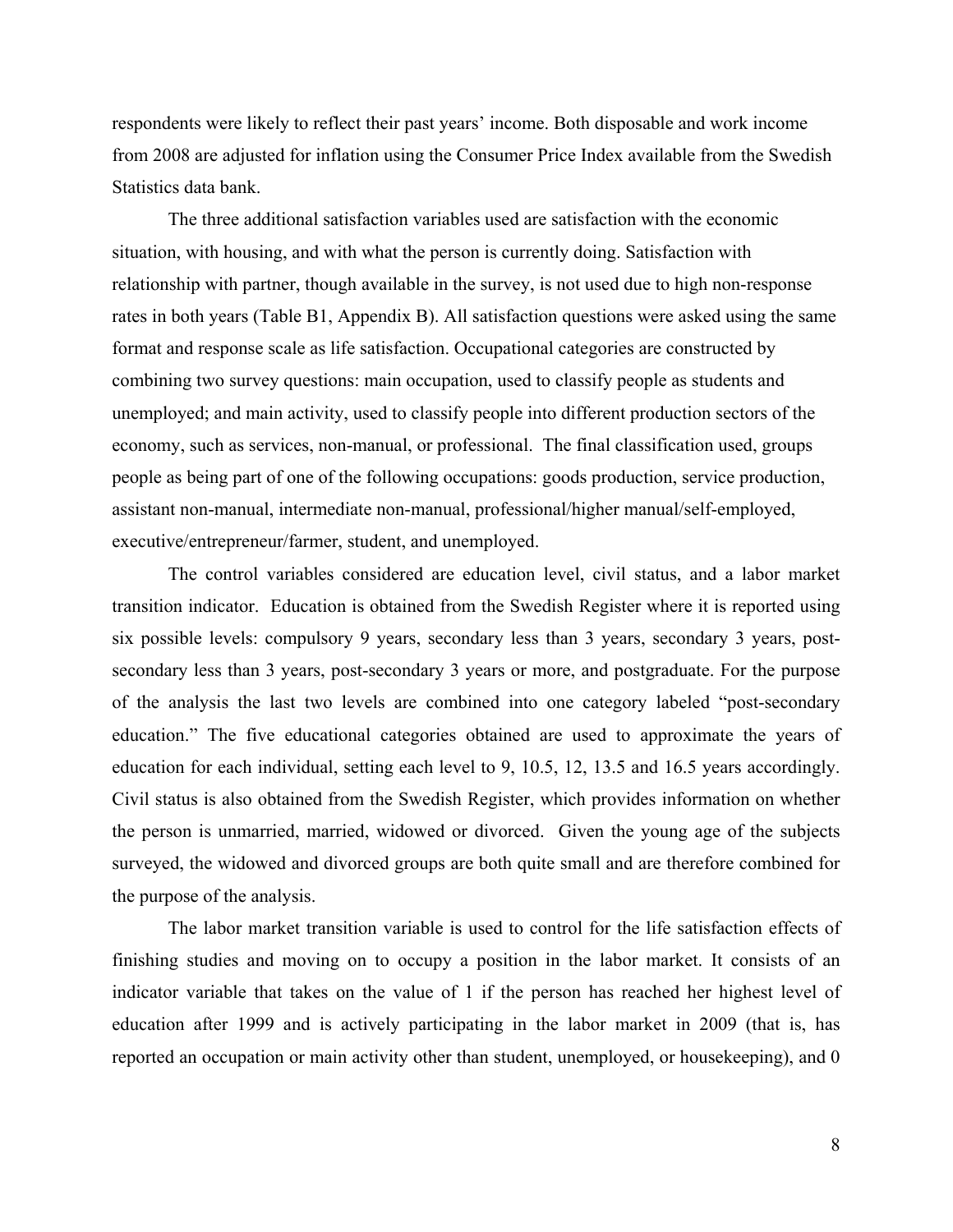otherwise<sup>2</sup>. Due to its nature it is closely related to the education and occupational category variables, but cannot be completely captured by either of them<sup>3</sup>. For further description of these and other variables employed, please consult Appendix B.

#### **4. Patterns of internal migration**

The main socio-demographic characteristics of migrants in this study are consistent with those usually observed in developed countries: migrants are mostly young, unmarried, and have higher final education levels than non-migrants. Of the three cohorts considered (born in 1976, 1972, and 1968), the youngest presents the highest level of mobility during the decade under analysis (Table 1). The higher migration rates of the 1976 cohort are consistent with a couple of important demographic findings. First, the age patterns of migrants have been long documented as following regularities, with the rates of migration peaking during young adulthood (Thomas 1938, Beshers and Nishiura 1960, Pandit 1997, Fischer and Malmberg 2001). Second, the 1976 cohort is smaller than the previous ones; it has been observed that smaller cohorts have higher migration rates than larger cohorts because of better labor market conditions (Pandit 1997).

Given the young age of all respondents during the first interview  $-22$  for the youngest cohort and 30 for the oldest – it is not surprising that the overall percent of people married is much higher in 2009 than in 1999 (45% as compared to 13%). Migrants are more likely to be unmarried in 1999 than non-migrants, though by 2009 the marriage rates of the two groups are similar (Table 1). The lower initial marriage rates among migrants are consistent with the majority of them belonging to the youngest cohort, and with the finding that movers concentrate among those with fewer social ties at the place of origin (Fischer and Malmberg 2001, Michaelides 2011). Migrants are also more likely to be still studying in 1999 than non-migrants, and to have higher education levels in both 1999 and 2009 (Table 1). This pattern coincides with studies finding that Swedes with higher education levels are more prone to move (Kupiszewski et al 2001). The higher percent of students among migrants in 1999 is probably observed because

<sup>&</sup>lt;sup>2</sup> For the detailed reasoning behind the construction of the labor market indicator, please see the methods section.

<sup>&</sup>lt;sup>3</sup> Though the labor market transition indicator is closely related to changing occupational categories from "student" to any other category, it is not equivalent to such a change. Consider, for example, the case of a young adult who is employed in 1999, but later decides to go back to school to finish studies. If this person achieves her highest level of education between 2000 and 2009, and is employed in 2009, she would be considered to have gone through a labor market transition. However, her occupational category in 1999 would not have been "student".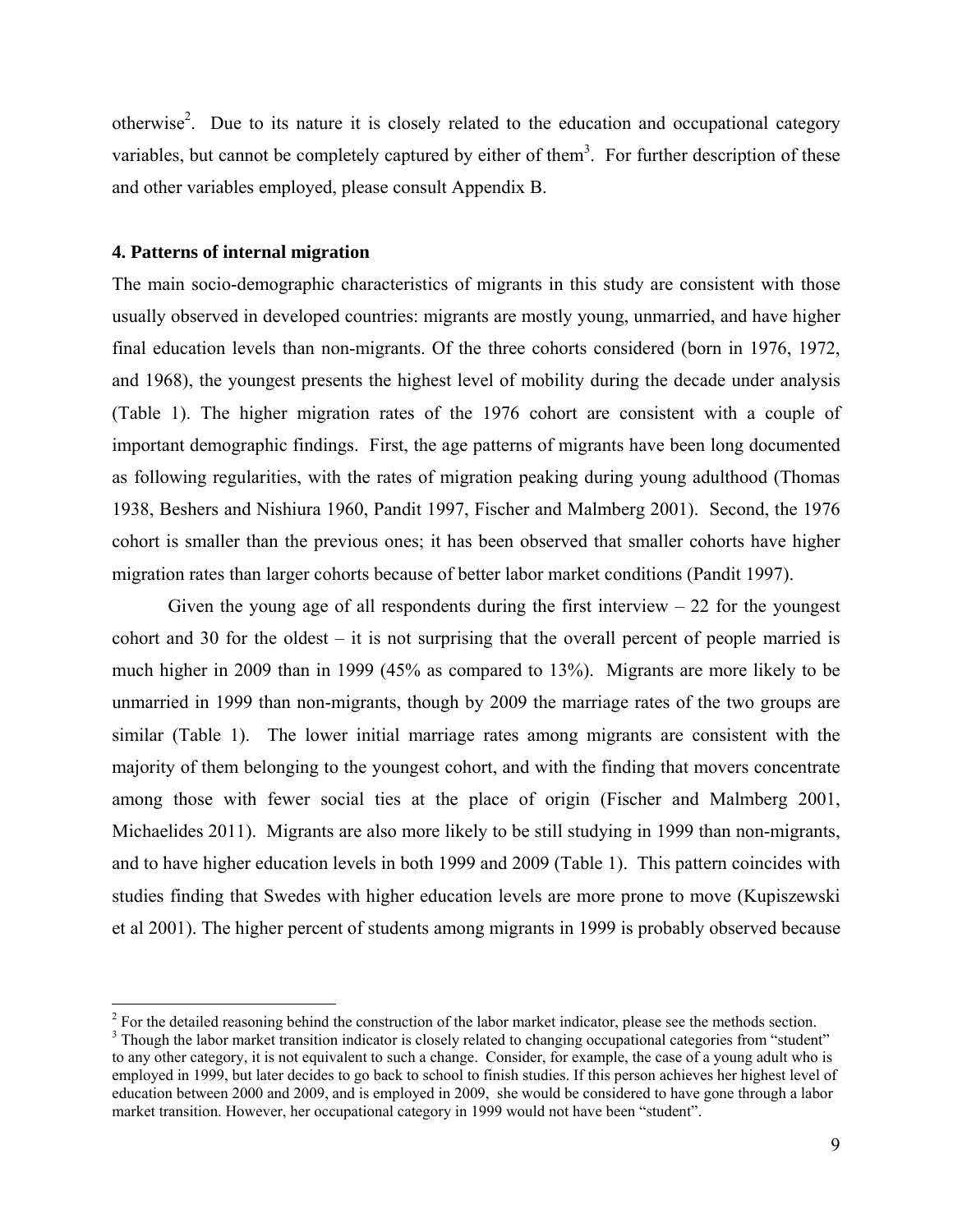completion of schooling and the subsequent transition into the labor market are both strongly associated with migration (Fischer and Malmberg 2001).

 As is true of many other developed countries, internal migration in Sweden has been characterized by flows from both rural to urban (urbanization) and urban to rural (counterurbanization) areas in the past decades (Kupiszewski et al 2001, Plane et al 2005). For the purpose of the present study, migration between all types of counties and municipalities is combined for two reasons. First, the main focus of the analysis is on the association between any internal move and life satisfaction, regardless of its urbanizing or counter-urbanizing effects. Second, considering the YAPS migrants as a whole, the share of overall migration between urban and rural areas, whatever the direction, is small. Dividing the Swedish counties into predominantly urban and predominantly rural<sup>4</sup>, it is observed that over 70% of the migrants in the sample move within counties of a given type (Table 2). For the remaining 30%, the direction of internal migration is associated with the age of the migrant. The migrants from the youngest cohort are the most likely to make a move from a rural to an urban county, and those from the oldest cohort are the most likely to make a move in the opposite direction. This is consistent with what has been observed for recent migration patterns in Sweden (Kupiszewski et al 2001).

#### **5. Methods**

The main problem faced assessing the effects of migration on life satisfaction, is the lack of a perfect comparison group. Though in theory one would like to compare the migrant's life satisfaction to what it would have been had she not moved, in practice this counterfactual is impossible to observe. Therefore one is left with the second best option: comparing the life satisfaction of migrants to that of non-migrants, controlling for the possibility of endogeneity due to a selectivity bias.

Endogeneity due to selectivity arises when migrants and non-migrants differ in ways that are related to both their life satisfaction and their migration status. Some of these problematic differences are observable and may be accounted for in a regression analysis, as long as the appropriate set of control variables is included. Some are unobservable and need to be controlled for in different ways. This section describes the methods used in the analysis, focusing on the

<sup>&</sup>lt;sup>4</sup> This division was based on the OECD Territorial Review of Sweden (OECD 2010). Stockholm, Vastra Gotaland, and Skane are the three counties classified as predominantly urban; the rest of the counties are classified as predominantly rural.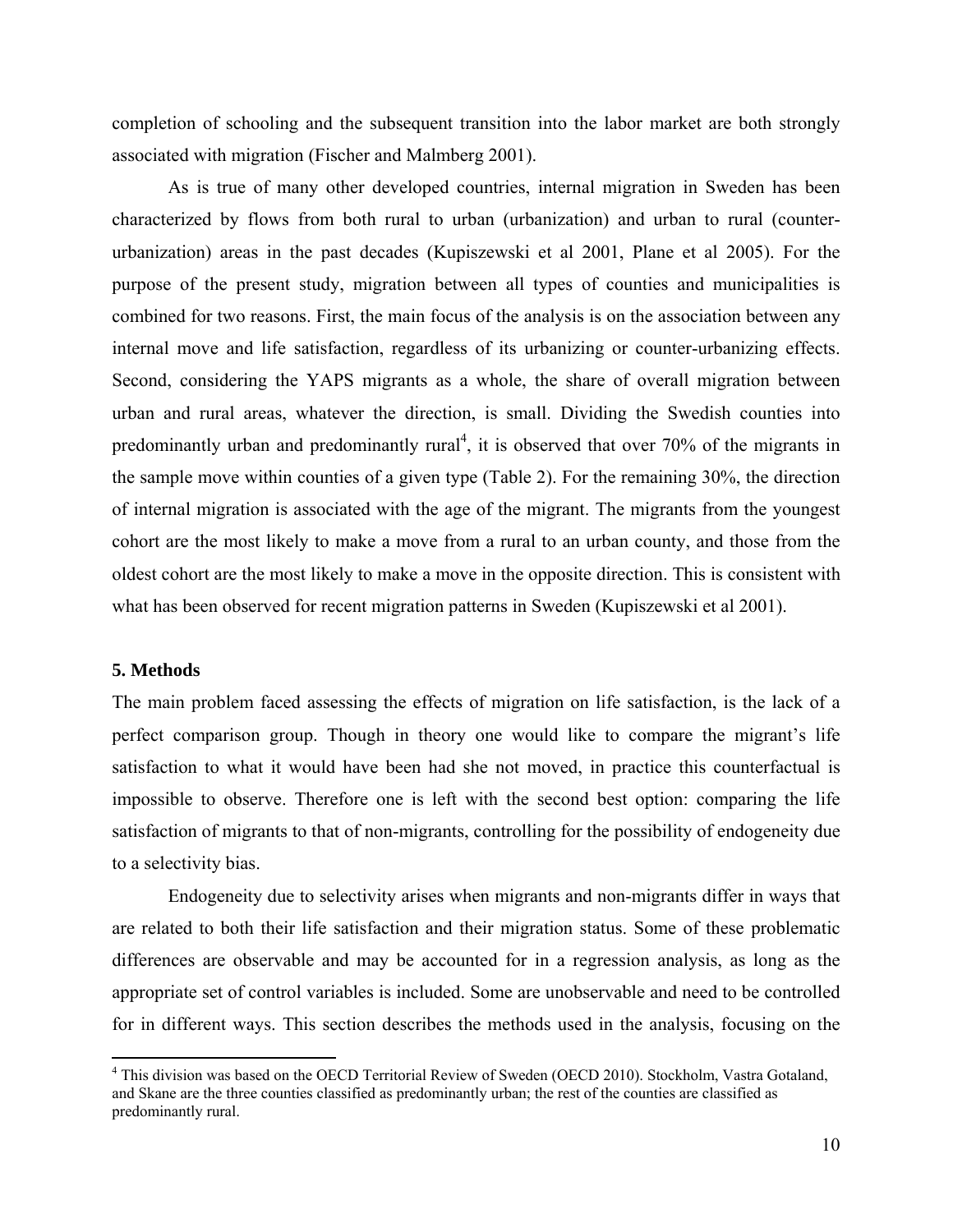techniques which account for the differences between migrants and non-migrants. In the first part the methods used to account for the unobservable differences between the two groups are discussed. The second part deals with the selection of the appropriate control variables to be included in the regression analysis. Final methodological issues related to missing values, econometric techniques, and the analysis of the channels through which migration and life satisfaction may be related, are discussed in the last part of the section.

#### 5a. Dealing with endogeneity – the problem of unobservables

Unobservable characteristics that affect both, a person's migration status, and her life satisfaction level may be of two types: fixed and time-varying. An important type of fixed characteristics that could represent a source of endogeneity are individual level personality traits that make specific people more prone to migration. For example, imagine that optimists are both, more likely to migrate, and to report higher satisfaction levels. Since optimism is unobservable – making it impossible to control for – its relationship with life satisfaction and migration could potentially bias the analysis.

 Other types of unobservable characteristics may be time-varying. A good example are community level shocks taking place between the two dates of the surveys. Imagine the case of a natural disaster, such as a flood. A flood could permanently lower life satisfaction of the people affected by it and, at the same time, have damaging effects on the community where it occurs, influencing the likelihood of its residents to become migrants. These shocks represent unobservable externalities and introduce another source of bias. Notice that the community shocks are different from community fixed effects (such as weather) which remain constant over time, and may be accounted for by introducing place of residence controls. The community shocks are, on the contrary, time varying, and should therefore be accounted for separately.

 The following model represents the life satisfaction of individual i, in community c, at time t, taking into account the variables previously described that could affect both life satisfaction and migration:

(1)  $Y_{\text{cit}} = \mu_t + \eta_i + \theta_c + \rho_c * t + \beta' x_{it} + \gamma M_{it} + \varepsilon_{\text{cit}}$ where:

Y<sub>cit</sub> is the outcome variable of interest (in this case life satisfaction);  $\mu_t$  is a time effect,  $\eta_i$  is the individual fixed effect,  $\theta_c$  is the community fixed effect (e.g. weather),  $\rho_c$  is the external shock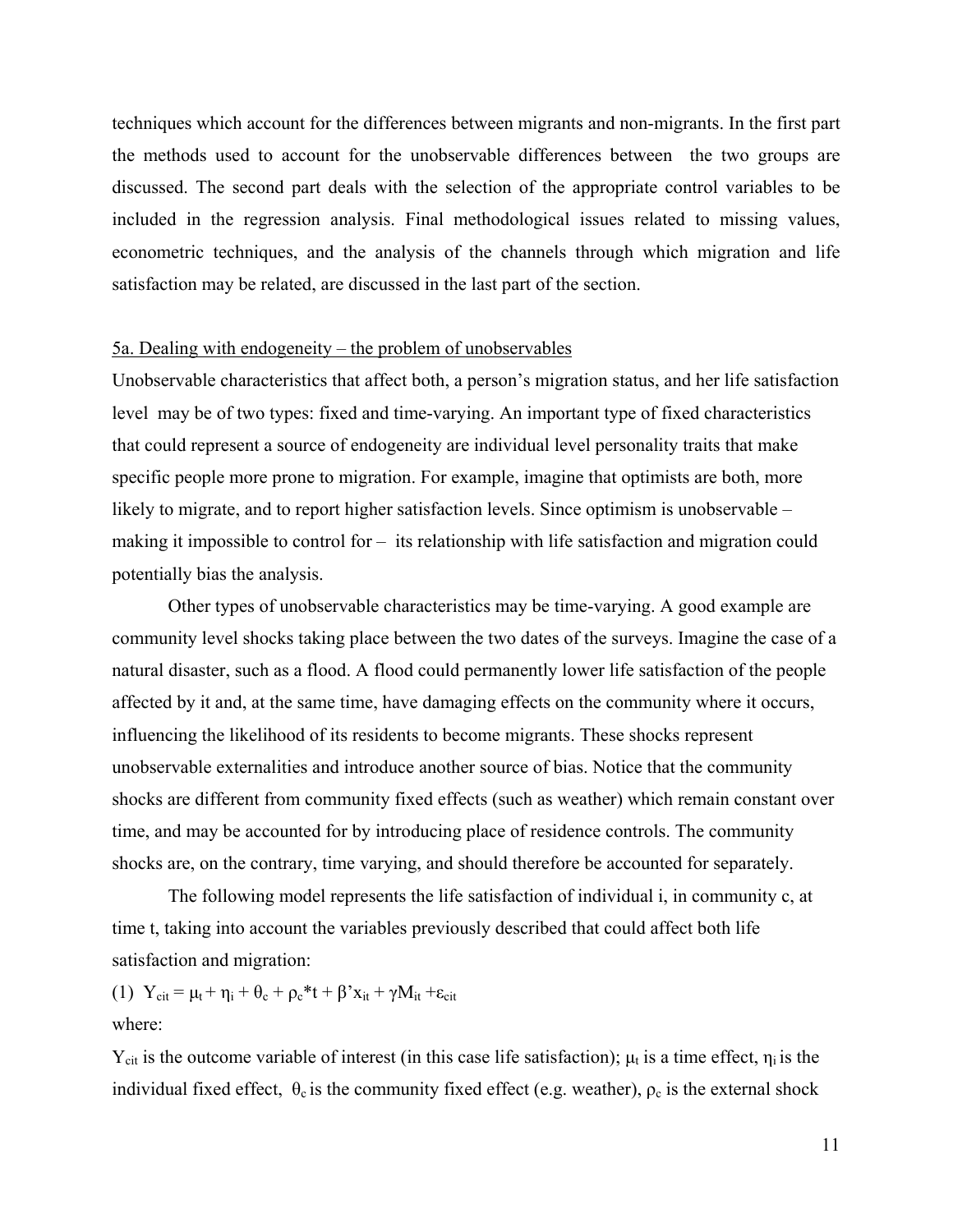affecting the community between periods 0 and 1 (e.g. a flood), t is a time dummy,  $x_{it}$  is a vector of observable individual characteristics;  $M_{it}$  is the migration status which at time 0 is equal to 0 for all individuals, and at time 1 is equal to 0 for non-migrants and to 1 for migrants; and  $\varepsilon_{\text{cit}}$  is an error term. Notice that since  $\rho_c$  occurs after time 0, it will only affect life satisfaction of the people originally from community c, at time 1 (which is why it is being interacted with a time dummy). Also, since the effect of the shock is assumed to be permanent, it will influence  $Y_{\text{cit}}$  for all people originally from the affected region regardless of their place of residence in the next period (i.e. regardless of their decision to migrate or not in between periods 0 and  $1$ )<sup>5</sup>.

 The time-varying individual and community level unobservable characteristics from model (1) may be captured in the following econometric regression:

(2a) 
$$
Y_{cit} = \mu D_t + \eta_i + \theta_c * D_{ct} + \rho (D_{c0} * D_t) + \gamma (M_i * D_t) + \beta' x_{it} + \epsilon_{cit}
$$

where:

 $D_t$  is the time dummy equal to 0 at t=0 and 1 at t=1;  $D_{ct}$  is a vector of dummies for the community of residence at time t;  $D_{c0}$  is a vector of dummies for the original community of residence (i.e. place of residence at time 0); and  $M_i$  is the migration dummy equal to 0 for nonmigrants and 1 for migrants. Taking a first difference (FD) of (2a) to account for the individual fixed effects yields the final regression employed in the analysis:

(2b) 
$$
\Delta Y_{ci} = \mu + \theta (D_{c1} - D_{c0}) + \rho D_{c0} + \gamma M_i + \beta' \Delta x_i + \Delta \epsilon_{ci}
$$

Here the individual fixed effect has been eliminated using the first difference. The community fixed effects and the regional shocks are both controlled for by including  $(D_{c1} - D_{c0})$  and  $D_{c0}$ respectively. Using this approach, the regression employed in the analysis avoids the fixed and time-varying biases discussed above. In this setting  $M_i$  captures the pure association between being a migrant and a life satisfaction change, controlling for the observable differences between migrants and non-migrants.

<sup>&</sup>lt;sup>5</sup> This statement holds under the assumption that the shock is related to the decision to migrate and therefore the migrants will have been present at community c during its occurrence and will only make the decision to move after this event. If no shock occurs at a community between periods 0 and 1 or if a shock takes place that is unrelated to the migration decision, then it would not be a source of endogeneity and so it would not bias the results. In that case  $\rho_c = 0$ .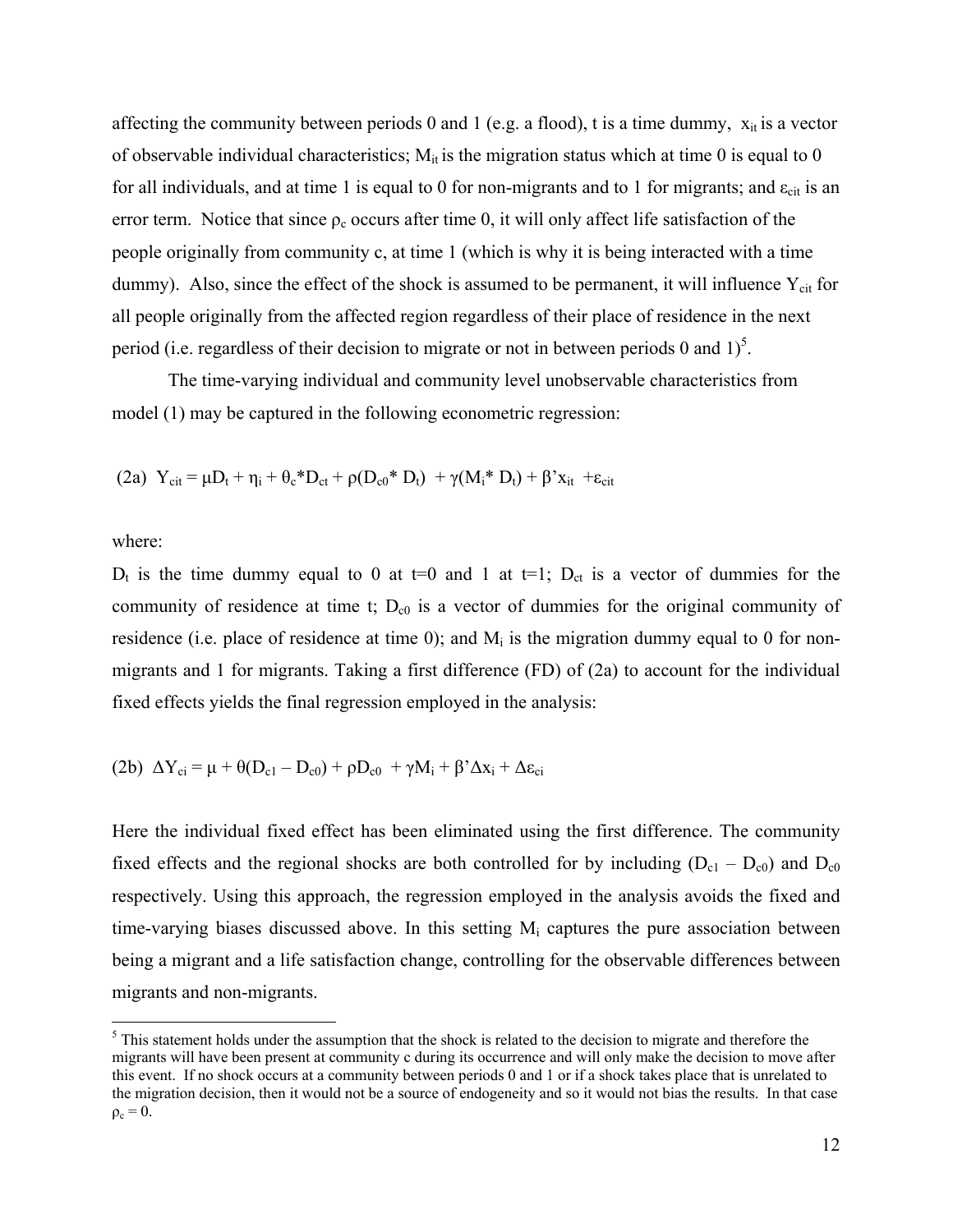In (2b) any binomial control is converted into a categorical variable taking on the values of -1, 0 or 1. For example, in the case of a dummy for residence in a given community at time t, the FD regression will include variables taking on the value of -1 if a person left this community between periods 0 and 1, 1 if the person entered it, and 0 if the person neither left nor entered this community. The community dummies used are based on the county of residence, which is a more comprehensive geographic unit than municipality. Since the migration status of a person is defined using the municipality changes, municipality of residence may be considered as a more appropriate control. However, due to the large number of municipalities (over 250 as compared to 21 counties), the use of controls at the more specific regional level results impractical. As a robustness check, an alternative classification of migration status is employed, defining a person as a migrant if she changed her *county* of residence between 1999 and 2009. The regression results of the robustness check confirm the main results of the study presented in the following section (Tables C1 and C2, Appendix C).

The main assumption behind regression (2b), is that the individual and regional effects described are the only sources of endogeneity. In reality, other sources – like household timevarying shocks or interactions between fixed and time-varying effects – may exist. A good way of controlling for any source of endogeneity would be by using an instrumental variable. However, suitable instruments for migration are difficult to obtain and have been found only in rare cases, such as Munshi 2003, when rainfall data was used as an instrument for migration patterns of Mexican workers into the U.S. (Munshi 2003). The search for a good instrument is even more difficult in the case of internal migration. The use of a weak instrument is not appropriate as it has been shown that, even with large sample sizes, instruments that only have a small correlation with the explanatory variable can lead to substantial biases (Wooldridge 2002). Therefore, considering the limitations involved in the analysis, the model presented in (2b), which does control for unobservable individual and community effects, is considered as the most suitable approach.

### 5b. The choice of observable control variables

In regression (2b),  $x_{it}$  represents a vector of individual characteristics that accounts for observable differences between migrants and non-migrants that may affect their life satisfaction level. The choice of appropriate control variables to be included in this vector is as important as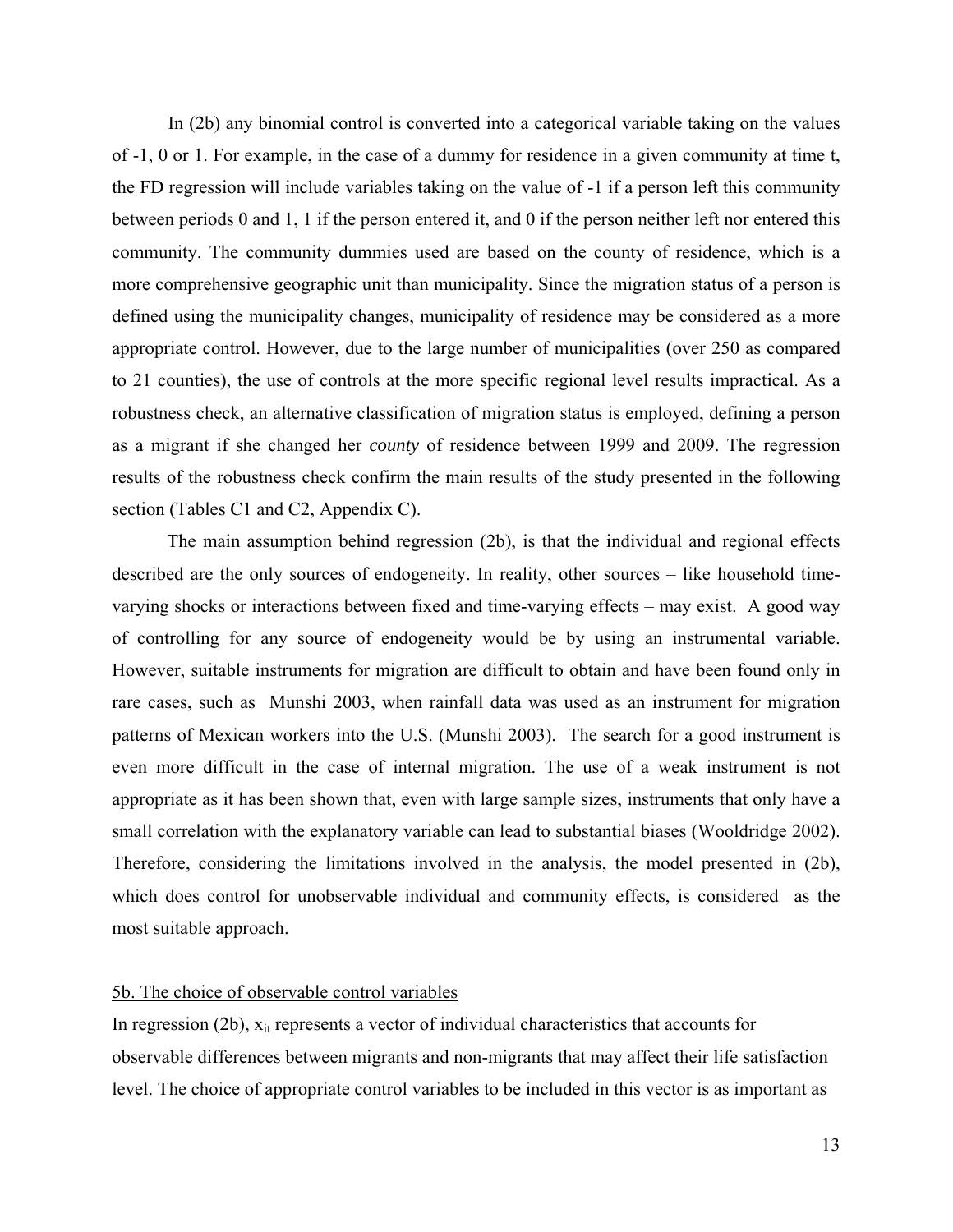the use of appropriate econometric techniques to control for unobservable bias sources. Choosing the control variables one should ask: what are the observable characteristics of an individual that may affect both, her life satisfaction and whether she becomes a migrant or not?

 Marriage and entering the labor market are two important transitions that may accompany migration and influence a person's life satisfaction. A seen in the preliminary analysis, migrants are more likely to be unmarried in 1999 and to change marital status in between the two surveys than non-migrants. At the same time, marriage has been found to significantly increase life satisfaction (Zimmermann and Easterlin 2006). Therefore, unless changes in marital status are included in the control variables vector of regression (2b), the life satisfaction effects of getting married could be confounded with those of migration.

As to transitions into the labor market, previous literature has found that the migration patterns of young adults seem to be strongly related to labor market changes (Graves 1979, Cuba and Hummon 1993, Chen and Rosenthal 2008). The migrants observed in the YAPS are more likely to be studying in 1999 than non-migrants, which means a higher proportion of them may be finishing studies and entering the work force in between the two surveys (Table 1). A life event such transitioning into the labor market is very likely to have a strong impact on a young adult's well-being (Murphy et al 2010). Therefore, this transition should be controlled for to avoid confounding its effects with those of migration. In the present analysis, a person is considered as having gone through a "labor market transition" in between the two surveys if she reaches her highest education level after 1999, and is actively participating in the labor market in 2009. Notice that this definition does not imply the need to be a student in 1999 – as long as the highest education level is achieved after this year, any occupation may have been reported during the first survey. The broader definition is used because of the fact that many young adults in Sweden take a year or more off before college to travel or work at a low paid occupation before continuing their studies (Cook and Furstenberg 2002).

Changes in education and occupation may both be related to migration and life satisfaction. However, they are not included as control variables in the main regressions for different reasons. Education changes are closely related to labor market transitions – though not all people transitioning to the labor market must have the same change in years of education, all those not going through a labor market transition may be identified as having no change in education. Therefore, due to multicollinearity concerns, this variable is not included in the main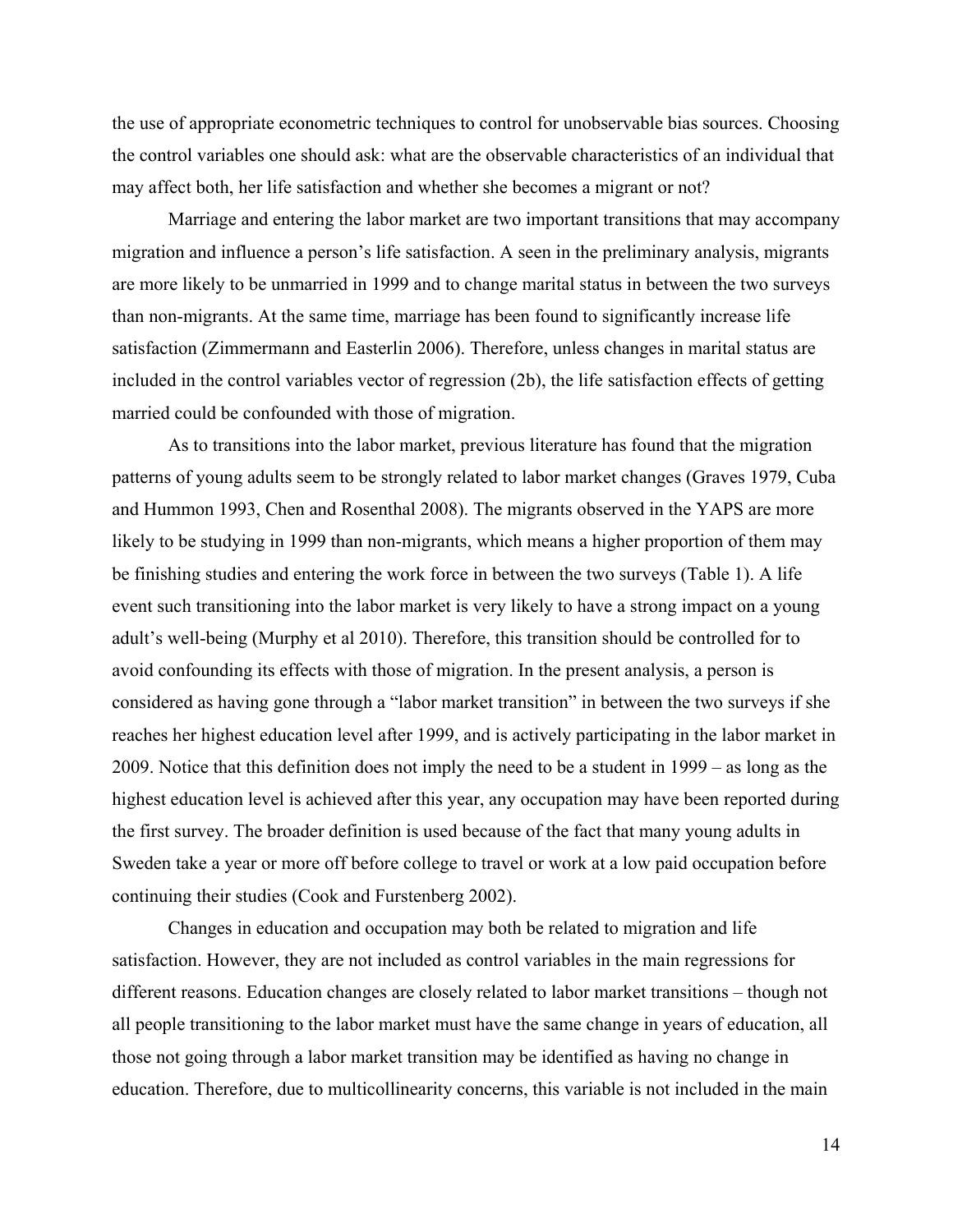regressions, though it is used later as a robustness check (Tables C3 and C4, Appendix C). Changes in occupation may also be highly related to labor market transitions, but that is not the main reason why they are not included as control variables. Just as income, a change in occupation may be the channel through which migration and life satisfaction are related. If migration affects life satisfaction through changes in occupation leading to improvements in the professional domain, then controlling for changes in occupation would mitigate the positive relationship between migration and life satisfaction. Occupation controls could therefore introduce a negative bias in the results, and are therefore not used in the analysis. Instead, occupation changes are considered later as one of the possible channels through which migration and life satisfaction may be related.

Other differences between migrants and non-migrants include age and final education level. These variables, though certainly related to life satisfaction in levels, should not affect life satisfaction changes for migrants and non-migrants differently, and therefore do not need to be included as control variables in a first difference regression. The ceteris paribus (i.e. controlling for individual characteristics) relationship between age and life satisfaction presents a U pattern, reaching the low point around age 46 in European countries (Blanchflower and Oswald 2008). Given their young age, all YAPS respondents are on the down-turn of the life satisfaction/age relationship between the time of the two interviews. Therefore the change in age should affect the change in life satisfaction similarly for all of them, regardless of the migration status. Cohort effects, which have been found to significantly influence life satisfaction (Easterlin 2001), are fixed and are eliminated in the first difference regression used. The case of final education is similar. Obtaining a college education sets people on a different life trajectory with consistently higher life satisfaction levels (Easterlin 2001). However, by the age of 22, which is the age of the youngest cohort during the first interview, this trajectory has been already defined, and so it represents a fixed effect.

#### 5c. Other methodological concerns

Two additional methodological concerns are faced: the ordinal nature of the life satisfaction variable, and a problem of missing values in the reason to move question used to divide migrants into work and non-work migrants. Regarding the first, the usual methods used in the analysis of ordinal dependent variables include ordered probit and ordered logit regressions. However, it has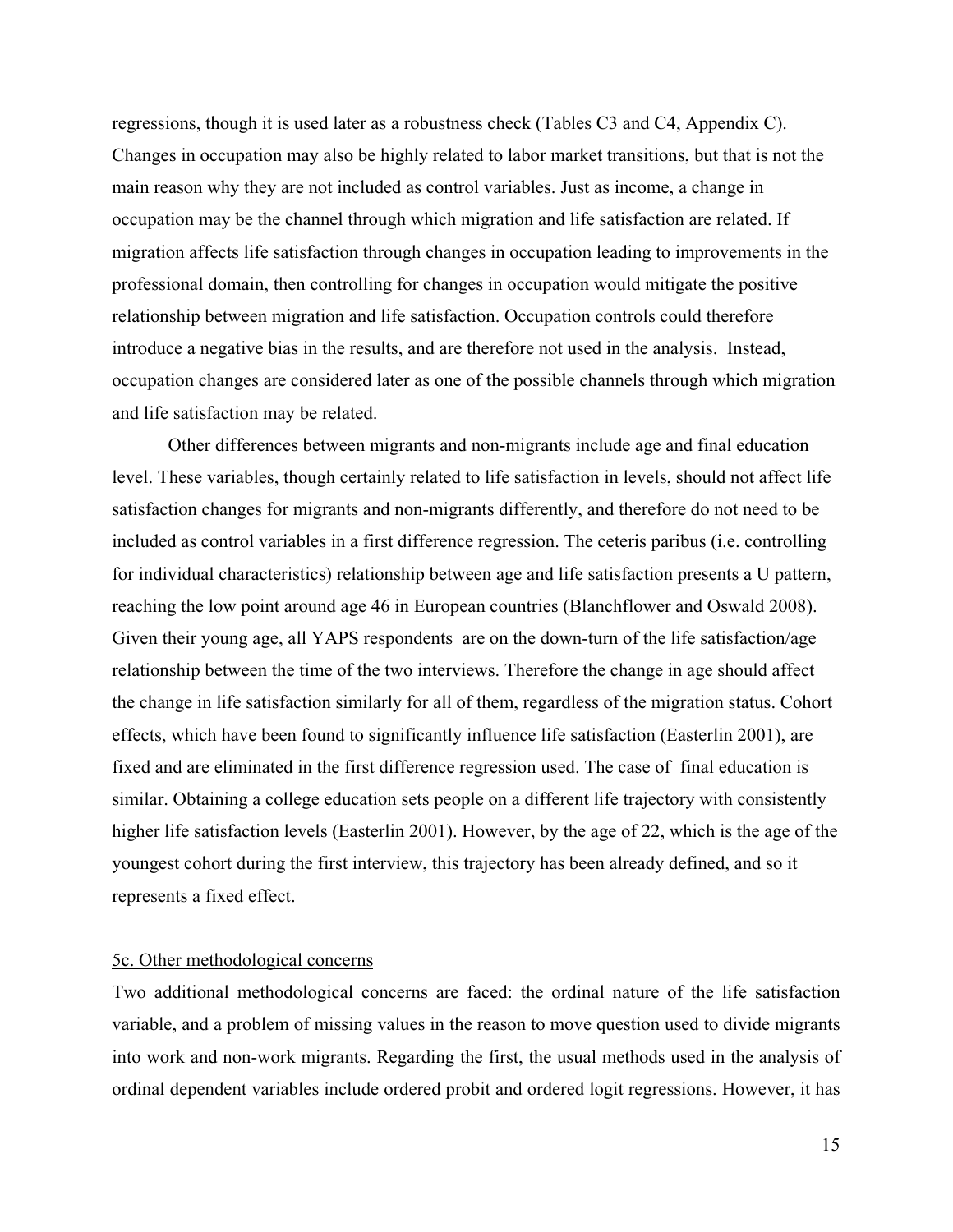been shown that FD maximum likelihood regressions face serious problems that restrict the validity of their results (Han and Phillips 2011). Previous analyses in the life satisfaction literature have demonstrated that the use of ordinary least squares with categorical variables that contain as few as three categories lead to results that are quite similar to those obtained by nonlinear methods (Blanchflower and Oswald 2004). The first difference satisfaction variable used in the analysis contains as many as nine categories, which should justify the use of OLS methods even further. Therefore the present study follows previous literature on life satisfaction (Carter and McBride 2010, Layard et al 2008) and uses the OLS approach in the analysis of the categorical satisfaction variables.

 The YAPS survey allows for the division into work and non-work migrants using a question asked in 2009 about whether the person had made a long distance move in the past years, and the reasons why this move had been made. The use of this question, however, creates a missing data problem: out of the 643 migrants in the analysis, 77 did not answer the reason of move question and so could not be classified as either work or non-reason movers. Two methods are used to account for this problem: likewise deletion and multiple imputation. Out of the traditional techniques employed to treat missing data, likewise deletion has been suggested to be as good as any of the other approaches. However, when large proportions of data are missing more advanced methods such as multiple imputation have been found to work best (Sheffer 2002). The present study uses imputation by chained equations (ICE), in which imputed values for the missing variable (in this case, reason to migrate) are generated from a series of univariate models. Using this technique a single variable is imputed based on a group of personal characteristics which includes both the independent and dependent variables from the regression model<sup>6</sup> (von Hippel 2007). ICE was preferred over the multivariate normal imputation approach as it results easier when ordinal (or binomial, as in this case) variables are imputed.

The methods so far outlined bear on answering the first question of the study which addresses the relationship between migration and life satisfaction. The second question asks about the channels behind this relationship. To assess these channels, different aspects of life –

<sup>&</sup>lt;sup>6</sup> The exact model for the multiple imputation of reason to migrate (a binary variable for migrants defined as work or other) included the following variables: gender, life satisfaction in 99 and 09, disposable and work income in 99 and 09, satisfaction with housing in 99 and 09, economic satisfaction in 99 and 09, satisfaction with occupation in 99 and 09, satisfaction with partner in 99 and 09, civil status changes between 99 and 09, and occupation changes between 99 and 09. For more information on the ICE method and how its results compare to other imputation techniques please see Ambler et al 2007.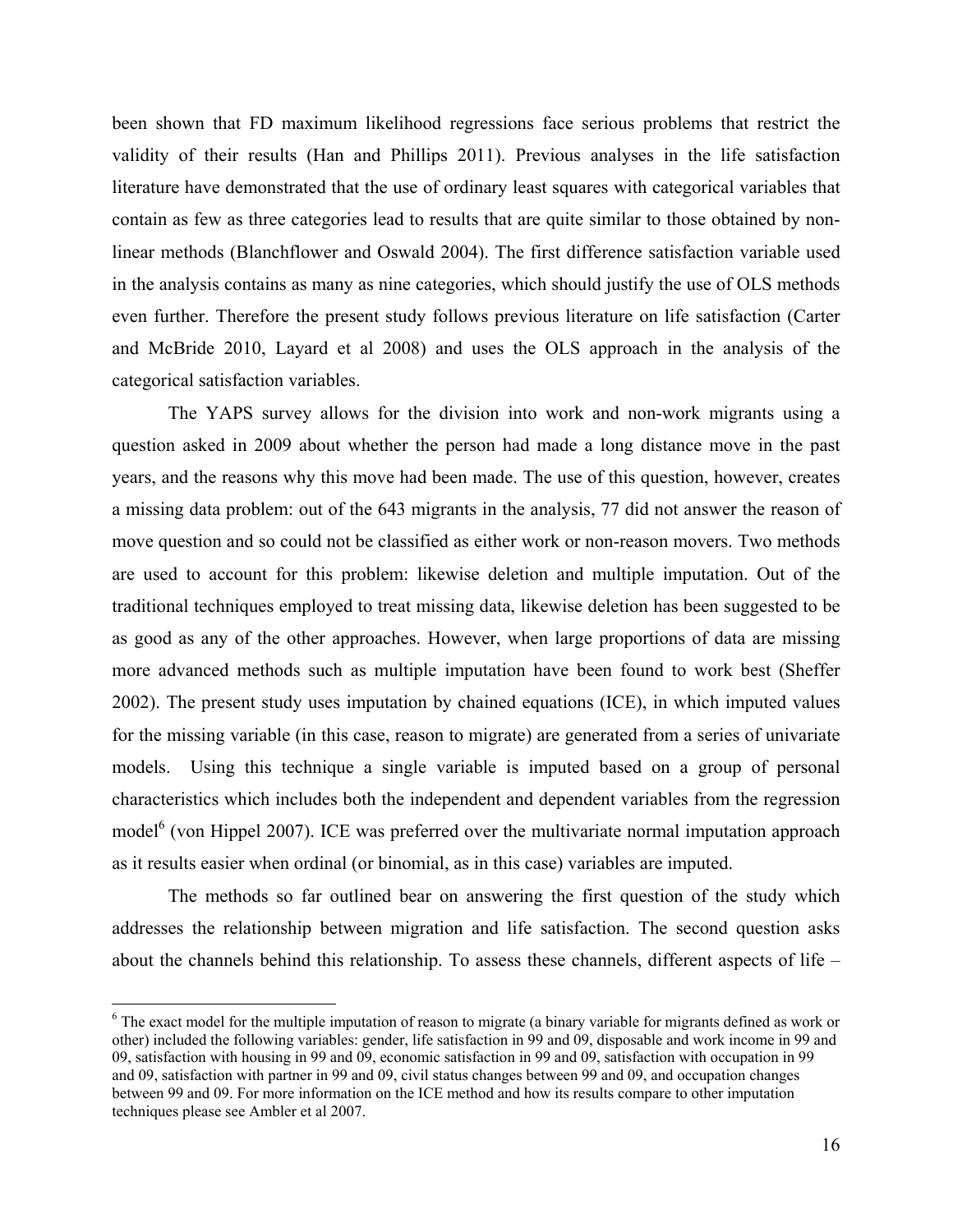referred to as life domains – that compose overall life satisfaction are analyzed. The analysis of life domains is not new to the subjective well-being literature. Specific life domains – such as satisfaction with economic situation, family, work, and health – have been found to explain patterns of life satisfaction over time in the United States (Easterlin and Sawangfa 2009). A life event may, moreover, affect different life domains in opposite directions. For example, in the United States, as people age their satisfaction with health decreases, but their satisfaction with the economic situation increases over time, contributing to a fairly flat life satisfaction pattern over the life cycle (Easterlin 2006). Given that migration is accompanied by changes in several aspects of life – such as income, housing, and work – one could expect that such an event may affect life satisfaction by impacting several life domains in, possibly, differing ways.

Three life domains – economic, housing, and professional – are considered as possible channels for the association between life satisfaction and internal migration. For each, its relationship with migration is assessed. The main assumption is that if the increase in life satisfaction for migrants as compared to non-migrants comes accompanied by improvements in a specific life domain, than this domain represents a likely channel behind the migration/life satisfaction relationship. To analyze the association between the economic domain and migration, regression (2b) is ran with income and economic satisfaction as dependent variables. For the housing domain, the same procedure is followed with housing satisfaction as the dependent variable. The analysis of the professional domain is complicated by the absence of an adequate variable to reflect job satisfaction. The question most similar to job satisfaction available in the YAPS survey asks about the level of satisfaction with what the person is "currently doing." However, satisfaction with what the person is currently doing is a broad question that may include activities unrelated to a person's occupation. Therefore, this satisfaction variable may not provide an adequate reflection of the professional domain.

To complete the analysis of the professional domain, changes in occupation during the decade under analysis are considered. The goal is to assess whether the patterns of changes in occupation are different for migrants than non-migrants, and whether these differences could be conductive to higher life satisfaction for the migrant group. To facilitate this analysis, occupation categories are divided into three groups for each year: those with relatively low, medium, and high life satisfaction levels respectively. This division is made based on the mean life satisfaction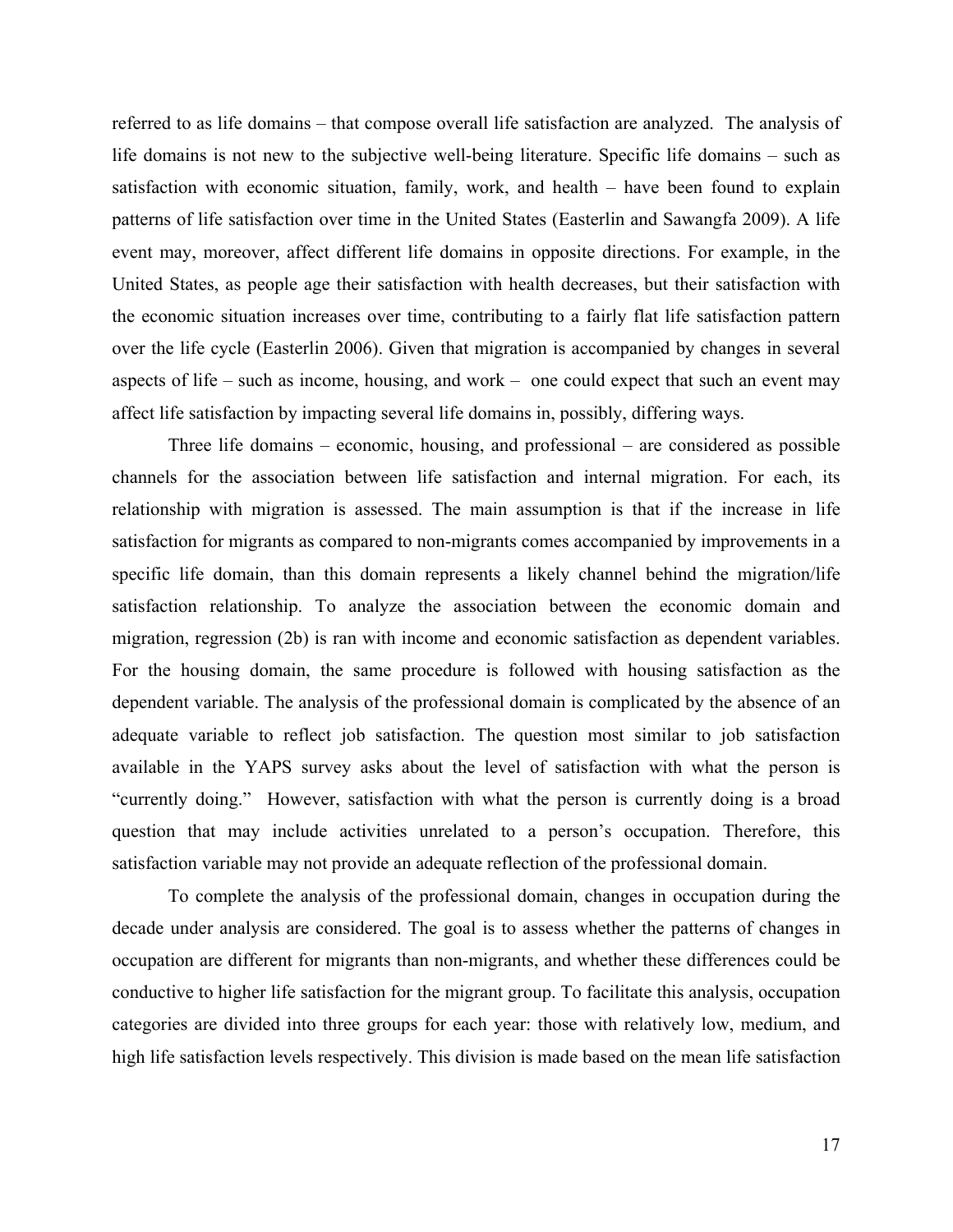levels by occupation category, reported by the YAPS respondents in 1999 and 2009<sup>7</sup>. In both years, the occupations with the lowest life satisfaction levels are students and unemployed. In 1999 the medium satisfaction occupations are service and goods production, and assistant and intermediate non-manual; the high satisfaction occupations are professional/higher nonmanual/self-employed, and executives/entrepreneurs/farmers. In 2009 the only high satisfaction occupation is professional/higher-non manual/self-employed; goods and service production, assistant and intermediate non-manual, and executives/entrepreneurs/farmers are all included in the medium satisfaction category (Table B2, Appendix B).

Using this division, mobility matrices are constructed that reflect movements in between occupations with different life satisfaction levels. That is, if a person is a student in 1999 and a professional worker in 2009, this will be reflected as a movement from a low to a high life satisfaction occupation. The analysis of these movements helps to identify patterns of occupational changes that could lead to higher life satisfaction. If, for example, the professional domain is an important channel behind increasing life satisfaction for migrants, than we would expect a higher mobility from lower to higher life satisfaction occupations for migrants than for non-migrants. In the opposite case, an absence of differences in the occupational mobility patterns for migrants as compared to non-migrants, would indicate that the professional domain is not behind the life satisfaction/migration association.

#### **6. Results**

#### 6a. Migration and life satisfaction

Does life satisfaction increase more for internal migrants than for non-migrants? The answer to this question is a robust yes, and it holds regardless of other life transitions that may accompany young adulthood, and regardless of the reasons behind migration. Life satisfaction increases more for migrants than for non-migrants both when the whole population is considered, and when the population is divided into those who are, and who are not going through a labor market transition in the decade under analysis (column 12, Table 3). When migrants are divided into those who move for work and non-work reasons the positive relationship remains: both work and non-work migrants experience higher increases in life satisfaction than non-migrants regardless

 $<sup>7</sup>$  For more information about life satisfaction by occupation category in the YAPS survey please see Appendix B,</sup> Table B2.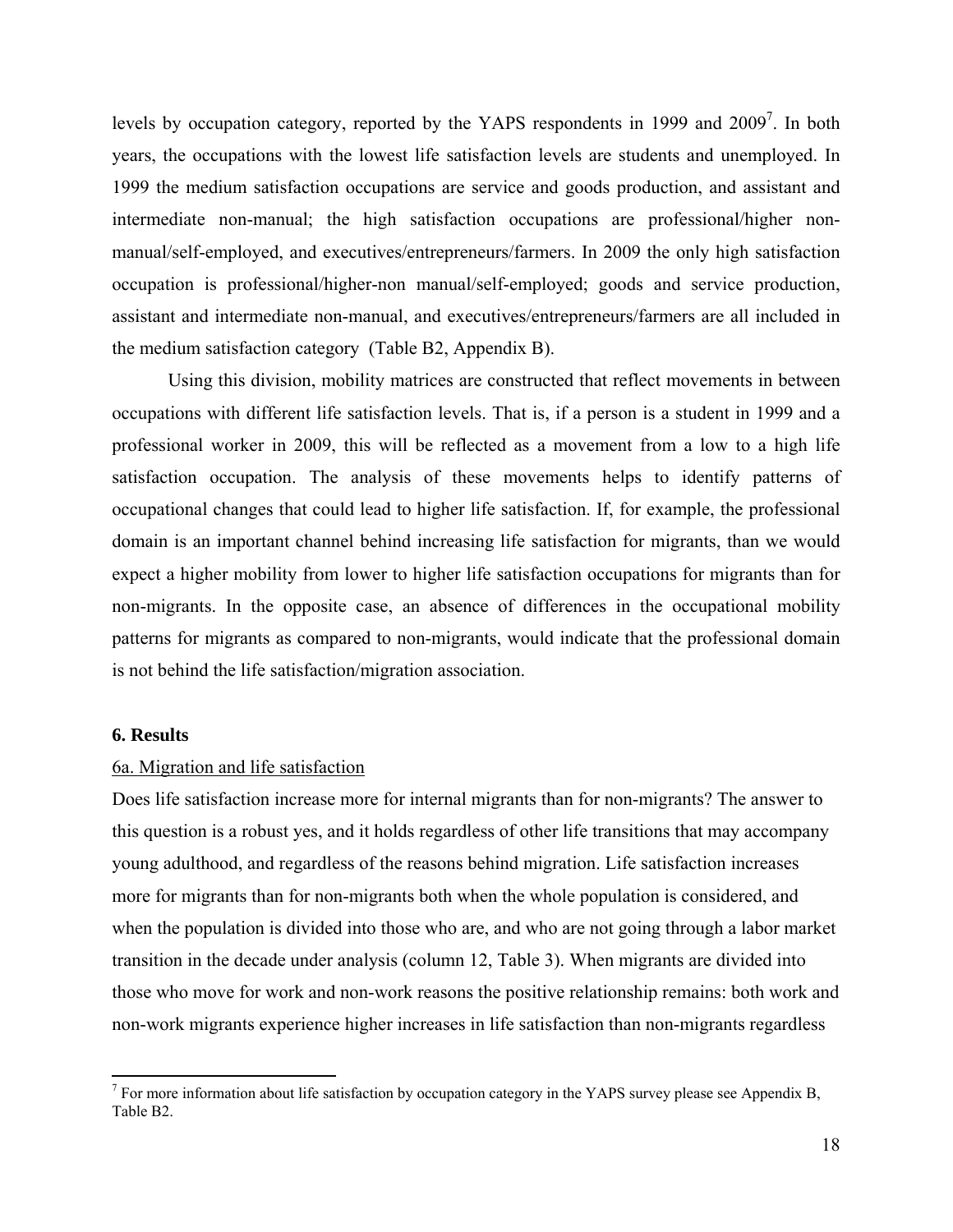of whether they are, or are not, going through a labor market transition (columns 4 and 8, Table 3). Regression results further confirm these findings. Migration presents a positive and significant association with changes in life satisfaction controlling for time-varying and fixed sources of endogeneity, and for both marital and labor market transitions (columns 1 and 2, Table 4). Again, the positive and significant association holds when the migrants are divided into those who move for work and non-work reasons (columns 3-6, Table 4).

 The importance of considering other life transitions in the analysis of migration is also made clear in the results. Going through a labor market transition, in itself, has a positive effect on the change in life satisfaction (column 15, Table 3). At the same time, a much higher proportion of migrants than non-migrants – 46% of all migrants, as compared to only 28% of non-migrants – goes through this transition, which creates a positive bias in the relationship between migration and life satisfaction. The migration and life satisfaction relationship is robust to this bias (column 2, Table 4). However, the mere existence of this problem demonstrates the need to control for life transitions in the regression analysis.

#### 6b. The channels behind the migration and life satisfaction association

 To assess the channels behind the positive association between migration and life satisfaction, changes in three different life domains – economic, housing, and professional – are analyzed. One would expect that if one specific life domain is driving the migration/life satisfaction association, then improvements in this life domain should be observed for migrants as compared to non-migrants. For example, imagine that the increase in life satisfaction for work migrants is due exclusively to economic improvements. In that case an increase in both income and economic satisfaction should be observed for work migrants as compared to non-migrants; no differential improvements in the other life domains should be observed for this migrant group. Since the effects of migration on specific life domains may depend on the reason behind the move, in what follows work and non-work migrants are considered separately.

The channels behind the increasing life satisfaction do in fact differ for work and nonwork migrants. In the case of work migrants, the effects of migration are complex: even though they experience increases in income above those of non-migrants, it is the professional, not the economic, channel that seems to mediate their increasing life satisfaction. Being a work migrant – compared with being a non-migrant – is significantly and positively related to work and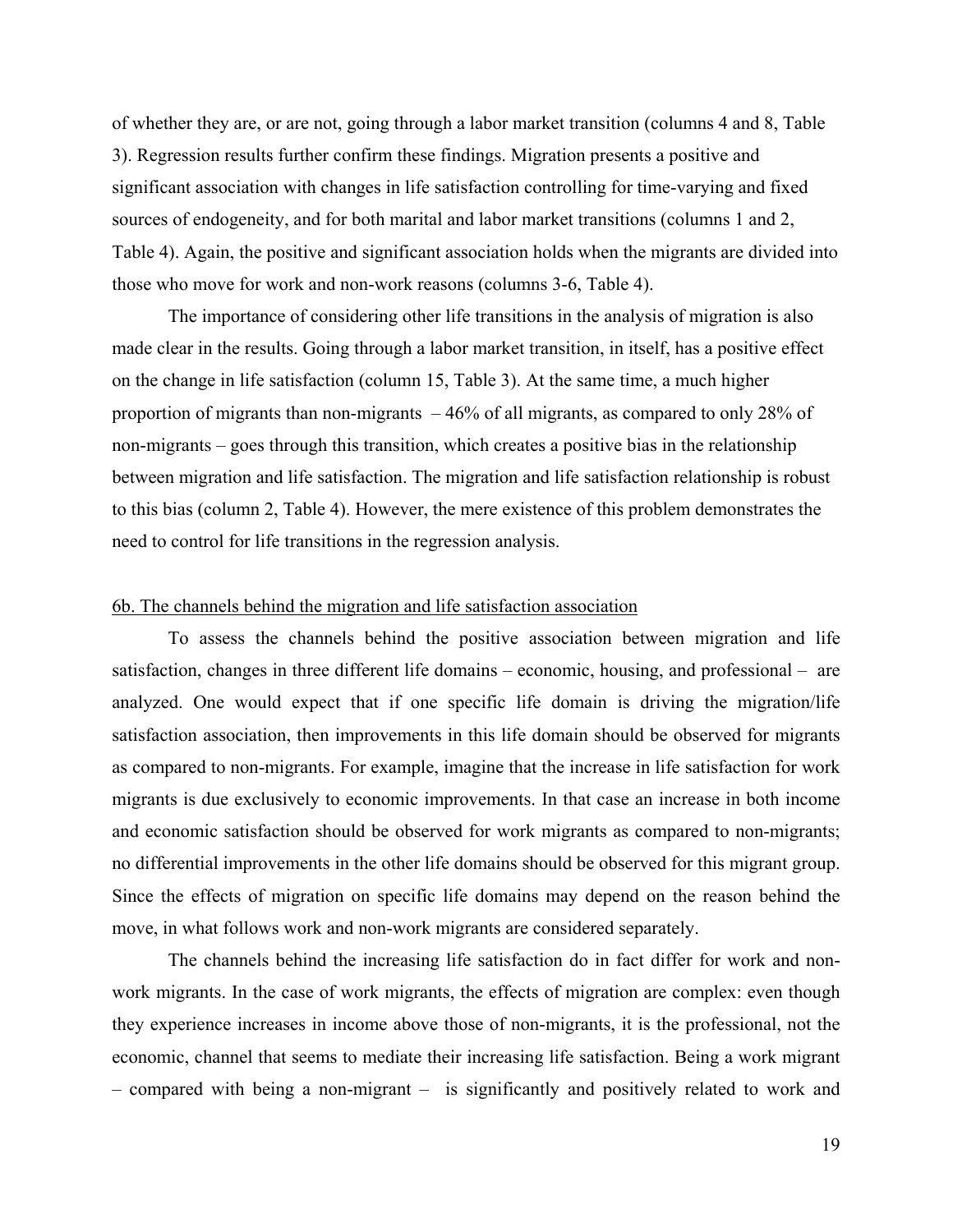disposable income changes over the period under analysis, but has an insignificant effect on economic satisfaction and housing satisfaction changes (columns 2-12 Table 5). The lack of an association between work migration and changes in economic satisfaction, implies that this type of migrants adapt fully to their new income and do not experience improvements in the economic domain, discarding this as a possible channel behind their increasing life satisfaction. The housing channel is also rejected due to the null effect of work migration on changes in satisfaction with housing.

 An analysis of changes in the professional domain provides more promising results. A comparison of the occupational mobility of work migrants and non-migrants indicates patterns that are likely to be conductive to higher satisfaction levels. Work migrants generally display a much higher mobility in between occupations with different life satisfaction rankings – only 34% of work migrants, as compared to 62% of non-migrants, stay in occupations with the same ranking in between 1999 and 2009 (Table 6). The majority of work migrants move into occupations with a higher life satisfaction (60% as compared to 29% of non-migrants), and the proportion of work migrants moving from a low to a high life satisfaction occupation is almost four times higher than that of non-migrants (27% vs. 7%) (Table 6).

These occupational changes are not accompanied by higher differential satisfaction with what the person is currently doing for work migrants (columns 14 and 15 Table 5). However, the lack of an association between satisfaction with what the person is currently doing and workrelated migration does not disqualify the possibility of improvements in the professional domain. As mentioned before, satisfaction with what the person is doing is a broad question that may not reflect exclusively the professional domain. Moreover, occupational shifts in themselves have been found to have a long-term impact on life satisfaction through changes in status. DiTella and co-authors find that moving into an occupation with higher status has a long lasting impact on life satisfaction, as opposed to the effects of increases in income which may also accompany occupational shifts, and which deteriorate rapidly over time as people adapt (DiTella et al 2010). Consistently, the increases in life satisfaction associated with work-related migration observed are likely to be the product of shifts into occupations with higher status, which is reflected by work migrants shifting into occupations with high life satisfaction levels.

Non-work migrants represent a different case: for them, the relationship between migration and life satisfaction appears to be mediated solely through improvements in the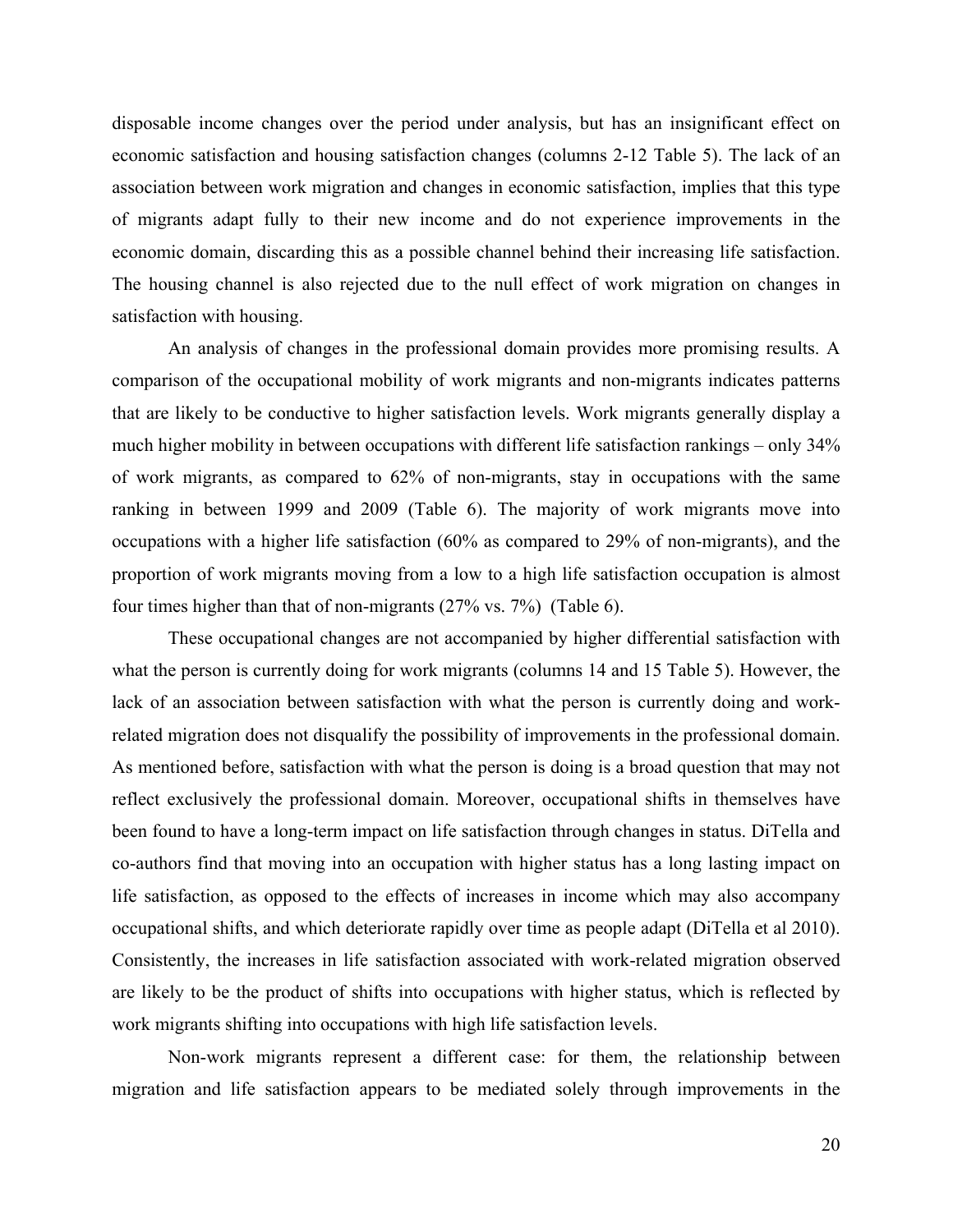housing domain. Housing satisfaction of non-work migrants displays increases above those of non-migrants, as captured by the positive and significant effects of non-work migration on satisfaction with housing (columns 11 and 12, Table 5). The economic and professional domains, on the contrary, do not appear to be associated with non-work migration. For both income and economic satisfaction, the effects of being a non-work migrant are never significant, and in some cases display coefficients that are not even positive (columns 2-9, Table 5). The same is true for satisfaction with what a person is currently doing, which displays no association with non-work migration (columns 14-15, Table 5). Moreover, though a bigger proportion of non-work migrants than of non-migrants moves into jobs with higher life satisfaction ranking – 43% versus 29% – non-work migrants also represent the group with the highest mobility into the lowest life satisfaction occupations (Table 6). Therefore, it is unlikely that the professional domain is responsible for the rise in life satisfaction for this migrant group.

### **5. Conclusions**

Previous studies have found a positive association between migration and objective well-being as measured by objective variables such as income, but until now little conclusive evidence has been found on an association between internal migration and changes in subjective well-being. The present study uses a longitudinal approach to assess the changes in life satisfaction that accompany migration by comparing satisfaction levels of migrants and non-migrants before and after the move. Strong evidence of a positive association between internal migration and life satisfaction is found for young adults in Sweden. This association is true for both people who move due to work and non-work reasons, and holds controlling for some of the main sources of endogeneity often present in regressions analyzing the effects of migration, and for other life transitions that may occur during young adulthood.

Life satisfaction increases through different channels depending on the reason behind migration. For work migrants, movement from low to high life satisfaction occupations that accompany migration, seem to be the main driver of increasing life satisfaction through their positive effects on the professional life domain. Though work migrants experience an increase in income above that of non-migrants, their satisfaction with economic situation is not affected differentially by migration. The fact that work migrants' economic satisfaction does not increase more than that of non-migrants, despite their greater income growth, implies adaptation to higher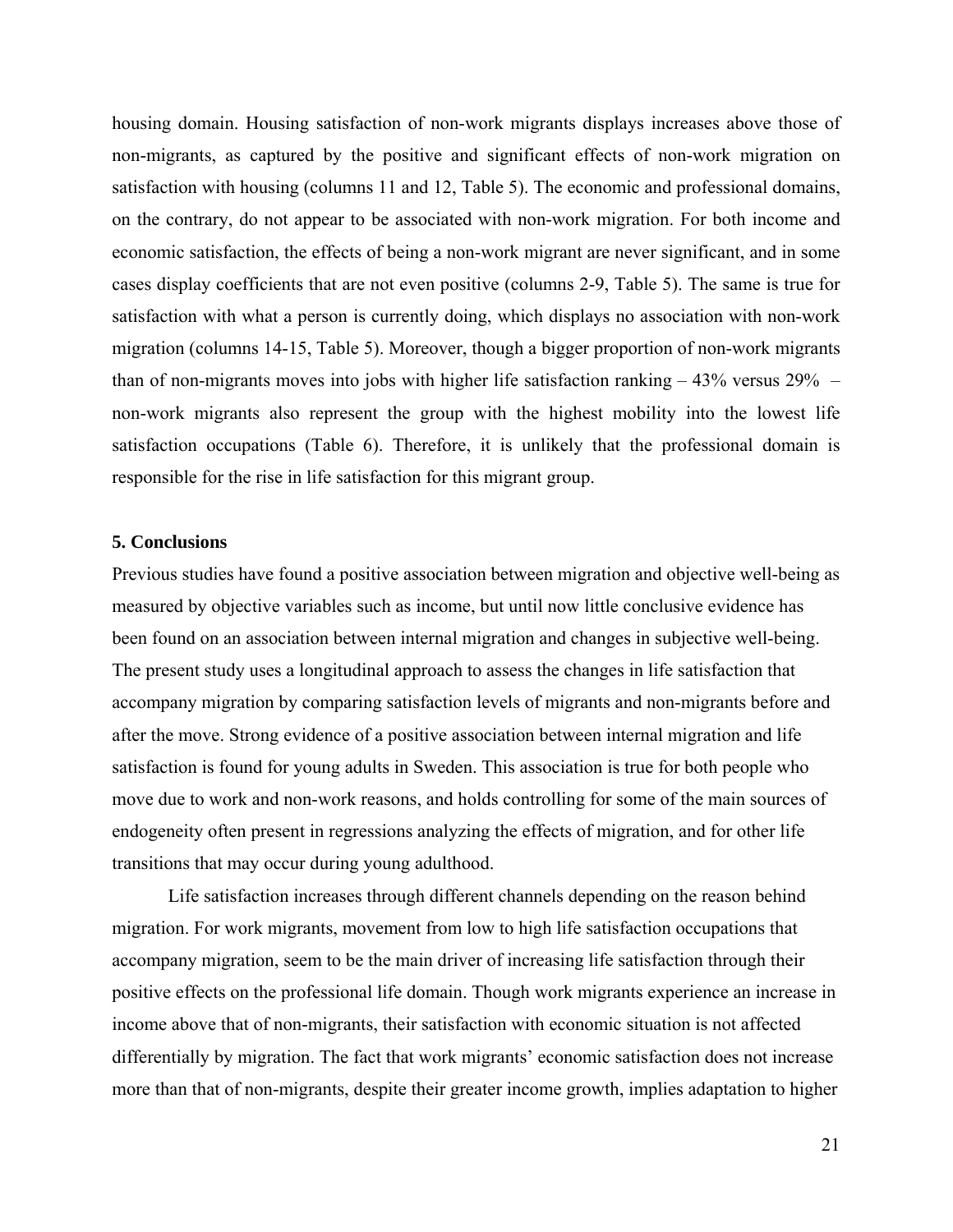earnings and null effects of migration on the economic domain. For non-work migrants, increasing satisfaction with the housing domain drives the positive association between migration and life satisfaction. Non-work migrants do not experience increases in income or economic satisfaction above those of non-migrants, and they do not display the occupational changes conductive to increasing life satisfaction observed for the work migrants.

The finding that migration affects life satisfaction through different channels for work than for non-work migrants is interesting for two reasons. First, it demonstrates the importance of considering work and non-work migrants separately, especially in studies that analyze the well-being effects of migration. Second, it indicates that an increase in income is neither sufficient nor necessary for a positive relationship to exist between migration and life satisfaction. Work migrants, who do experience an increase in income above that of nonmigrants, seem to adapt to their higher earnings. It is the improvement in occupational status that increases life satisfaction of work migrants. Non-work migrants do not experience a differential increase in income, and yet do experience life satisfaction increasing with migration because of improvements in their housing situation.

 The findings of the study are specific to internal migration in a developed country where both urbanization and counter-urbanization processes are occurring and may not extend to ruralurban or international migration. Analyses of the subjective well-being effects of different types of migration until now have been restricted by the lack of longitudinal data including satisfaction variables. At the same time, the few life satisfaction studies that have worked with panel data, have not considered the analysis of changes in specific life domains as a result of migration. An interesting path for future research could therefore involve an assessment of life satisfaction and life domain changes for other types of migrants – such as international migrants – to assess whether their experiences are similar to those of the internal migrants described in this study.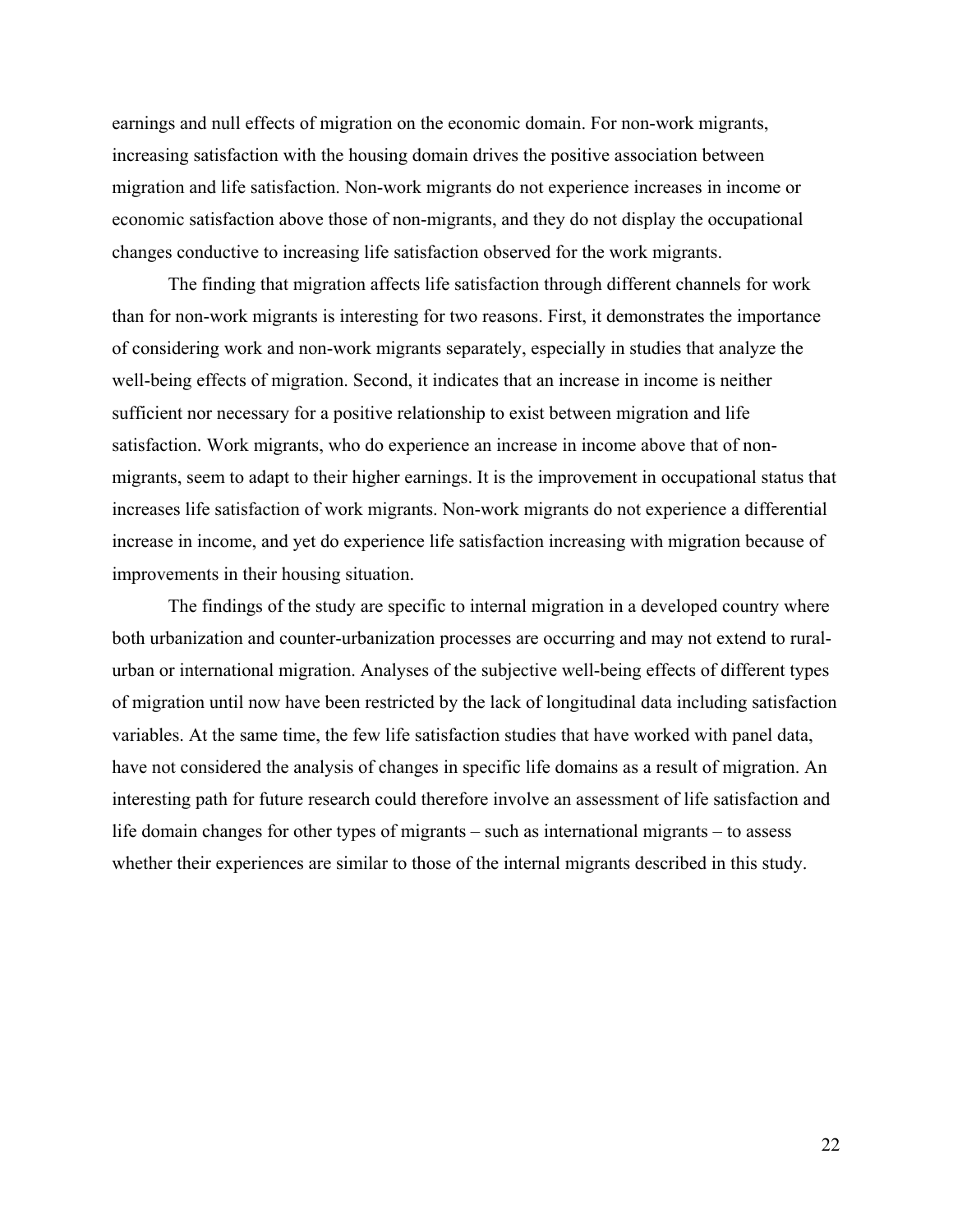## **References**

Ambler G. and Omar R.Z. (2007). A comparison of imputation techniques for handling missing predictor values in a risk model with a binary outcome. *Statistical Methods in Medical Research* 16: 277-298.

Antel J.J. (1980). Returns to Migration: Literature Review and Critique. RAND note N-1480- NICHD.

Barcus H. (2004). Urban-Rural Migration in the USA: An Analysis of Residential Satisfaction. *Regional Studies* 38(6): 643-657.

Bartel A.P. (1979). The Migration Decision: What Role Does Job Mobility Play? *The American Economic Review* 69(5):775-786.

Bartram D. (2010). Economic Migration and Happiness: Comparing Immigrants' and Natives' Happiness Gains From Income. *Social Indicators Research* Online First Version, Published online: 27 August 2010.

Beshers J.M. and Nishiura E.N. (1960). A Theory of Internal Migration Differentials. *Social Forces,* 1960-1961: 214-218.

Bernhardt, Eva. Family and Working Life in the 21<sup>st</sup> Century [computer file]. Centre for Gender Studies, Stockholm University and Swedish Institute for Social Research (SOFI), Stockholm University [producers], 2007. Gothenburg, Sweden: Swedish Social Science Data Service (SSD) [distributor], 2007.

Bhugra, D. (2004a). Migration and mental health. *Acta Psychiatrica Scandinavica* 109: 243-258.

Bhugra, D. (2004b). Migration and depression. *Acta Psychiatrica Scandinavica* 108(Suppl. 418): 67-72.

Blackburn M.L. ( 2009). Internal migration and the earnings of married couples in the United States. *Journal of Economic Geography,* 10: 87-111.

Blanchflower D.G. and Oswald A.J. (2004). Well-being over time in Britain and the USA. *Journal of Public Economics,* 88(7-8): 1359-1386.

Blanchflower D.G. and Oswald A.J. (2008). Is well-being U-shaped over the life cycle? *Social Science & Medicine,* 66: 1733-1749.

Borjas G.J., Bronars S.G. and Trejo S.J. (1992a). Self-selection and Internal Migration in the United States. NBER Working Paper No. 4002.

Carter S. and McBride M. (2010). Experienced Utility versus Decision Utility: Putting the 'S' in Satisfaction. Working paper, mimeo.

Chen Y. and Rosenthal S.S. (2008). Local amenities and life-cycle migration: Do people move for jobs or fun? *Journal of Urban Economics,* 64: 519-537.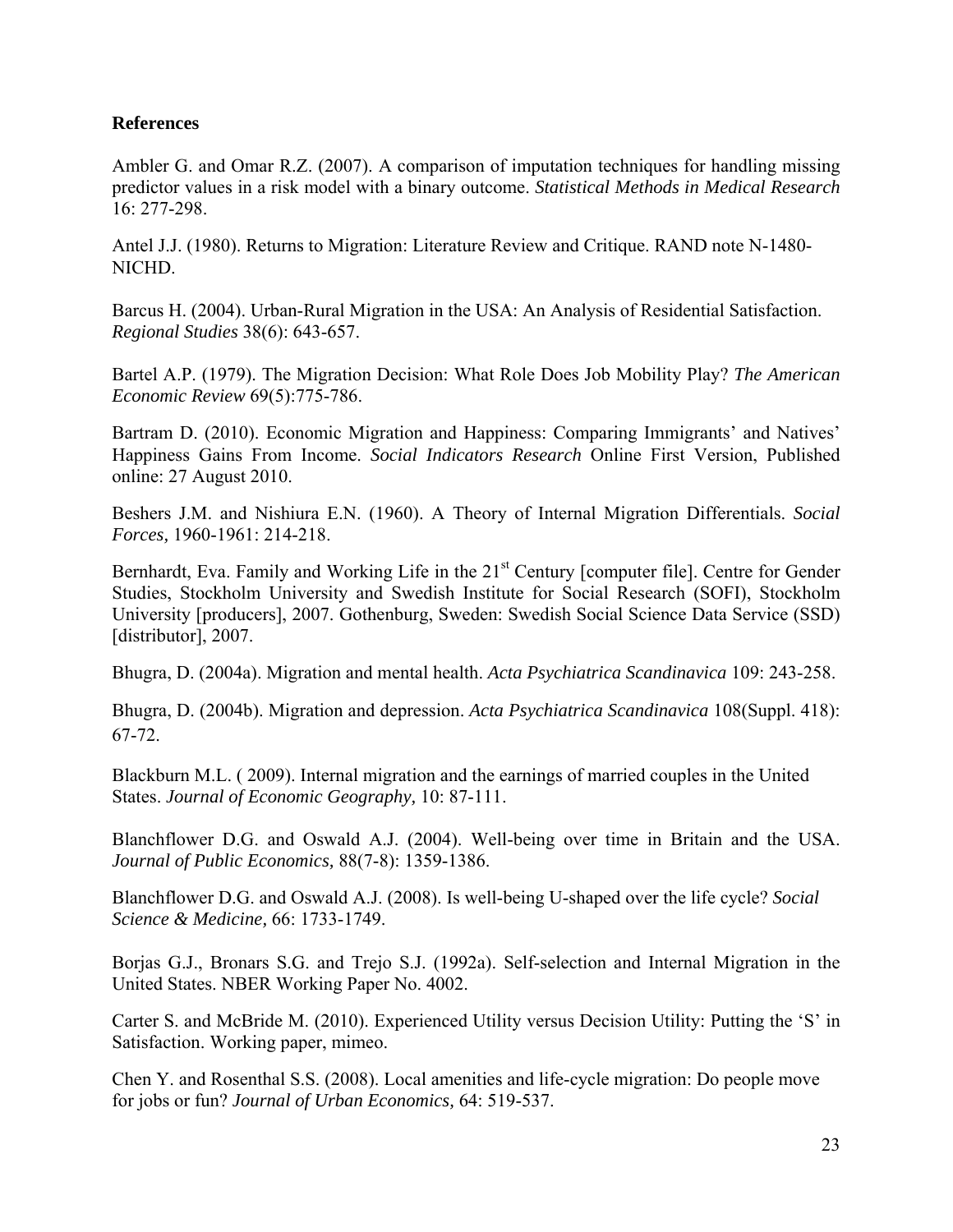Cook T.D. and Furstneberg F.F.Jr. (2002). Explaining Aspects of the Transition to Adulthood in Italy, Sweden, Germany, and the United States: A Cross-Disciplinary, Case Synthesis Approach. *Annals of the American Academy of Political and Social Science,* 580: 257-287.

Cooke T.J. and Bailey A.J. (1996). Family Migration and the Employment of Married Women and Men. *Economic Geography,* 72(1): 38-48.

Cuba L. and Hummon D.M. (1993). Constructing a Sense of Home: Place Affiliation and Migration across the Life Cycle. *Sociological Forum,* 8(4): 547-572.

DeJong G.F., Chamratrithirong A. and Tran Q. (2002). For Better, for Worse: Life Satisfaction Consequences of Migration. *International Migration Review* 36(3): 838-863.

Diaz-Serrano L. (2006). Housing Satisfaction, Homeownership and Housing Mobility: A Panel Data Analysis for Twelve EU Countries. IZA Discussion Paper No. 2318.

DiTella R., Haisken-DeNew J. and MacCulloch R. (2010). Happiness adaptation to income and to status in an individual panel. *Journal of Economic Behavior and Organization* 76: 834-852.

Easterlin R.A. (2001a). Income and Happiness: Towards a Unified Theory. *The Economic Journal* 111: 465-484.

Easterlin R.A. (2001b). Life cycle welfare: Trends and differences. *Journal of Happiness Studies,* 2:1-12.

Easterlin R.A. (2006). Life cycle happiness and its sources: Intersections of psychology, economics, and demography. *Journal of Economic Psychology* 27: 463-482.

Easterlin R.A. and Angelescu L. (2009). Happiness and Growth the World Over: Time Series Evidence on the Happiness-Income Paradox. IZA Discussion Paper No. 4060.

Easterlin R.A. and Sawangfa O. (2009). "Happiness and Domain Satisfaction: New Directions for the Economics of Happiness", in A.K. Dutt and B. Radcliff, eds., Happiness, Economics, and Politics: Towards a Multi-Disciplinary Approach, Northampton, MA., Edward Elgar, pp. 70-94

Finnie R. (1999). Inter-Provincial Migration in Canada: A Longitudinal Analysis of Movers and Stayers and the Associated Income Dynamics. *Canadian Journal of Regional Science* 22(3): 227-262.

Fischer P.A. and Mamberg G. (2001). Settled People Don't Move: On Life Course and (Im-) Mobility in Sweden. *International Journal of Population Geography,* 7:357-371.

Graves P.E. (1979). A Life-Cycle Empirical Analysis of Migration and Climate, by Race. *Journal of Urban Economics,* 6: 135-147.

Han C. and Phillips P.C.B. (2011). First Difference MLE and Dynamic Panel Estimation. Cowles Foundation Discussion Paper No. 1780.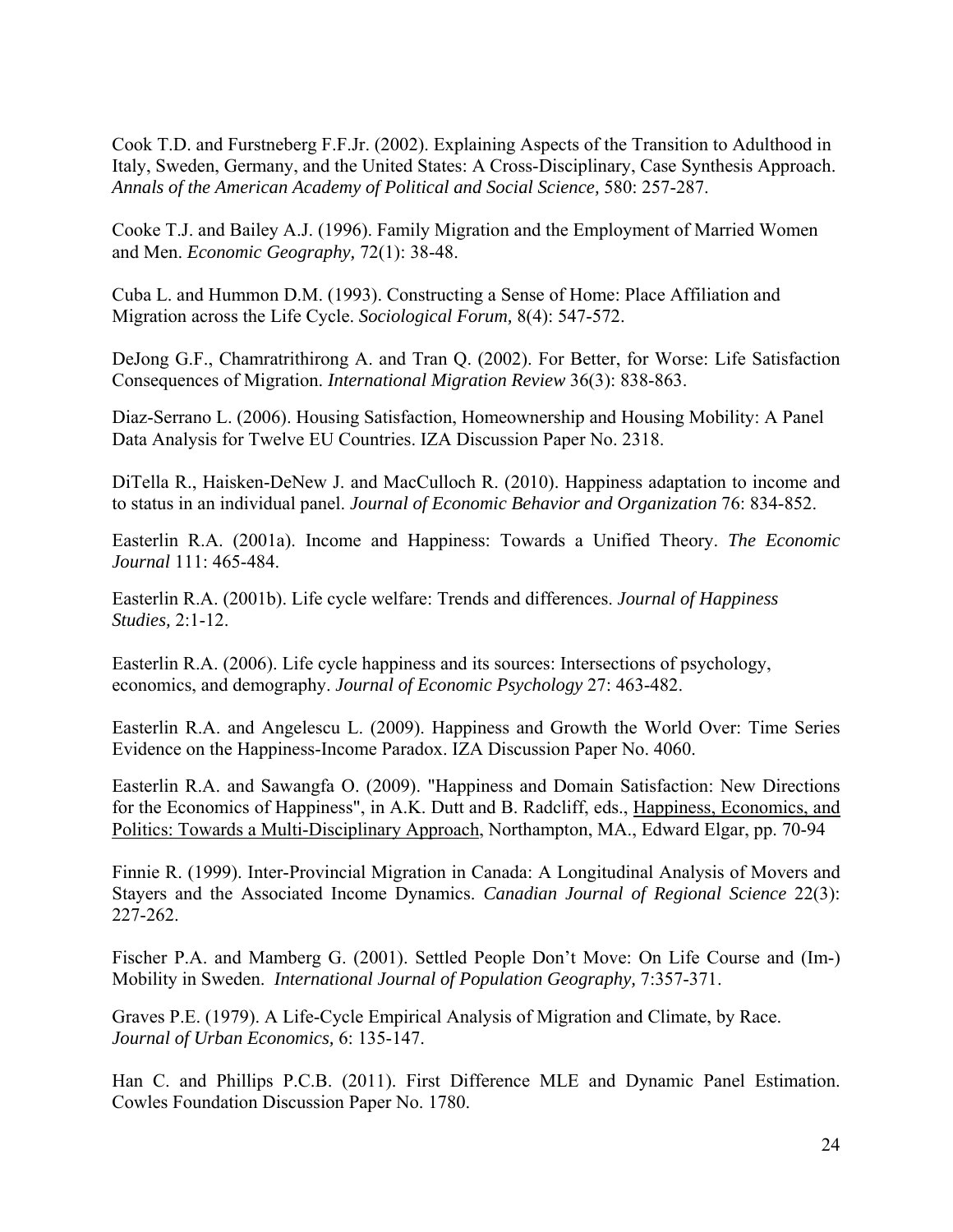Harris J.R. and Todaro M.P. (1970). Migration, Unemployment and Development: A Two-Sector Analysis. *The American Economic Review,* 60(1): 126-142.

Knight J. and Gunatilaka R. (2007). Great Expectations? The Subjective Well-Being of Rural-Urban Migrants in China. Department of Economic Discussion Paper Number 322, University of Oxford.

Kupiszewski M., Borgegard L., Fransson U., Johan H., Durham H. and Rees P. (2001). Internal Migration and Regional Population Dynamics in Europe: Sweden Case Study. School of Geography, University of Leeds, Working Paper 01/01.

Lansing J.B. and Morgan J.N. (1967). The Effects of Geographical Mobility on Income. *The Journal of Human Resources,* 2(4): 449-460.

Layard R., Mayraz G. and Nickell S. (2008). The Marginal Utility of Income. *Journal of Public Economics* 92(8-9): 1846-1857.

Lichter D.T. (1983). Socioeconomic Returns to Migration among Married Women. *Social Forces,* 62(2): 487-503.

Michaelides M. (2011). The effect of local ties , wages, and housing costs on migration decisions. *Journal of Socio-Economics,* 40(2): 132-140.

Munshi K. (2003). Networks in the Modern Economy: Mexican Migrants in the U.S. Labor Market. *The Quarterly Journal of Economics,* 118(2): 549-599.

Murphy K.A., Blustein D.L., Bohlig A.J. and Platt M.G. (2010). The College-to-Career Transition: An Exploration of Emerging Adulthood. *Journal of Counseling and Develompent,* 88(2): 174-181.

Nowok B., van Ham M., Findlay A.M. and Gayle V. (2011). Does Migration Make You Happy? A Longitudinal Study of Internal Migration and Subjective Well-Being. IZA Discussion Paper No. 6140.

Pandit K. (1997). Migration: How Demographic and Economic Cycles Influence the Migration Schedule. *Annals of the Association of American Geographers,* 87(3): 439-450.

Scheffer J. (2002). Dealing with Missing Data. *Research Letters in the Information and Mathematical Sciences* 3: 153-160.

Sjaastad L.A. (1962). The Costs and Returns of Human Migration. *Journal of Political Economy,*  70(5): 80-93.

Stillman S., McKenzie D. and Gibson J. (2009). Migration and mental health: Evidence from a natural experiment. *Journal of Health Economics* 28(2009): 677-687.

Statistics Sweden. Register data compilations: the Register of Education, the Register of Income and Taxation, and the Total Population Register.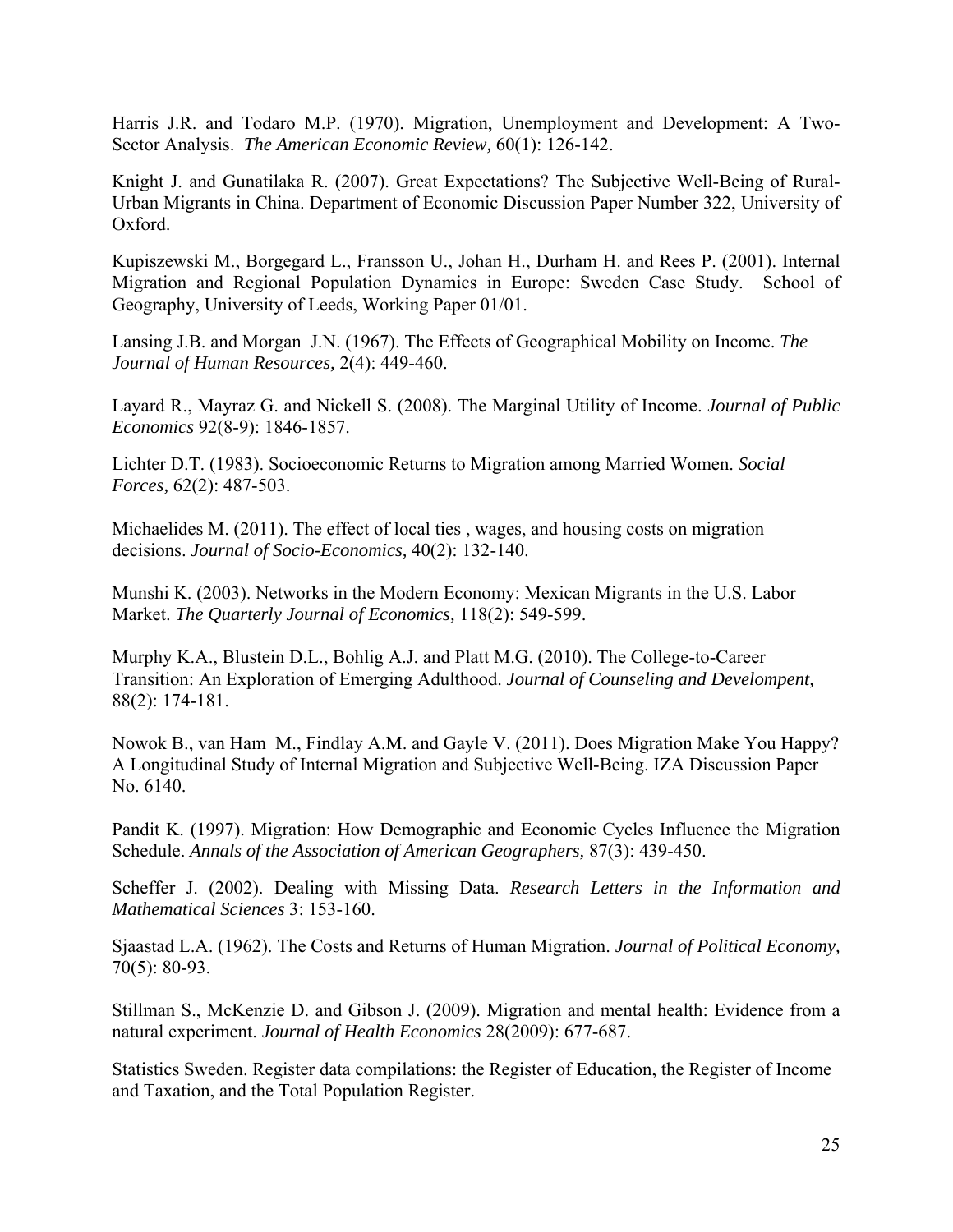Statistics Sweden Database. Economic Statistics: Prices and consumption. Available at: http://www.scb.se/Pages/SubjectArea 11537.aspx [accessed March 2011].

Statistics Sweden Database. Environment: Land and water areas. Available at: http://www.scb.se/Pages/ProductTables 12833.aspx [accessed February 2012].

Thomas D. (1938). *Research memorandum on Migration Differentials.* New York: Social Science Research Council.

Weiss L. and Williamson J.G. (1972). Black Education, Earnings, and Inter-regional Migration: Some New Evidence. *The American Economic Review,* 62(3): 372-383.

Wooldridge J.M. (2002). Econometric Analysis of Cross Section and Panel Data. United States: Massachusetts Institute of Technology p. 104.

Vega, W.A., Kolody B. and Valle J.R. (1987). Migration and Mental Health: An Empirical Test of Depression Risk Factors among Immigrant Mexican Women. *International Migration Review,* 21(3):512-530.

Vega W.A., Kolody B., Aguilar-Gaxiola S., Alderete E., Catalano R. and Caraveo-Anduaga J. (1998). Lifetime Prevalence of DSM-III-R Psychiatric Disorders Among Urban and Rural Mexican Americans in California. *Archives of General Psychiatry,* 55: 771-778.

von Hippel P.T. (2007). Regression with Missing Y's: an Improved Strategy for Analyzing Multiply Imputed Data. *Sociological Methodology*, 37(1): 83-117.

Ying Y.W. (1996). Immigration Satisfaction of Chinese Americans: An Empirical Examination. *Journal of Community Psychology,* 24: 3-16.

Zimmermann A.C. and Easterlin R.A. (2006). Happily Ever after? Cohabitation, Marriage, Divorce, and Happiness in Germany. *Population and Development Review,*32(3): 511-528.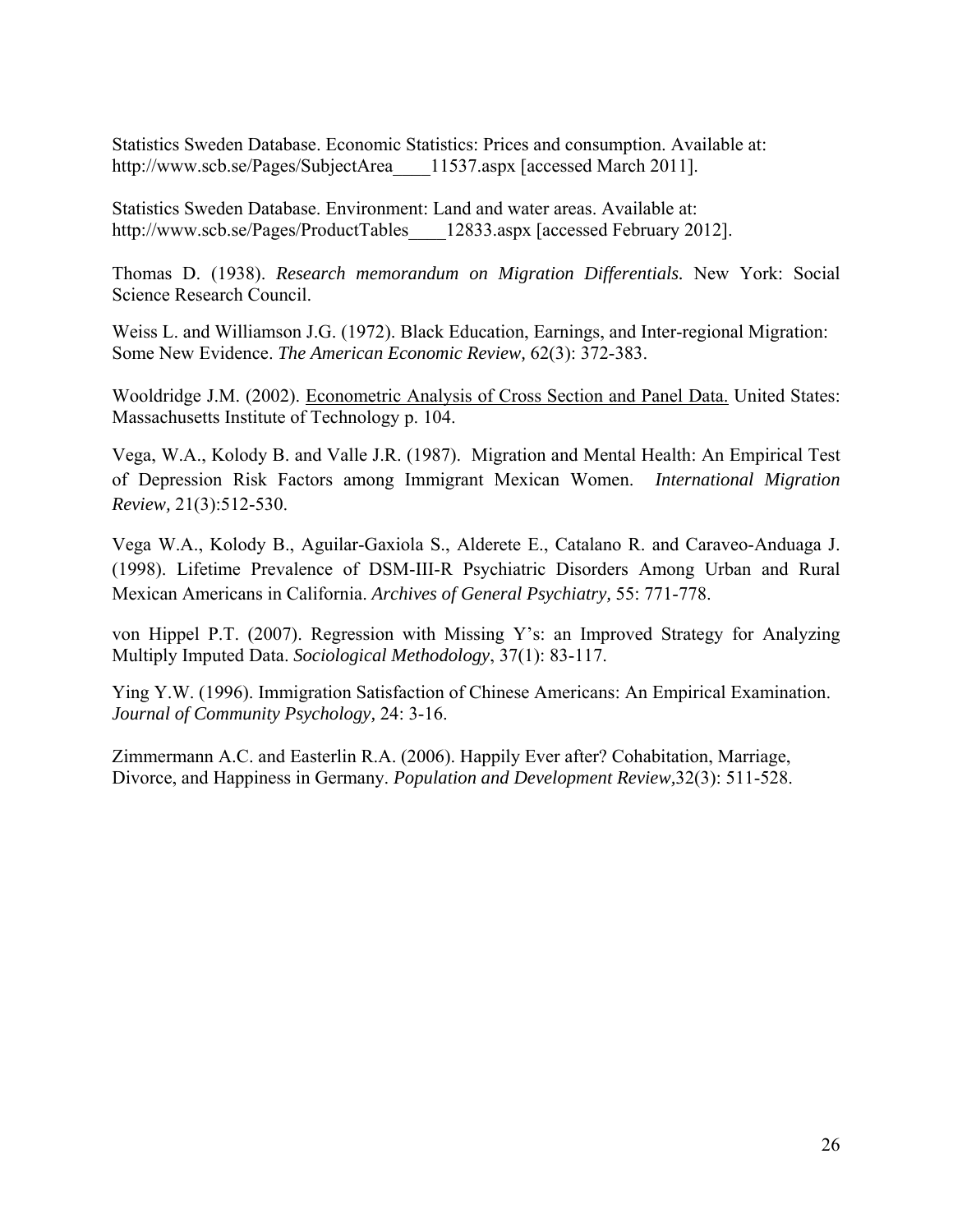## **Tables**

|                                                                  | Table 1. Descriptive statistics of migrants before and after the move, by municipality migration status, all three<br>cohorts and final education levels combined |                      |                  |                                   |             |         |  |  |  |  |  |  |
|------------------------------------------------------------------|-------------------------------------------------------------------------------------------------------------------------------------------------------------------|----------------------|------------------|-----------------------------------|-------------|---------|--|--|--|--|--|--|
|                                                                  |                                                                                                                                                                   |                      |                  | Statistics before the move (1999) |             |         |  |  |  |  |  |  |
|                                                                  | All migrants                                                                                                                                                      | Non-work<br>migrants | Work<br>migrants | Reason of<br>move<br>missing      | Nonmigrants | Total   |  |  |  |  |  |  |
|                                                                  | Mean                                                                                                                                                              | Mean                 | Mean             | Mean                              | Mean        | Mean    |  |  |  |  |  |  |
| Mean life satisfaction                                           | 3.85                                                                                                                                                              | 3.87                 | 3.79             | 3.96                              | 3.97        | 3.92    |  |  |  |  |  |  |
| Mean disposable income                                           | 107.54                                                                                                                                                            | 106.11               | 103.18           | 126.49                            | 113.8       | 111.242 |  |  |  |  |  |  |
| Mean work income<br>(with replacements)                          | 113.28                                                                                                                                                            | 113.38               | 99.16            | 153.52                            | 131.92      | 124.301 |  |  |  |  |  |  |
| Mean satisfaction with house                                     | 3.54                                                                                                                                                              | 3.57                 | 3.42             | 3.75                              | 3.79        | 3.69    |  |  |  |  |  |  |
| Mean economic satisfaction                                       | 3.09                                                                                                                                                              | 3.07                 | 3.08             | 3.18                              | 3.13        | 3.11    |  |  |  |  |  |  |
| Mean satisfaction with occupation                                | 3.88                                                                                                                                                              | 3.85                 | 3.98             | 3.72                              | 3.76        | 3.81    |  |  |  |  |  |  |
| Mean years of education                                          | 12.91                                                                                                                                                             | 12.82                | 13.26            | 12.27                             | 12.24       | 12.51   |  |  |  |  |  |  |
| Percent male                                                     | 45.70%                                                                                                                                                            | 43.00%               | 50.00%           | 45.50%                            | 43.80%      | 44.60%  |  |  |  |  |  |  |
| Percent married                                                  | 7.50%                                                                                                                                                             | 9.30%                | 5.90%            | 3.90%                             | 17.20%      | 13.20%  |  |  |  |  |  |  |
| Percent divorced/widowed                                         | 1.10%                                                                                                                                                             | 1.20%                | 0.50%            | 2.60%                             | 1.00%       | 1.00%   |  |  |  |  |  |  |
| Percent studying                                                 | 12.10%                                                                                                                                                            | 11.90%               | 15.70%           | 2.60%                             | 4.90%       | 7.90%   |  |  |  |  |  |  |
| Percent of professional, higher non-<br>manual and self-employed | 10.60%                                                                                                                                                            | 9.71%                | 11.90%           | 10.40%                            | 7.30%       | 8.70%   |  |  |  |  |  |  |
| Percent from 1976 cohort                                         | 47.30%                                                                                                                                                            | 45.30%               | 53.20%           | 39.00%                            | 30.40%      | 37.30%  |  |  |  |  |  |  |
| Percent from 1972 cohort                                         | 32.50%                                                                                                                                                            | 34.00%               | 27.90%           | 39.00%                            | 35.90%      | 34.50%  |  |  |  |  |  |  |
| Percent from 1968 cohort                                         | 20.20%                                                                                                                                                            | 20.60%               | 18.90%           | 22.10%                            | 33.70%      | 28.20%  |  |  |  |  |  |  |
|                                                                  |                                                                                                                                                                   |                      |                  | Statistics after the move (2009)  |             |         |  |  |  |  |  |  |
|                                                                  | Mean                                                                                                                                                              | Mean                 | Mean             | Mean                              | Mean        | Mean    |  |  |  |  |  |  |
| Mean life satisfaction                                           | 4                                                                                                                                                                 | 3.98                 | 4                | 4.15                              | 3.92        | 3.96    |  |  |  |  |  |  |
| Mean disposable income                                           | 211.48                                                                                                                                                            | 200.388              | 222.34           | 229.72                            | 201.17      | 205.39  |  |  |  |  |  |  |
| Mean work income<br>(with replacements)                          | 260.11                                                                                                                                                            | 238.25               | 287.14           | 279.82                            | 242.05      | 249.43  |  |  |  |  |  |  |
| Mean satisfaction with house                                     | 3.97                                                                                                                                                              | 4.03                 | 3.81             | 4.18                              | 3.99        | 3.98    |  |  |  |  |  |  |
| Mean economic satisfaction                                       | 3.58                                                                                                                                                              | 3.47                 | 3.68             | 3.75                              | 3.49        | 3.53    |  |  |  |  |  |  |
| Mean satisfaction with occupation                                | 3.97                                                                                                                                                              | 3.93                 | 4.03             | 3.99                              | 3.91        | 3.94    |  |  |  |  |  |  |
| Mean years of education                                          | 14.39                                                                                                                                                             | 14.204               | 15.02            | 13.42                             | 13.19       | 13.68   |  |  |  |  |  |  |
| Percent male                                                     | 45.70%                                                                                                                                                            | 43.00%               | 50.00%           | 45.50%                            | 43.80%      | 44.60%  |  |  |  |  |  |  |
| Percent married                                                  | 45.60%                                                                                                                                                            | 48.80%               | 41.00%           | 44.20%                            | 45.20%      | 45.30%  |  |  |  |  |  |  |
| Percent divorced                                                 | 3.90%                                                                                                                                                             | 4.10%                | 3.60%            | 3.90%                             | 5.80%       | 5.00%   |  |  |  |  |  |  |
| Percent studying                                                 | 0.50%                                                                                                                                                             | 0.90%                | 0.00%            | 0.00%                             | 0.50%       | 0.50%   |  |  |  |  |  |  |
| Percent of professional, higher non-<br>manual and self-employed | 32.10%                                                                                                                                                            | 27.90%               | 42.00%           | 20.60%                            | 17.20%      | 23.30%  |  |  |  |  |  |  |
| Percent from 1976 cohort                                         | 47.30%                                                                                                                                                            | 45.30%               | 53.20%           | 39.00%                            | 30.40%      | 37.30%  |  |  |  |  |  |  |
| Percent from 1972 cohort                                         | 32.50%                                                                                                                                                            | 34.00%               | 27.90%           | 39.00%                            | 35.90%      | 34.50%  |  |  |  |  |  |  |
| Percent from 1968 cohort                                         | 20.20%                                                                                                                                                            | 20.60%               | 18.90%           | 22.10%                            | 33.70%      | 28.20%  |  |  |  |  |  |  |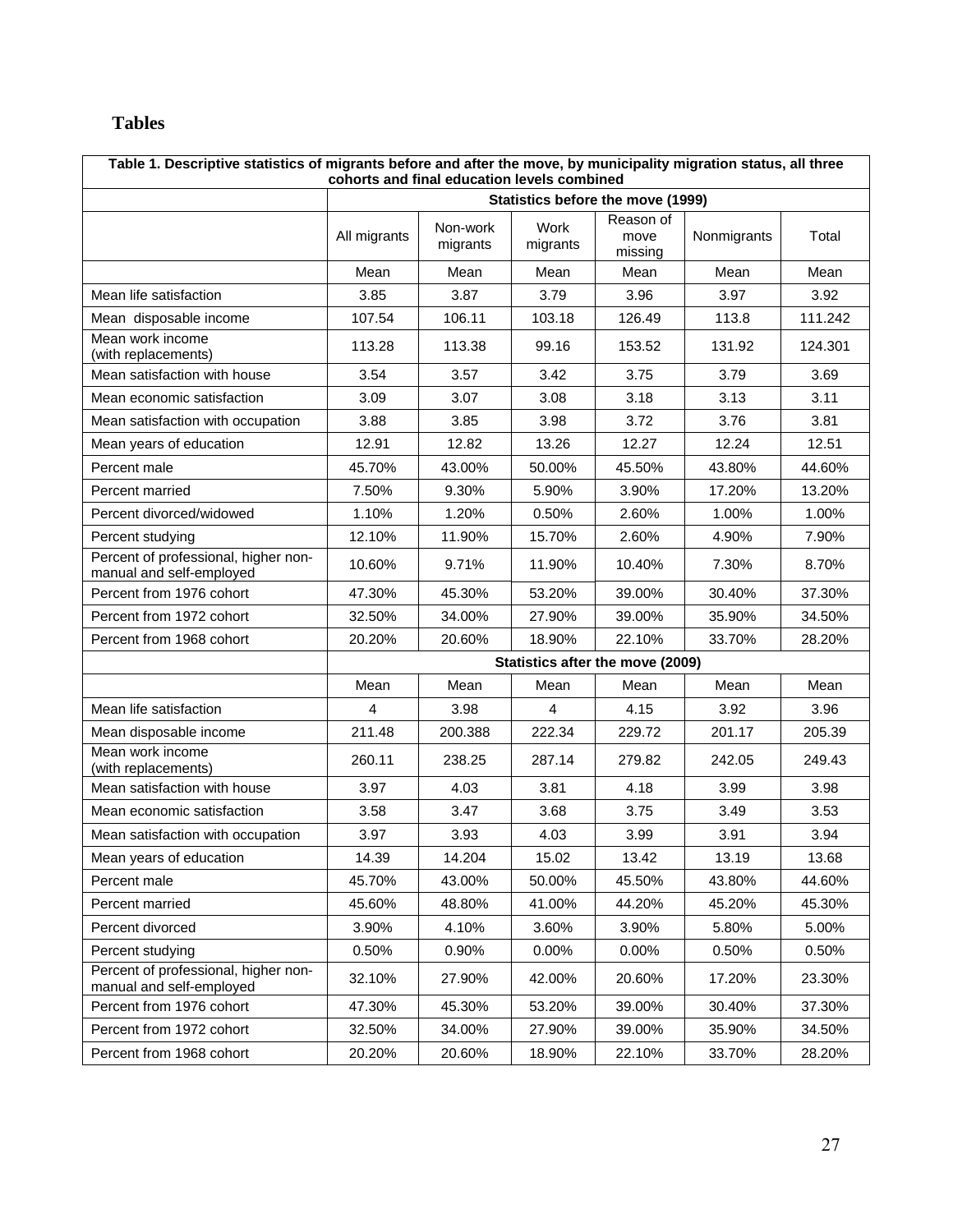|                       |     |               |     | Table 2. Frequency and percent of migrants, by type of migrant and cohort,<br>moving in between county types (urban/rural) |     |              |       |                  |
|-----------------------|-----|---------------|-----|----------------------------------------------------------------------------------------------------------------------------|-----|--------------|-------|------------------|
|                       |     | 1976 cohort   |     | 1972 cohort                                                                                                                |     | 1968 cohort  |       | All cohorts      |
| Move pattern          | N   | $\%$          | N   | %                                                                                                                          | N   | %            | N     | %                |
| Within urban counties | 32  | 5.45          | 20  | 3.68                                                                                                                       | 9   | 2.03         | 61    | 3.88             |
| Within rural counties | 53  | 9.03          | 24  | 4.42                                                                                                                       | 8   | 1.81         | 85    | 5.40             |
| Urban to rural county | 22  | 3.75          | 18  | 3.31                                                                                                                       | 22  | 4.97         | 62    | 3.94             |
| Rural to urban county | 74  | 12.61         | 35  | 6.45                                                                                                                       | 17  | 3.84         | 126   | 8.01             |
| Non-county migrant    | 123 | 20.95         | 112 | 20.63                                                                                                                      | 74  | 16.70        | 309   | 19.64            |
| Non-migrant           | 283 | 48.21         | 334 | 61.51                                                                                                                      | 313 | 70.65        | 930   | 59.12            |
| Total                 | 587 | 100.00        | 543 | 100.00                                                                                                                     | 443 | 100.00       | 1573  | 100.00           |
|                       |     | Work migrants |     | Non-work migrants                                                                                                          |     | All migrants |       | Total population |
| Move pattern          | N   | $\%$          | N   | $\%$                                                                                                                       | N   | $\%$         | N     | $\%$             |
| Within urban counties | 29  | 13.06         | 32  | 9.3                                                                                                                        | 61  | 9.49         | 61    | 3.88             |
| Within rural counties | 37  | 16.67         | 47  | 13.66                                                                                                                      | 85  | 13.22        | 85    | 5.4              |
| Urban to rural county | 20  | 9.01          | 41  | 11.92                                                                                                                      | 62  | 9.64         | 62    | 3.94             |
| Rural to urban county | 62  | 27.93         | 63  | 18.31                                                                                                                      | 126 | 19.60        | 126   | 8.01             |
| Non-county migrant    | 74  | 33.33         | 161 | 46.8                                                                                                                       | 309 | 48.06        | 309   | 19.64            |
| Non-migrant           |     |               |     |                                                                                                                            |     |              | 930   | 59.12            |
| Total                 | 222 | 100           | 344 | 100                                                                                                                        | 643 | 100          | 1,573 | 100              |

|                         | Table 3. Mean LS for migrants (by reason to move) and non-migrants, by labor market transition status, by year |      |                       |        |     |         |                          |         |      |      |                  |         |         |                                                   |        |
|-------------------------|----------------------------------------------------------------------------------------------------------------|------|-----------------------|--------|-----|---------|--------------------------|---------|------|------|------------------|---------|---------|---------------------------------------------------|--------|
|                         | (1)                                                                                                            | (2)  | (3)                   | (4)    | (5) | (6)     | (7)                      | (8)     | (9)  | (10) | (11)             | (12)    | (13)    | (14)                                              | (15)   |
|                         |                                                                                                                |      | <b>LM</b> transitions |        |     |         | <b>No LM transitions</b> |         |      |      | Whole population |         |         | <b>LM</b> transition -<br><b>No LM transition</b> |        |
|                         |                                                                                                                |      | Mean LS               |        |     | Mean LS |                          |         |      |      | Mean LS          |         |         | Mean LS                                           |        |
|                         | N                                                                                                              | 1999 | 2009                  | Change | N   | 1999    | 2009                     | Change  | N    | 1999 | 2009             | Change  | 1999    | 2009                                              | Change |
| <b>Work</b><br>migrants | 121                                                                                                            | 3.76 | 4.06                  | 0.30   | 101 | 3.82    | 3.92                     | 0.10    | 222  | 3.79 | 4.00             | 0.21    | $-0.06$ | 0.14                                              | 0.20   |
| Non-<br>work            |                                                                                                                |      |                       |        |     |         |                          |         |      |      |                  |         |         |                                                   |        |
| migrants                | 146                                                                                                            | 3.81 | 4.03                  | 0.21   | 196 | 3.90    | 3.94                     | 0.04    | 344  | 3.87 | 3.98             | 0.11    | $-0.09$ | 0.08                                              | 0.17   |
| All<br>migrants         | 294                                                                                                            | 3.80 | 4.04                  | 0.24   | 344 | 3.89    | 3.98                     | 0.09    | 643  | 3.85 | 4.00             | 0.15    | $-0.09$ | 0.06                                              | 0.15   |
| Non-<br>migrants        | 264                                                                                                            | 3.89 | 3.92                  | 0.03   | 654 | 4.01    | 3.93                     | $-0.08$ | 930  | 3.97 | 3.92             | $-0.05$ | $-0.11$ | $-0.01$                                           | 0.11   |
| Total                   | 558                                                                                                            | 3.84 | 3.98                  | 0.14   | 998 | 3.97    | 3.95                     | $-0.02$ | 1573 | 3.92 | 3.96             | 0.03    | $-0.12$ | 0.04                                              | 0.16   |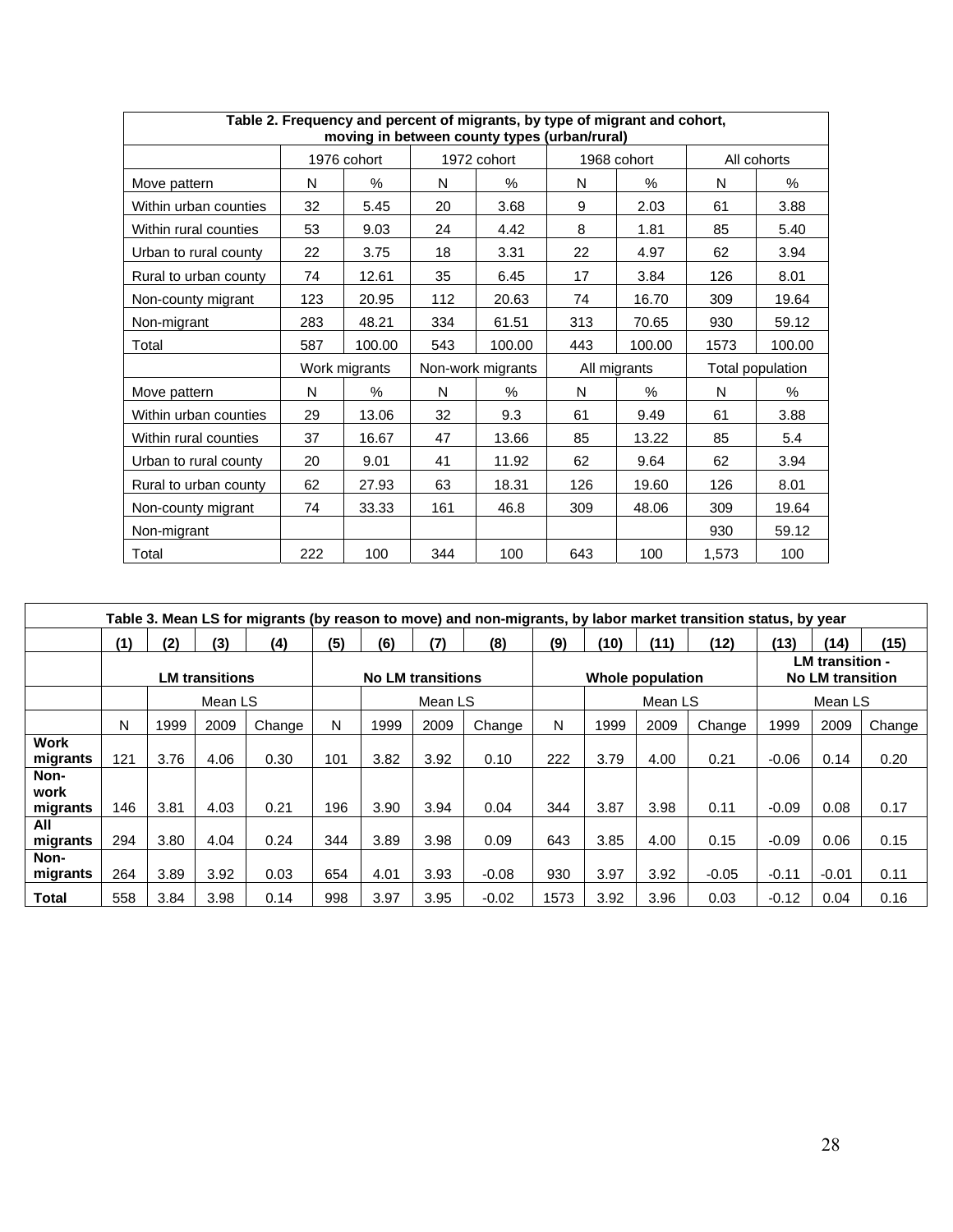| Table 4. OLS and MI ICE regressions: Life satisfaction as dependent variable,                                          |                                                     |             |          |                   |          |            |  |  |  |  |  |  |  |
|------------------------------------------------------------------------------------------------------------------------|-----------------------------------------------------|-------------|----------|-------------------|----------|------------|--|--|--|--|--|--|--|
| regressed on migrant dummy (pooled and by reason to move) – non-migrants as                                            |                                                     |             |          |                   |          |            |  |  |  |  |  |  |  |
|                                                                                                                        | reference group - with additional control variables |             |          |                   |          |            |  |  |  |  |  |  |  |
|                                                                                                                        |                                                     |             |          | Life satisfaction |          |            |  |  |  |  |  |  |  |
|                                                                                                                        | (1)                                                 | (2)         | (3)      | (4)               | (5)      | (6)        |  |  |  |  |  |  |  |
|                                                                                                                        |                                                     |             |          | <b>OLS</b>        | MI ICE   |            |  |  |  |  |  |  |  |
| all migrants                                                                                                           | 0.196                                               | 0.174       |          |                   |          |            |  |  |  |  |  |  |  |
|                                                                                                                        | $(3.64)$ **                                         | $(3.12)$ ** |          |                   |          |            |  |  |  |  |  |  |  |
| 0.26<br>0.222<br>0.262<br>0.230<br>work migrant                                                                        |                                                     |             |          |                   |          |            |  |  |  |  |  |  |  |
| $(2.76)$ **<br>$(3.25)$ **<br>$(2.81)$ **<br>$(3.34)$ **                                                               |                                                     |             |          |                   |          |            |  |  |  |  |  |  |  |
| 0.151<br>0.132<br>0.160881<br>0.145<br>non-work migrant                                                                |                                                     |             |          |                   |          |            |  |  |  |  |  |  |  |
| $(1.97)^*$<br>$(2.25)^*$<br>$(2.30)^*$<br>$(2.53)^*$                                                                   |                                                     |             |          |                   |          |            |  |  |  |  |  |  |  |
| married FD                                                                                                             |                                                     | 0.006       |          | $-0.006$          |          | 0.006      |  |  |  |  |  |  |  |
|                                                                                                                        |                                                     | (0.11)      |          | (0.1)             |          | (0.11)     |  |  |  |  |  |  |  |
| divorced/widowed FD                                                                                                    |                                                     | $-0.055$    |          | $-0.08$           |          | -0.057     |  |  |  |  |  |  |  |
|                                                                                                                        |                                                     | (0.37)      |          | (0.51)            |          | (0.43)     |  |  |  |  |  |  |  |
| Im_transition                                                                                                          |                                                     | 0.116       |          | 0.132             |          | 0.112      |  |  |  |  |  |  |  |
|                                                                                                                        |                                                     | $(2.05)^*$  |          | $(2.23)^*$        |          | $(1.99)^*$ |  |  |  |  |  |  |  |
| Constant                                                                                                               | $-0.039$                                            | $-0.064$    | $-0.037$ | $-0.06$           | $-0.040$ | $-0.065$   |  |  |  |  |  |  |  |
|                                                                                                                        | (0.6)                                               | (0.92)      | (0.55)   | (0.83)            | (0.63)   | (0.94)     |  |  |  |  |  |  |  |
| Observations                                                                                                           | 1541                                                | 1526        | 1467     | 1454              | 1541     | 1526       |  |  |  |  |  |  |  |
| R-squared                                                                                                              | 0.03                                                | 0.03        | 0.03     | 0.04              |          |            |  |  |  |  |  |  |  |
| Robust t statistics in parentheses                                                                                     |                                                     |             |          |                   |          |            |  |  |  |  |  |  |  |
| + significant at 10%; * significant at 5%; ** significant at 1%                                                        |                                                     |             |          |                   |          |            |  |  |  |  |  |  |  |
| All regressions include county controls corresponding to $D_{\rm co}$ and $(D_{\rm c1} - D_{\rm co})$ from model (2b). |                                                     |             |          |                   |          |            |  |  |  |  |  |  |  |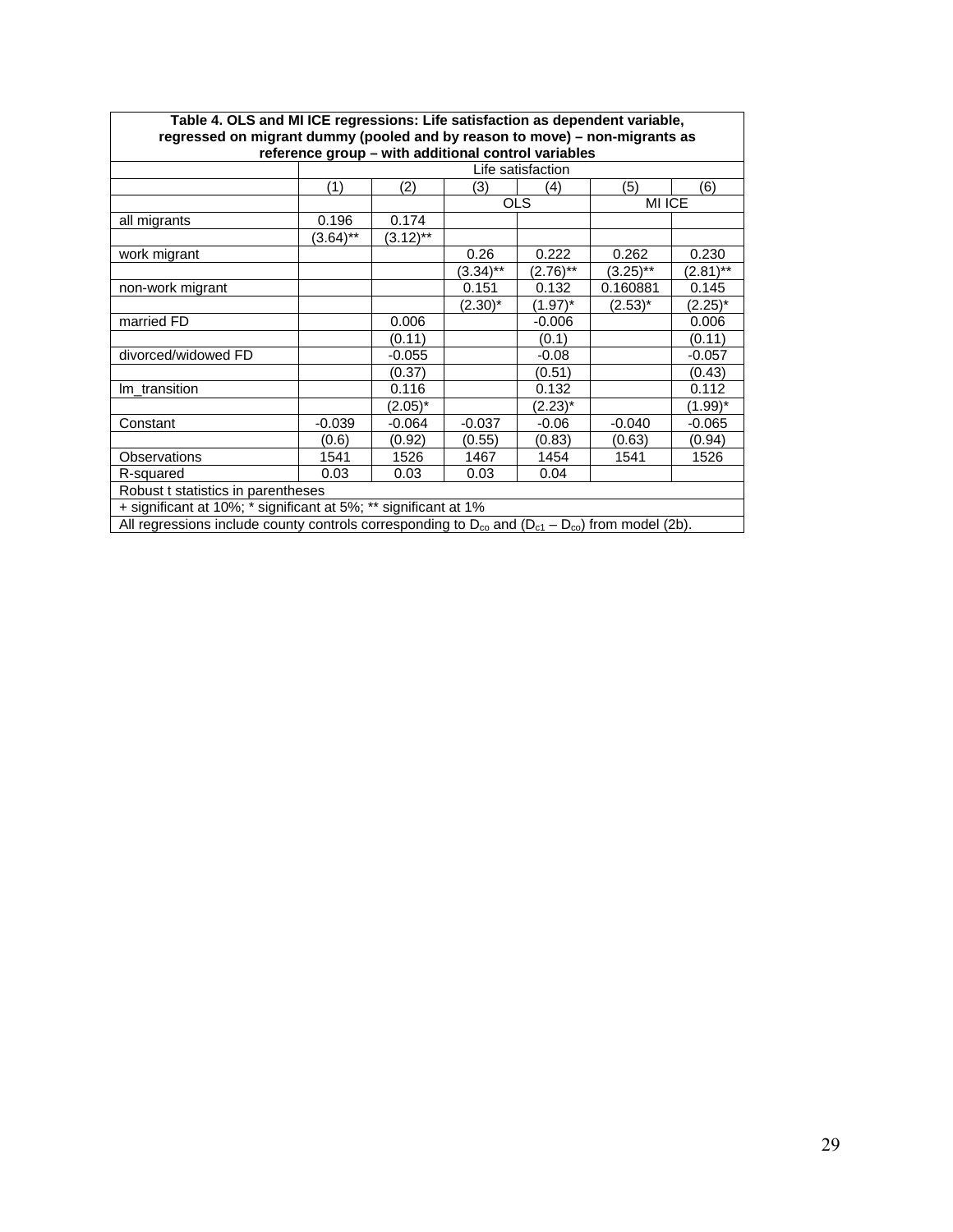|                                                                                                                    | Table 5. OLS and MI ICE regressions: Different life domains as dependent variables, regressed on migrant dummy (pooled and by reason)<br>with non-migrants as reference group |             |              |             |                   |              |             |                       |              |             |                   |               |            |                        |           |
|--------------------------------------------------------------------------------------------------------------------|-------------------------------------------------------------------------------------------------------------------------------------------------------------------------------|-------------|--------------|-------------|-------------------|--------------|-------------|-----------------------|--------------|-------------|-------------------|---------------|------------|------------------------|-----------|
|                                                                                                                    | (1)                                                                                                                                                                           | (2)         | (3)          | (4)         | (5)               | (6)          | (7)         | (8)                   | (9)          | (10)        | (11)              | (12)          | (13)       | (14)                   | (15)      |
|                                                                                                                    |                                                                                                                                                                               |             |              |             | Economic domain   |              |             |                       |              |             | Housing domain    |               |            | Professional domain    |           |
|                                                                                                                    |                                                                                                                                                                               |             |              |             |                   |              |             |                       |              |             | Satisfaction with |               |            | Satisfaction with what |           |
|                                                                                                                    |                                                                                                                                                                               | Work income |              |             | Disposable income |              |             | Economic satisfaction |              |             | housing           |               |            | currently doing        |           |
|                                                                                                                    | <b>OLS</b>                                                                                                                                                                    | <b>OLS</b>  | MI ICE       | <b>OLS</b>  | <b>OLS</b>        | MI ICE       | <b>OLS</b>  | <b>OLS</b>            | MI ICE       | <b>OLS</b>  | <b>OLS</b>        | <b>MI ICE</b> | <b>OLS</b> | <b>OLS</b>             | MI ICE    |
| all migrants                                                                                                       | 2.184                                                                                                                                                                         |             |              | 6.808       |                   |              | 0.013       |                       |              | 0.2         |                   |               | $-0.079$   |                        |           |
|                                                                                                                    | (0.28)                                                                                                                                                                        |             |              | (1.33)      |                   |              | (0.19)      |                       |              | $(2.65)$ ** |                   |               | (1.09)     |                        |           |
| work migrant                                                                                                       |                                                                                                                                                                               | 29.168      | 31.106       |             | 18.474            | 19.905       |             | 0.018                 | 0.031        |             | 0.138             | 0.164         |            | $-0.157$               | $-0.164$  |
|                                                                                                                    |                                                                                                                                                                               | $(2.41)^*$  | $(2.73)$ **  |             | $(2.34)^*$        | $(2.68)$ **  |             | (0.19)                | (0.32)       |             | (1.21)            | (1.57)        |            | (1.56)                 | (1.58)    |
| non-work migrant                                                                                                   |                                                                                                                                                                               | $-12.413$   | $-12.848$    |             | 0.592             | $-0.0003$    |             | $-0.03$               | 0.003        |             | 0.228             | 0.218         |            | $-0.072$               | $-0.033$  |
|                                                                                                                    |                                                                                                                                                                               | (1.44)      | (1.45)       |             | (0.1)             | (0)          |             | (0.37)                | (0.04)       |             | $(2.51)^*$        | $(2.64)$ **   |            | (0.81)                 | (0.4)     |
| married FD                                                                                                         | 5.567                                                                                                                                                                         | 4.637       | 5.778        | 13.28       | 13.086            | 13.374       | 0.05        | 0.043                 | 0.050        | $-0.034$    | $-0.039$          | $-0.034$      | $-0.031$   | $-0.035$               | $-0.0317$ |
|                                                                                                                    | (0.7)                                                                                                                                                                         | (0.57)      | (0.78)       | $(2.58)$ ** | $(2.47)^*$        | $(2.75)$ **  | (0.77)      | (0.64)                | (0.77)       | (0.48)      | (0.54)            | (0.47)        | (0.43)     | (0.47)                 | (0.44)    |
| div/wid FD                                                                                                         | 19.889                                                                                                                                                                        | 14.633      | 19.086       | 30.855      | 27.028            | 30.489       | $-0.148$    | $-0.203$              | $-0.148$     | $-0.218$    | $-0.264$          | $-0.217$      | 0.088      | 0.114                  | 0.091     |
|                                                                                                                    | (1.34)                                                                                                                                                                        | (0.95)      | (1.09)       | $(2.80)$ ** | $(2.39)^*$        | $(2.67)$ **  | (0.85)      | (1.2)                 | (0.96)       | (1.32)      | (1.64)            | (1.29)        | (0.6)      | (0.75)                 | (0.54)    |
| LM transition                                                                                                      | 69.955                                                                                                                                                                        | 67.509      | 67.747       | 14.779      | 14.232            | 13.781       | 0.525       | 0.523                 | 0.524        | $-0.035$    | 0.009             | $-0.032$      | 0.12       | 0.119                  | 0.127     |
|                                                                                                                    | $(8.92)$ **                                                                                                                                                                   | $(8.34)$ ** | $(8.99)$ **  | $(3.17)$ ** | $(3.01)$ **       | $(2.8)$ **   | $(7.74)$ ** | $(7.41)$ **           | $(7.92)$ **  | (0.46)      | (0.11)            | (0.44)        | $(1.69) +$ | (1.61)                 | $(1.75)+$ |
| Constant                                                                                                           | 101.692                                                                                                                                                                       | 100.328     | 101.321      | 102.677     | 100.651           | 102.509      | 0.188       | 0.176                 | 0.187        | 0.379       | 0.375             | 0.380         | 0.13       | 0.158                  | 0.130     |
|                                                                                                                    | $(8.65)$ **                                                                                                                                                                   | $(8.14)$ ** | $(11.03)$ ** | (12.53)**   | $(11.57)$ **      | $(17.07)$ ** | $(2.34)^*$  | $(2.11)^*$            | $(2.33)^{*}$ | $(4.08)$ ** | $(3.88)$ **       | (4.28)**      | (1.51)     | $(1.78)+$              | (1.48)    |
| Observations                                                                                                       | 1556                                                                                                                                                                          | 1482        | 1556         | 1556        | 1482              | 1556         | 1540        | 1466                  | 1540         | 1530        | 1460              | 1530          | 1508       | 1437                   | 1508      |
| R-squared                                                                                                          | 0.11                                                                                                                                                                          | 0.12        |              | 0.07        | 0.07              |              | 0.08        | 0.08                  |              | 0.03        | 0.03              |               | 0.02       | 0.03                   |           |
| Robust t statistics in parentheses                                                                                 |                                                                                                                                                                               |             |              |             |                   |              |             |                       |              |             |                   |               |            |                        |           |
| + significant at 10%; * significant at 5%; ** significant at 1%                                                    |                                                                                                                                                                               |             |              |             |                   |              |             |                       |              |             |                   |               |            |                        |           |
| All regressions include county controls corresponding to $D_{\infty}$ and $(D_{c1} - D_{\infty})$ from model (2b). |                                                                                                                                                                               |             |              |             |                   |              |             |                       |              |             |                   |               |            |                        |           |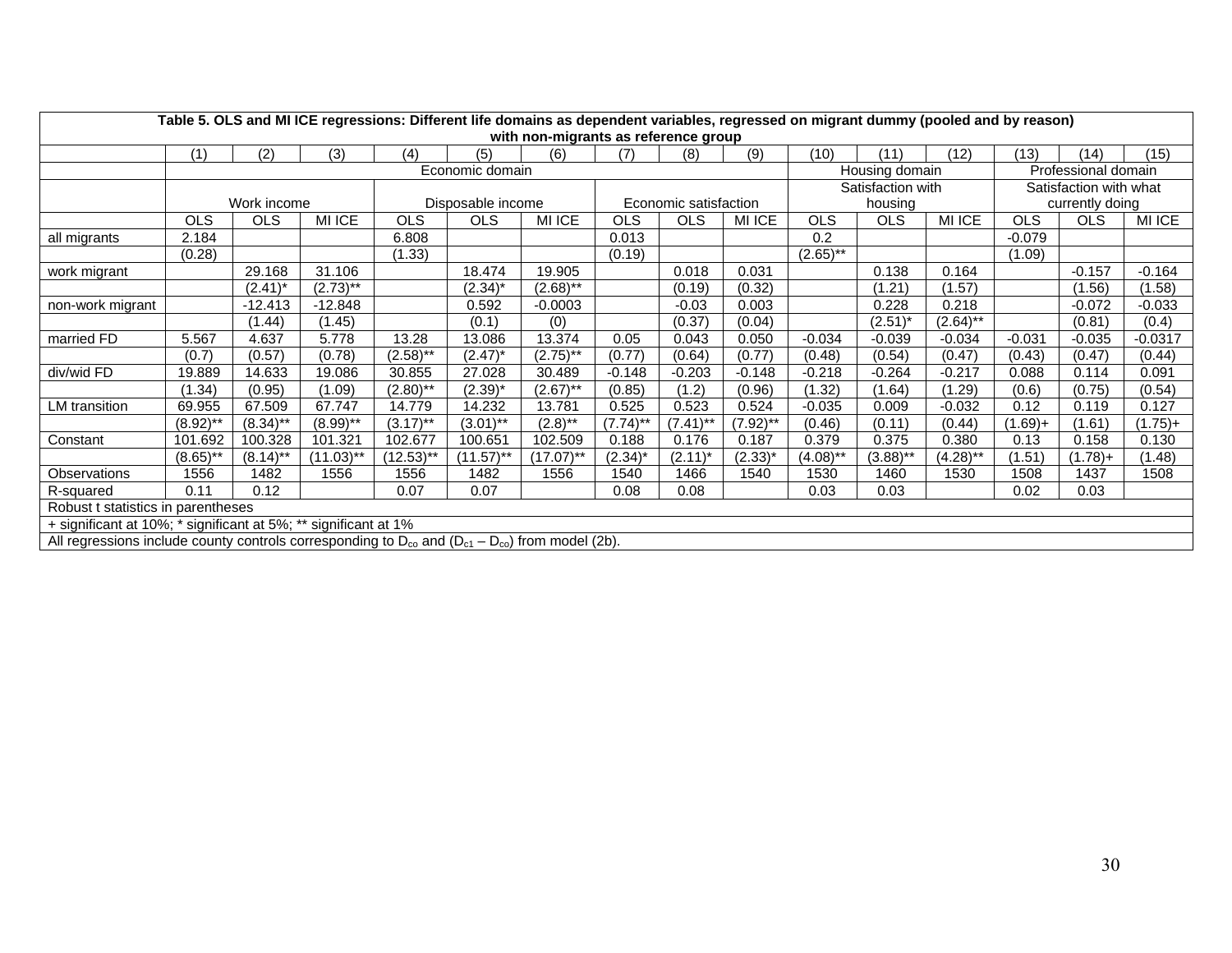|                                                                                        |      |                          |       |        | Table 6. Occupational mobility in 1999-2009 between low/middle/and high life satisfaction                   |      |                          |       |        |
|----------------------------------------------------------------------------------------|------|--------------------------|-------|--------|-------------------------------------------------------------------------------------------------------------|------|--------------------------|-------|--------|
|                                                                                        |      |                          |       |        | occupation categories, by migrant status and reason to move                                                 |      |                          |       |        |
|                                                                                        |      | Non-migrant              |       |        |                                                                                                             |      | All migrants             |       |        |
|                                                                                        |      | occupation group in 2009 |       |        |                                                                                                             |      | occupation group in 2009 |       |        |
| occup group                                                                            | Low  | Med                      | High  |        | occup group                                                                                                 | Low  | Med                      | High  |        |
| in 1999                                                                                | LS   | LS                       | LS    | Total  | in 1999                                                                                                     | LS   | LS.                      | LS.   | Total  |
| Low                                                                                    |      |                          |       |        | Low                                                                                                         |      |                          |       |        |
| LS.                                                                                    | 1.51 | 15.58                    | 6.98  | 24.07  | LS.                                                                                                         | 1.31 | 22.00                    | 17.41 | 40.72  |
| Med                                                                                    |      |                          |       |        | Med                                                                                                         |      |                          |       |        |
| LS.                                                                                    | 2.79 | 55.81                    | 6.28  | 64.88  | LS.                                                                                                         | 2.79 | 36.78                    | 8.21  | 47.78  |
| High                                                                                   |      |                          |       |        | High                                                                                                        |      |                          |       |        |
| LS.                                                                                    | 0.70 | 5.93                     | 4.42  | 11.05  | LS.                                                                                                         | 0.00 | 4.76                     | 6.73  | 11.49  |
| Total                                                                                  | 5.00 | 77.33                    | 17.67 | 100.00 | Total                                                                                                       | 4.11 | 63.55                    | 32.35 | 100.00 |
|                                                                                        |      | <b>Work migrants</b>     |       |        |                                                                                                             |      | Non-work migrants        |       |        |
|                                                                                        |      | occupation group in 2009 |       |        |                                                                                                             |      | occupation group in 2009 |       |        |
| occup group                                                                            | Low  | Med                      | High  |        | occup group                                                                                                 | Low  | Med                      | High  |        |
| in 1999                                                                                | LS.  | LS.                      | LS.   | Total  | in 1999                                                                                                     | LS.  | <b>LS</b>                | LS.   | Total  |
| Low                                                                                    |      |                          |       |        | Low                                                                                                         |      |                          |       |        |
| LS.                                                                                    | 0.93 | 25.12                    | 26.98 | 53.02  | LS.                                                                                                         | 1.84 | 21.47                    | 13.19 | 36.50  |
| Med                                                                                    |      |                          |       |        | Med                                                                                                         |      |                          |       |        |
| LS.                                                                                    | 1.86 | 25.58                    | 7.91  | 35.35  | <b>LS</b>                                                                                                   | 3.37 | 40.80                    | 7.98  | 52.15  |
| High                                                                                   |      |                          |       |        | High                                                                                                        |      |                          |       |        |
| LS.                                                                                    | 0.00 | 4.19                     | 7.44  | 11.63  | LS.                                                                                                         | 0.00 | 4.29                     | 7.06  | 11.35  |
| Total<br>2.79<br>Total<br>5.21<br>54.88<br>42.33<br>100.00<br>66.56<br>28.22<br>100.00 |      |                          |       |        |                                                                                                             |      |                          |       |        |
|                                                                                        |      |                          |       |        | Bold letters represent movements into higher life satisfaction occupations in 2009 than those held in 1999. |      |                          |       |        |

*Italic* letters represent movements into lower life satisfaction occupations in 2009 than those held in 1999.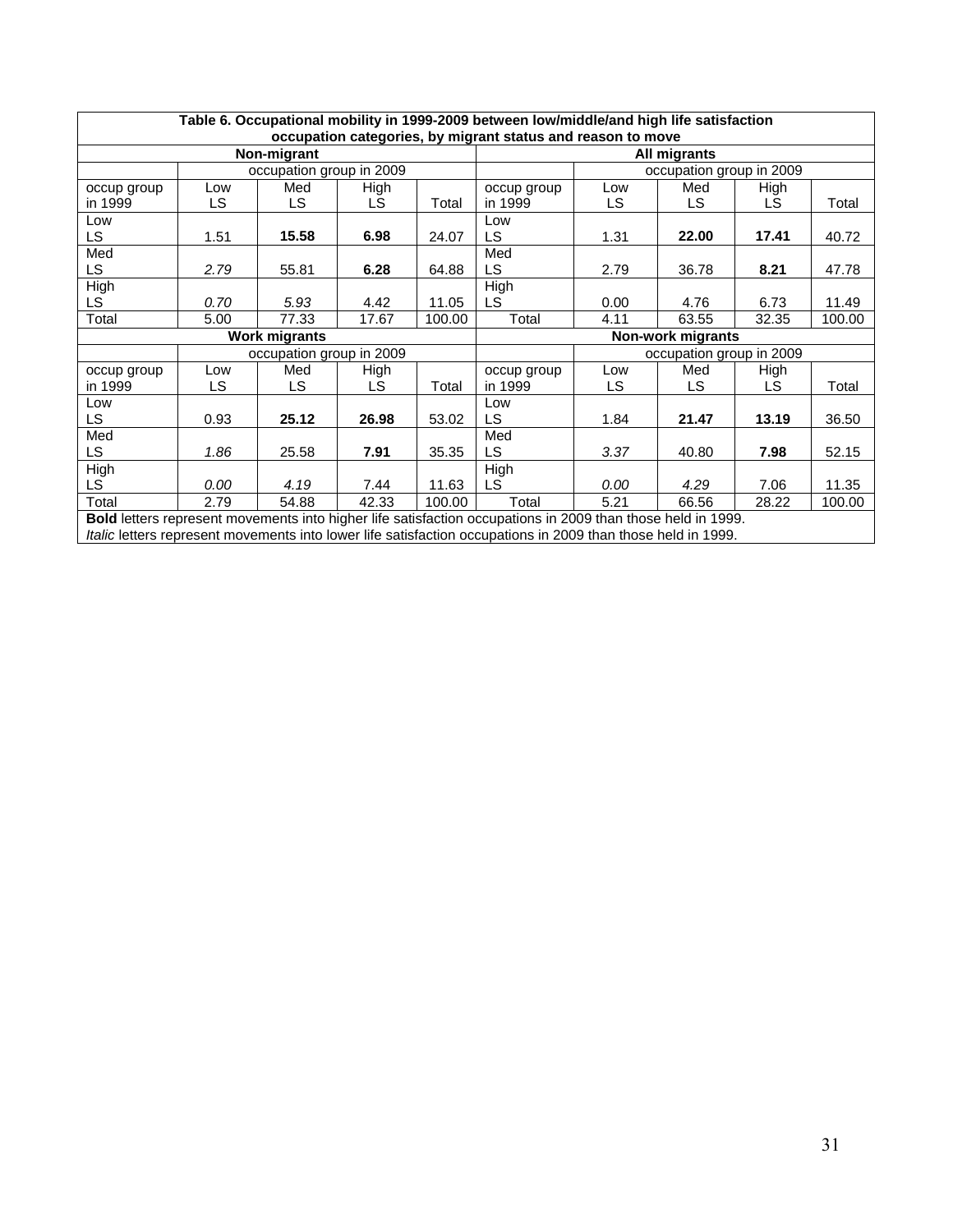#### **Appendix A. Attrition in the Young Adult Panel Study**

Given its longitudinal nature, the YAPS survey faces the inevitable problem of attrition. Out of the 2820 individuals first interviewed in 1999, only 1575 were successfully re-interviewed in 2009. This generated an attrition rate of 44% over the period of 10 years, similar to the rates observed in other longitudinal surveys carried out in developed countries such as the United States (Becketti et al 1998, Abraham 2006). The high non-response in the YAPS gives rise to concerns about possible biases associated with attrition. In what follows, first, the main characteristics at baseline of the people who attrit (are not re-interviewed in 2009) and who do not attrit are compared. Then, two main problems related to attrition are discussed: selectivity on migration, and selectivity on unobserved time-varying characteristics related to the changes in the dependent variables of the study.

At baseline, attritors have generally lower income<sup>8</sup>, lower economic satisfaction, and less years of education, then the people who are interviewed in both 1999 and 2009. Also, they are more likely to be male, young, and have Swedish background (Table A1). The first series of characteristics related to income and education, stands in opposition to what has been observed in previous studies in both developing (Thomas et al 2001 and 2011) and developed countries (Hausman 1979, Becketti et al 1998), where attrition was found to have a positive association with higher income and education levels at baseline. This, however, is probably due to the specific design of this survey which targets only young adults (ages 22 to 30 in 1999). Given the young age distribution of the YAPS respondents, some of those interviewed in 1999 (especially the youngest ones) could be expected to be still studying, and therefore have lower income and economic satisfaction. Given that young people are more likely to leave the survey, a higher percentage of attritors would have not achieved their final levels of education in 1999, lowering the average education level of this group, as well as their income and economic satisfaction.

 The relationship between the birth cohort and attrition is similar to that observed in previous literature, with younger cohorts being more likely to attrit in subsequent interviews. The difference in the attrition rates of people with Swedish and non-Swedish background may be related to previous findings that early life experience and parent characteristics are related to attrition (Thomas et al 2011). Interestingly, higher levels of attrition are not associated with

 $8$  The income variable used here is self-reported income in 1999, and is different from the Register data used in the study. The Register data could not be used to analyze the problem of attrition, as it is only available for the people who are interviewed in 2009 – consequently, it is only available for non-attritors.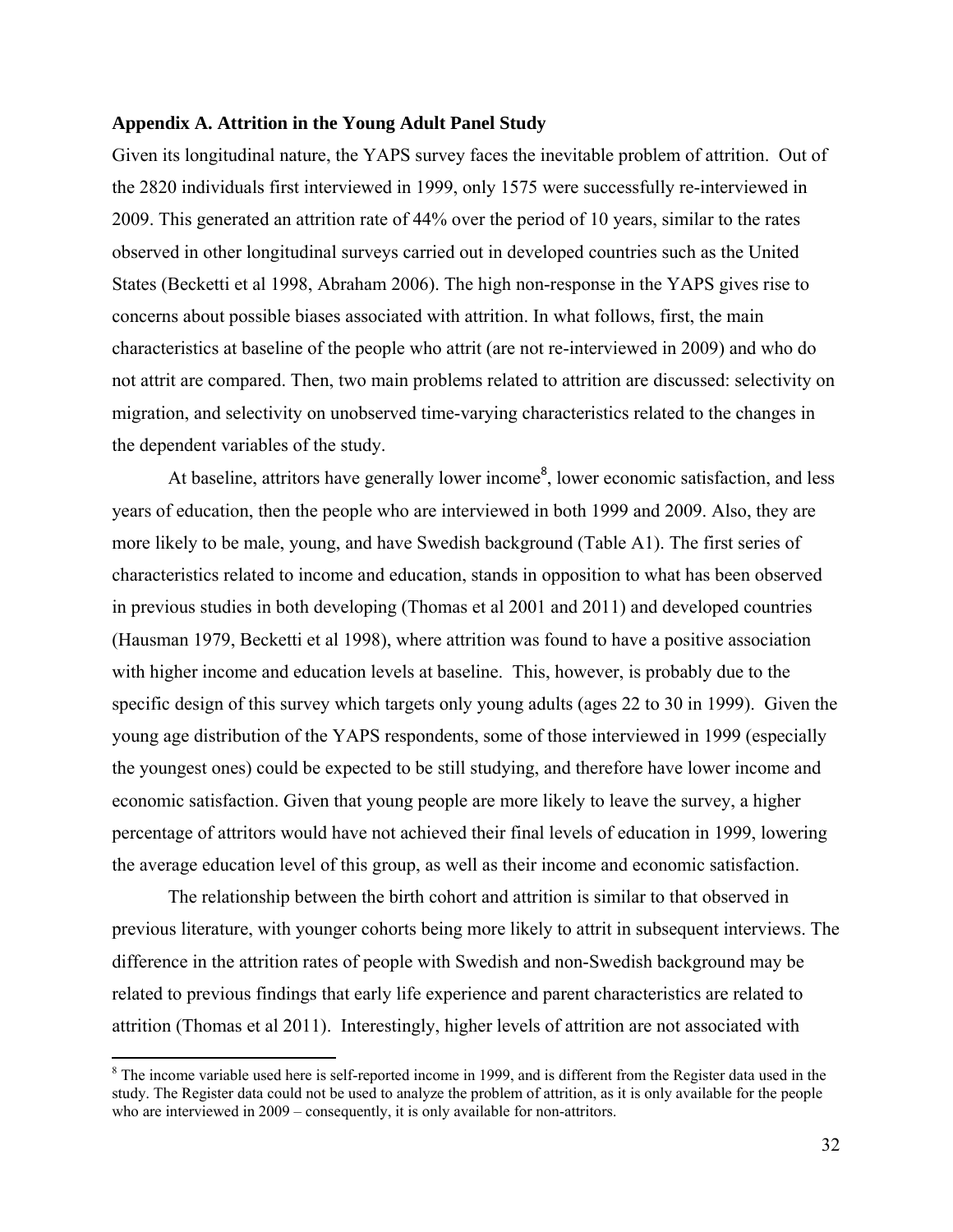more hours worked per week, as could be expected if busy people were less likely to be reinterviewed. Previous studies conducted with surveys from the United States have found that non-contact is in fact associated with longer work times, though the same did not hold for refusals, with refusal rates showing no association with work time (Abraham 2006).

 Attrition in the YAPS survey could present a big problem for the present study if it was selective on migration, especially given that the main questions are related to comparisons of migrants and non-migrants before and after the move. Past research has found that attrition in longitudinal surveys may, in fact, be selective on migration. This problem arises especially in the case of surveys performed in developing countries (Thomas et al 2003 and 2010), as in developed countries non-response is mostly associated with refusals. Still, Abraham and coauthors (2006) find that non-contact rates may also be high in developed countries, as documented by their observations about the American Time Use Survey.

 The problem of attrition due to migration should be lessened in the YAPS due to the access of the employees of Statistics Sweden, who were in charge of the data collection, to the Swedish Register records. The Register consists of data collected by the Swedish Tax Agency and includes specific information about current place of residence for all individuals. Access to this information could facilitate the task of following the people who had moved between the surveys, making it considerably easier than what it is in countries with less precise demographic information on their inhabitants.

 A comparison of non-contact versus refusal rates in the YAPS could be informative, as non-response associated with non-contact may be more related to trouble finding a person who has moved. Unfortunately, the YAPS survey was performed by mail, and so no information of non-contact versus refusal rates was collected. Previously it has been found that attrition is, in general, associated with similar demographic characteristics across different surveys (Zabel 1998). Therefore a comparison of the characteristics of attritors in the YAPS to the characteristics of people who were not re-interviewed due to non-contact in other surveys in developed countries could be insightful.

Abraham and co-authors analyze attrition in a survey with relatively high non-contact rates (the American Time Use Survey) for a developed country (Abraham et al 2006). They find that non-contact is associated with being single, working longer hours, and being a high school graduate. In the YAPS, the proportion of people married and the hours worked at baseline are not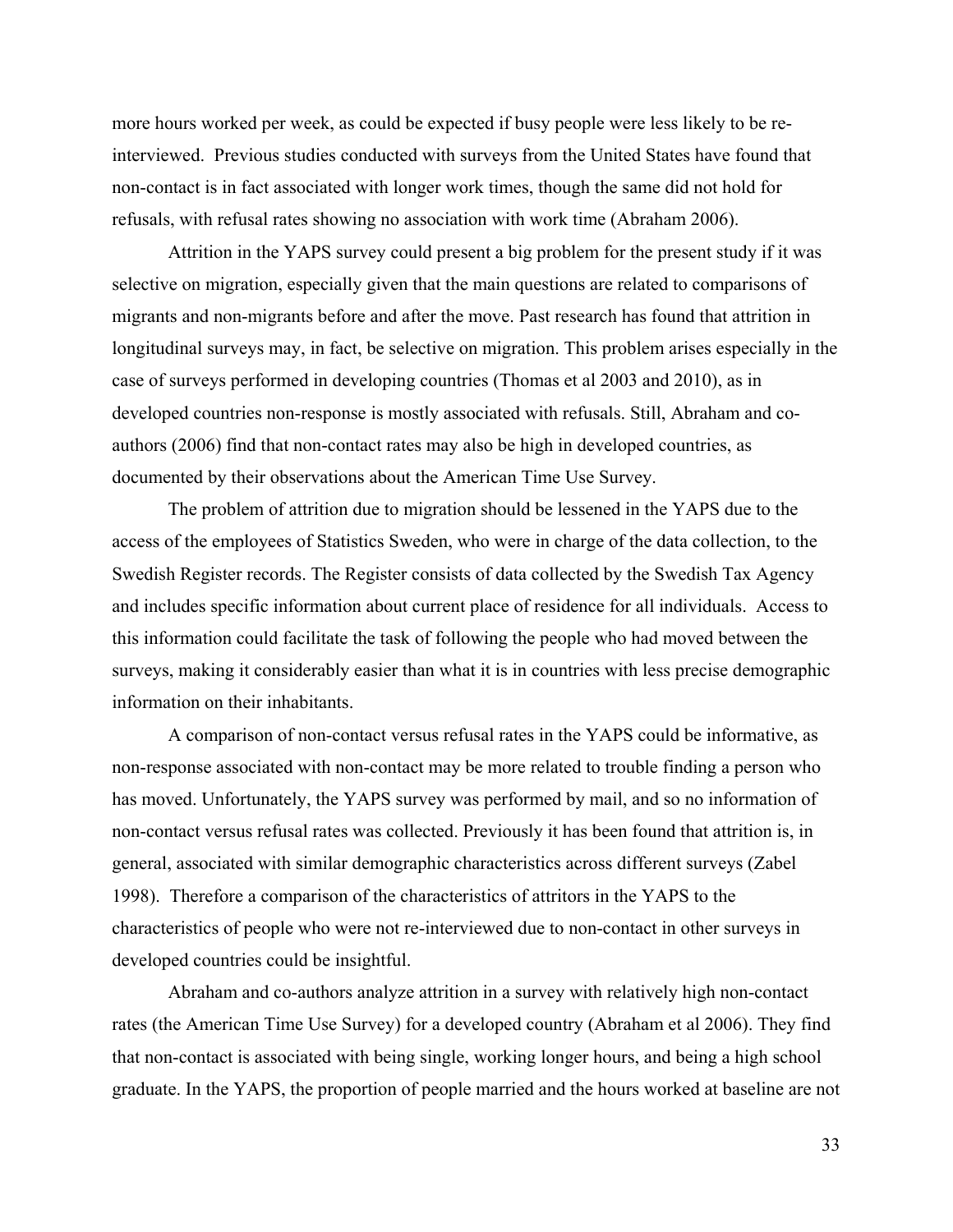statistically different for attritors and non-attritors. Moreover, attritors have significantly less years of education, which is the opposite of the association between education and non-contact found by Abraham and co-authors. If the same associations between non-contact and demographic characteristics hold for Sweden as for United States, this could imply that a big proportion of attrition in the YAPS is due to refusal. Still, it is not clear that Swedish attrition should follow the same patterns as those observed in studies from other countries, and so the previous implication is definitely not certain.

 An indirect test of how selective attrition may be on a given characteristic used by previous literature consists of comparing the observed sample of population from the survey to a similar sample of general population (Groves 2006). Using this idea, a test of selectivity on migration in the YAPS could be performed by comparing rates of mobility of the people interviewed in both years of the survey, to the rates of mobility of the general population of Sweden. Specifically, the percentages of people who changed municipalities between 1999 and 2009, by cohort, from the YAPS and the general population are compared. For every cohort, the mobility of the general population is slightly above that of the non-attritors from YAPS, with the difference between the two populations being highest for the 1976 cohort. For all cohorts combined, the difference in the migration proportions between the general population and the YAPS is 3% (44% for general population and 41% for YAPS). This difference implies that, though selectivity on migration might have certainly taken place in the YAPS survey, the magnitude of this problem should not be very big.

 The second reasons why attrition may bias the results of the study, is if it is selective on unobserved time-varying characteristics that are associated with either changes in life satisfaction or any of the other dependent variables used. Based on the analysis of baseline characteristics it appears that, in levels, attrition is not highly associated with most of the dependent variables used, with income and economic satisfaction being the two exceptions (Table A1). To further analyze the relationship between attrition and the dependent variables, a test from previous literature (Fitzgerald 1997) is used. This test employs regressions of the main dependent variables at baseline on subsequent attrition and control variables, to check for the significance of attrition. If attrition is in fact a problem, then its coefficient in such a regression should be significant.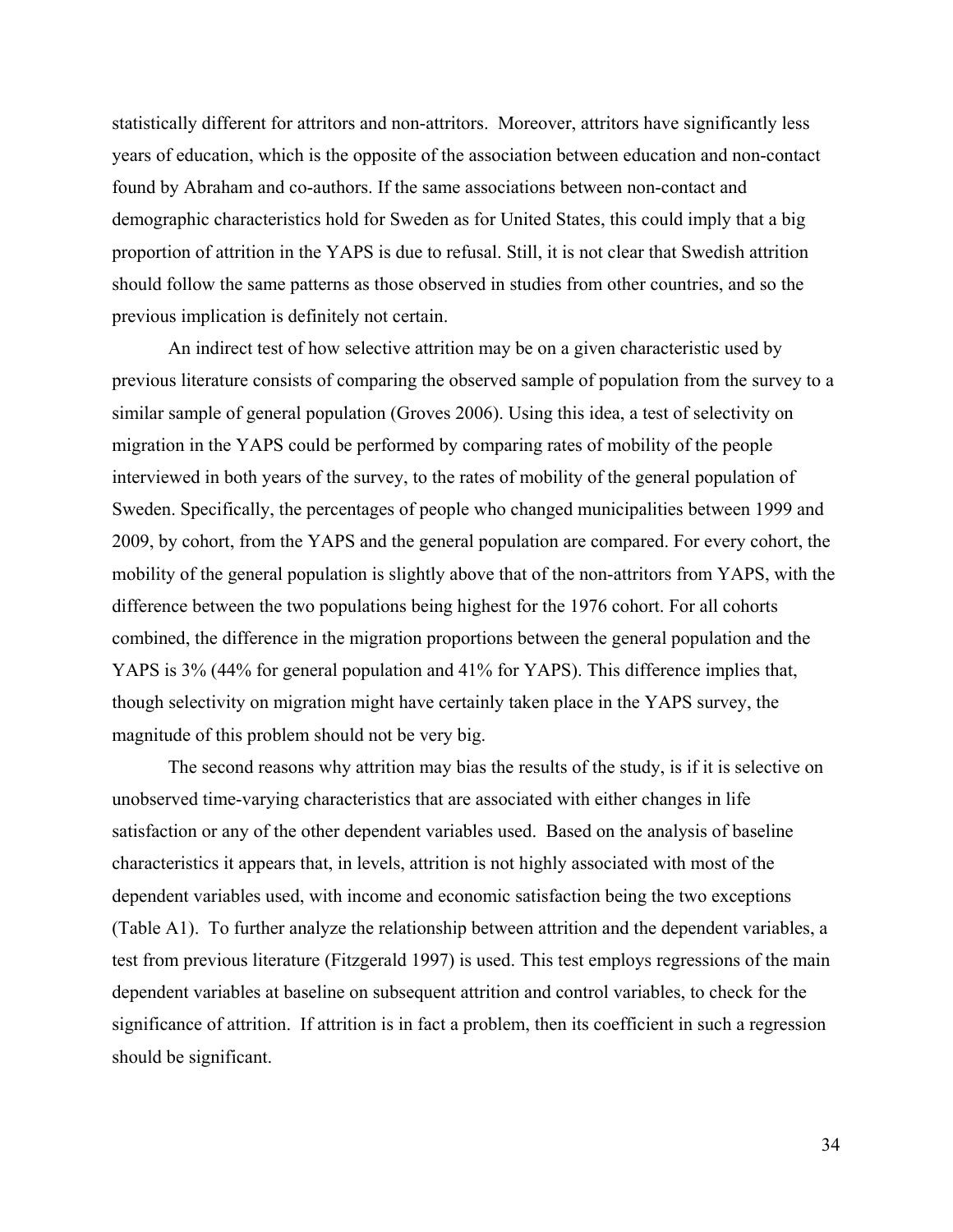Attrition is not significant, both with and without additional control variables, for life satisfaction, satisfaction with housing, satisfaction with partner, and satisfaction with what the person is currently doing. This indicates that, most likely, attrition is not selective on these variables. Controlling for the personal characteristics that are accounted for in the main regressions<sup>9</sup>, attrition loses its significance in the income regression, and remains statistically significant at 5% only for economic satisfaction (Table A3).

 The dependent variables on which the attrition tests are run are not the same as the ones used in the study. The dependent variables used in the main part of the paper are presented in first difference, whereas the ones employed in the tests are in levels. The first difference variables should be more robust to possible selection problems, as they implicitly control for any fixed characteristics of the respondents that could be related to their subsequent non-response. Still, previous research has shown that attrition could also be related to time-varying unobserved characteristics that could bias the results of a first-difference regression (Thomas et al 2011).

Since attritors are not interviewed in 2009, it is impossible to check whether their changes in the variables of interest are different from those of the non-attritors. What can be done, however, is to compare the changes in a clue variable for the sample of respondents from the YAPS interviewed in both 1999 and 2009, to the changes in the same variable for the general population. This comparison is carried out for income changes (Table A4). There are two main reasons to use income for this test. First, disposable income is readily available from the Swedish Register for both, the YAPS sample, and the general population. Second, attrition has been specifically found to be selective on changes in returns to human capital, such as education (Thomas et al 2011), which could possibly be reflected in changes in disposable income.

For both migrants and non-migrants observed in the YAPS survey in 1999 and 2009, the changes in disposable income are slightly above those of the general population.<sup>10</sup> Because the present study is based on the comparison of migrants versus non-migrants, one may be especially interested in comparing the difference in changes in income for these two groups for the YAPS sample and the general population. For the sample of non-attritors from YAPS, the difference

 $9$  Note that, though time invariant characteristics (such as gender or having a Swedish background) are not used as controls in the main regressions, they are still being taken into account, as the first-difference regressions used automatically control for individual fixed effects. Also, these regression is unable to control for labor market transitions, as the year in which highest education level was achieved is unavailable for attritors. Instead, occupational controls are included.

<sup>&</sup>lt;sup>10</sup> The general population encompasses all inhabitants of Sweden born in the 1968, 1972 and 1976 cohorts for whom Register information was available in 1999 and 2009.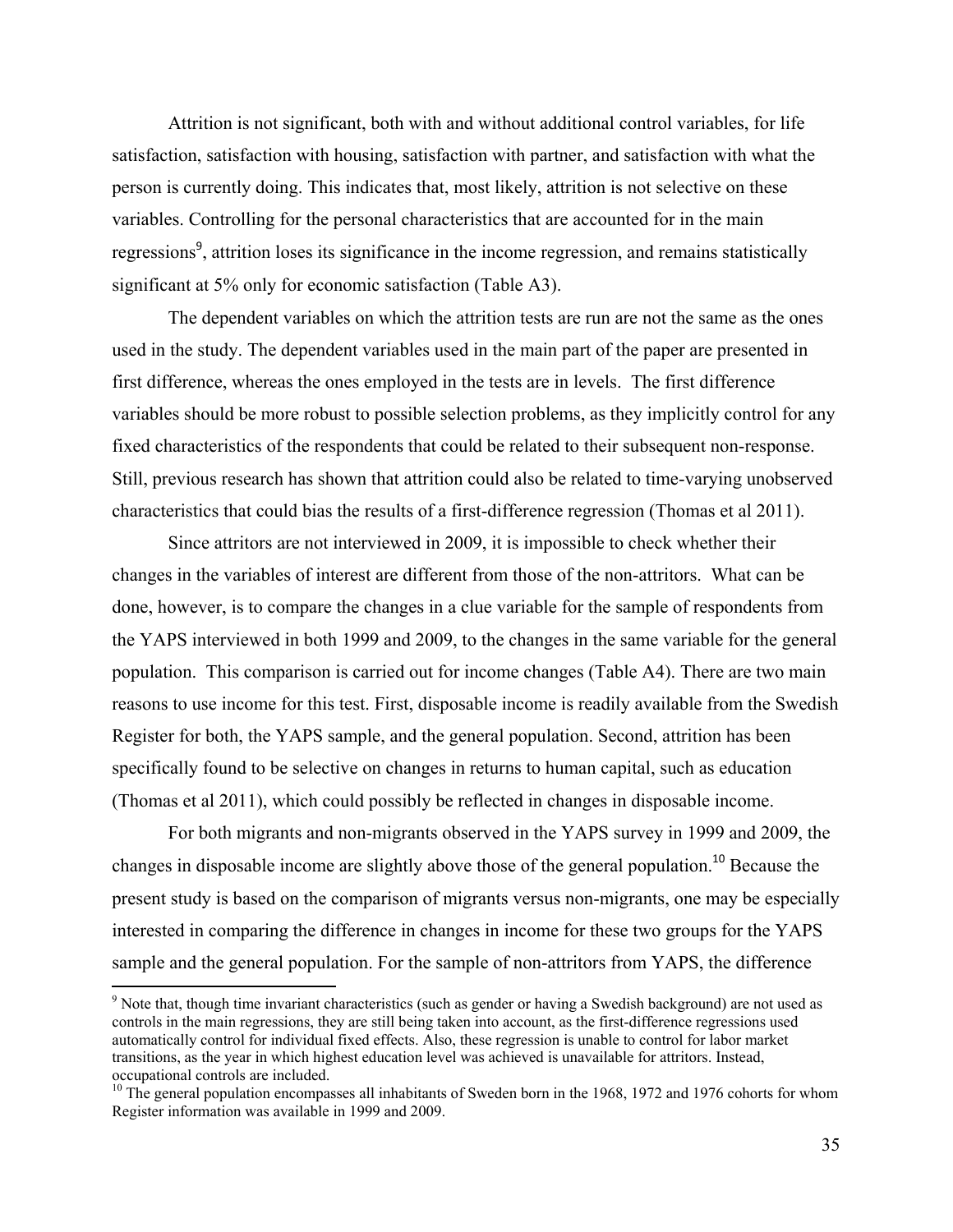between changes in income for migrants and non-migrants is 21800 SEK; the difference between the migrant groups for the general population is 26500 SEK (Table A4). The closeness between these two differences is reassuring.

Because of the high levels of attrition in the YAPS survey, concerns with possible bias may certainly arise. Given the previous analysis, selective attrition on migration, though possible, appears to be generally small in magnitude. The first-difference regression analysis used in the study allows to control for all time invariant unobserved characteristics that could be related to both attrition and the variables of interest. Though the possibility of time varying unobserved characteristics related to attrition remains, a comparison of the difference for the two migrant groups in the changes in disposable income for the YAPS sample and the general population, provides reassuring results, with the two differences being quite close in magnitude. In conclusion, the results of the analysis performed in this section provide reassurance that the possible attirition bias in the survey should not have a very strong effect on the main results of the study.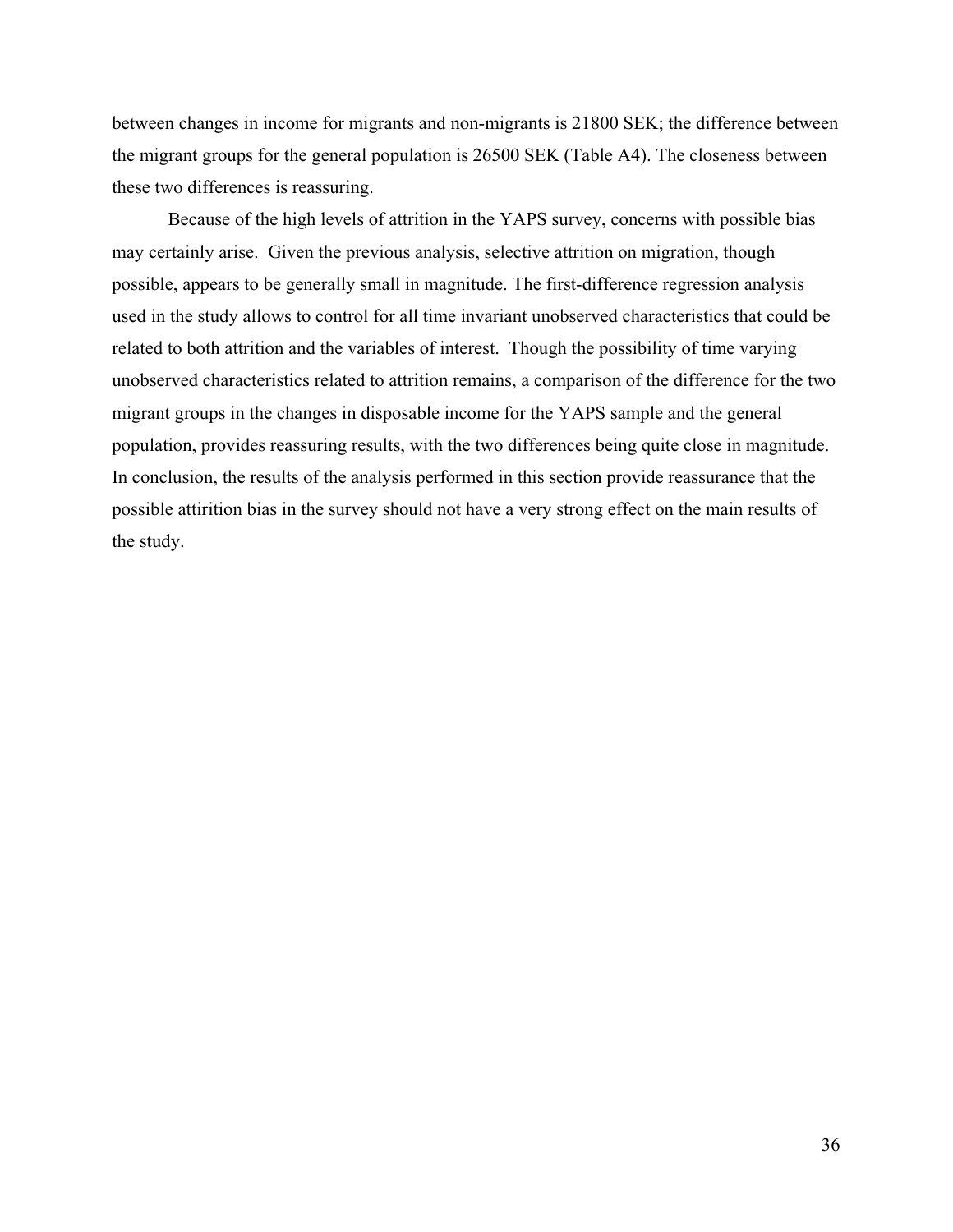| Table A1. Comparison of the characteristics at baseline (1999) of surveyed people who<br>consequently attrit (not interviewed in 2009) and do not attrit (interviewed in 2009) |      |                 |      |               |      |                  |  |  |  |  |  |
|--------------------------------------------------------------------------------------------------------------------------------------------------------------------------------|------|-----------------|------|---------------|------|------------------|--|--|--|--|--|
|                                                                                                                                                                                |      | Complete sample |      | Non-attritors |      | <b>Attritors</b> |  |  |  |  |  |
|                                                                                                                                                                                | N    | Mean, %         | N    | Mean          | N    | Mean             |  |  |  |  |  |
| Life satisfaction                                                                                                                                                              | 2785 | 3.91            | 1560 | 3.92          | 1225 | 3.9              |  |  |  |  |  |
| Self reported income<br>(in 1000 SEK)**                                                                                                                                        | 2800 | 101             | 1573 | 104           | 1227 | 97               |  |  |  |  |  |
| Economic satisfaction                                                                                                                                                          | 2789 | 3.05            | 1564 | 3.11          | 1225 | 2.97             |  |  |  |  |  |
| Satisfaction with housing                                                                                                                                                      | 2776 | 3.7             | 1556 | 3.69          | 1220 | 3.73             |  |  |  |  |  |
| Satisfaction with partner                                                                                                                                                      | 2075 | 4.47            | 1159 | 4.45          | 916  | 4.49             |  |  |  |  |  |
| Satisfaction with<br>current occupation                                                                                                                                        | 2751 | 3.78            | 1551 | 3.81          | 1200 | 3.76             |  |  |  |  |  |
| Educ level 1999**                                                                                                                                                              | 2782 | 11.98           | 1565 | 12.19         | 1217 | 11.71            |  |  |  |  |  |
| Hours worked per week                                                                                                                                                          | 2014 | 37.47           | 1132 | 37.79         | 882  | 37.06            |  |  |  |  |  |
| % Male                                                                                                                                                                         | 1320 | 46.80%          | 702  | 44.57%        | 618  | 49.64%           |  |  |  |  |  |
| % Studying                                                                                                                                                                     | 208  | 7.71%           | 121  | 7.94%         | 87   | 7.40%            |  |  |  |  |  |
| % Cohort 1976 (age 22)                                                                                                                                                         | 1107 | 39.30%          | 589  | 37.40%        | 518  | 41.60%           |  |  |  |  |  |
| % Cohort 1972 (age 26)                                                                                                                                                         | 973  | 34.50%          | 543  | 34.50%        | 430  | 34.50%           |  |  |  |  |  |
| % Cohort 1968 (age 30)                                                                                                                                                         | 740  | 26.20%          | 443  | 28.10%        | 297  | 23.90%           |  |  |  |  |  |
| % Married                                                                                                                                                                      | 393  | 14%             | 208  | 13.20%        | 185  | 15.10%           |  |  |  |  |  |
| % Swedish background                                                                                                                                                           | 2283 | 80.96%          | 1336 | 84.83%        | 947  | 76.06%           |  |  |  |  |  |
| % Polish or Turkish<br>background                                                                                                                                              | 537  | 19.04%          | 239  | 15.17%        | 298  | 23.94%           |  |  |  |  |  |
| Bold values imply that the mean or % for attritors and non-attritors are statistically different at 5%<br>significance level.                                                  |      |                 |      |               |      |                  |  |  |  |  |  |
| ** information reported in 1999; different from Register information used in study                                                                                             |      |                 |      |               |      |                  |  |  |  |  |  |

|        | Table A2. Proportion of mobility by cohort:<br>general population vs. YAPS non-attritors |                       |            |  |  |  |  |  |  |  |  |  |
|--------|------------------------------------------------------------------------------------------|-----------------------|------------|--|--|--|--|--|--|--|--|--|
|        |                                                                                          | % Migrants            |            |  |  |  |  |  |  |  |  |  |
| Cohort | General Pop.<br>(Register)                                                               | YAPS<br>non-attritors | Difference |  |  |  |  |  |  |  |  |  |
| 1968   | 31.16%                                                                                   | 29.24%                | 1.92%      |  |  |  |  |  |  |  |  |  |
| 1972   | 44.04%                                                                                   | 38.61%                | 5.43%      |  |  |  |  |  |  |  |  |  |
| 1976   | 57.65%                                                                                   | 51.35%                | 6.31%      |  |  |  |  |  |  |  |  |  |
| Total  | 43.63%                                                                                   | 40.65%                | 2.98%      |  |  |  |  |  |  |  |  |  |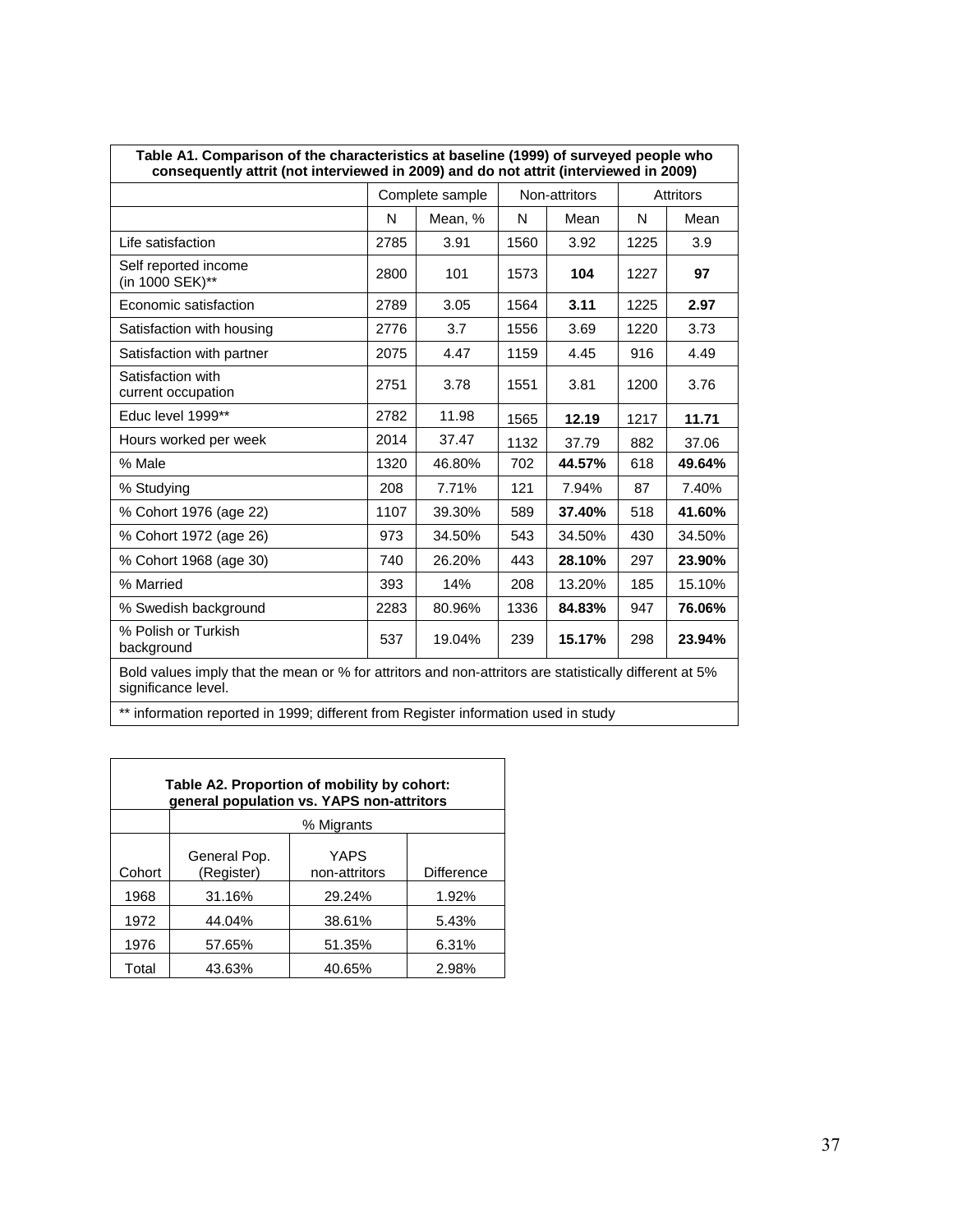| OLS regressions of variables of interest on future attrition and control variables<br>Self-repored<br>Life<br>Economic<br>Sat with what<br><b>Sat with</b><br>satisfaction<br>income<br>satisfaction<br>housing<br>currently doing<br>$-7.711$<br>$-0.028$<br>$-3.505$<br>$-0.139$<br>$-0.099$<br>0.043<br>0.058<br>attrit99_09<br>0.006<br>$-0.053$<br>$-0.006$<br>(0.79)<br>(0.17)<br>$(2.57)^*$<br>(1.44)<br>$(3.19)$ **<br>$(2.33)^{*}$<br>(1.22)<br>(1)<br>(1.32)<br>(0.14)<br>0.007<br>$-0.157$<br>16.516<br>$-0.078$<br>0.118<br>male<br>$(4.19)$ **<br>$(6.39)$ **<br>(1.33)<br>$(1.91) +$<br>(0.13)<br>0.174<br>5.319<br>0.109<br>$-0.149$<br>$-0.051$<br>swedish<br>$(3.57)$ **<br>$(3.28)$ **<br>$(1.75)+$<br>$(2.49)^*$<br>(1.18)<br>married<br>0.247<br>3.494<br>0.186<br>0.05<br>0.146<br>$(2.97)$ **<br>$(4.64)$ **<br>(0.92)<br>$(2.38)^{*}$<br>(0.77)<br>divorced/<br>widowed<br>$-0.172$<br>$-21.987$<br>$-0.459$<br>0.024<br>$-0.287$<br>$(2.66)$ **<br>(1.33)<br>$(2.80)$ **<br>(0.14)<br>(1.56)<br>service<br>$-0.011$<br>$-21.777$<br>$-0.223$<br>$-0.074$<br>$-0.103$<br>production<br>$(5.28)$ **<br>$(2.75)$ **<br>(0.17)<br>(0.91)<br>(1.23)<br>assistant<br>$-0.06$<br>0.026<br>$-0.178$<br>0.053<br>$-18.736$<br>non-manual<br>$(3.69)$ **<br>(0.8)<br>(0.29)<br>$(1.89) +$<br>(0.58)<br>intermediate<br>$-0.027$<br>0.199<br>$-0.136$<br>0.373<br>non-manual<br>$-23.466$<br>$(4.77)$ **<br>$(4.85)$ **<br>$(2.55)^*$<br>(0.41)<br>$(1.69) +$<br>professional/<br>higher non-<br>manual/<br>0.01<br>$-29.516$<br>0.334<br>$-0.154$<br>0.443<br>self-employed<br>$(3.80)$ **<br>(0.13)<br>$(4.09)$ **<br>$(4.99)$ **<br>$(1.69) +$<br>executives/<br>entrepreneurs<br>0.169<br>$-20.453$<br>0.344<br>0.082<br>0.596<br>/farmers<br>$(2.59)$ **<br>$(2.25)^*$<br>$(5.14)$ **<br>$(1.66)+$<br>(0.62)<br>student<br>$-0.145$<br>$-49.467$<br>$-0.568$<br>$-0.297$<br>0.376<br>$(2.22)^{*}$<br>$(7.42)$ **<br>$(4.97)$ **<br>$(11.69)$ **<br>$(3.87)$ **<br>$-0.578$<br>$-41.061$<br>$-0.963$<br>$-0.395$<br>$-1.136$<br>unemployed<br>$(6.79)$ **<br>$(4.78)$ **<br>$(8.04)$ **<br>$(8.32)$ **<br>$(3.04)$ **<br>1972 cohort<br>0.05<br>60.699<br>$-0.012$<br>0.083<br>0.045<br>(1.14)<br>$(21.01)$ **<br>(0.23)<br>(1.53)<br>(0.86)<br>1968 cohort<br>0.009<br>101.118<br>0.024<br>0.154<br>$-0.021$<br>$(27.59)$ **<br>(0.33)<br>(0.18)<br>(0.38)<br>$(2.42)^*$<br>3.867<br>3.656<br>Constant<br>3.924<br>104.267<br>70.831<br>3.111<br>3.267<br>3.686<br>3.725<br>3.808<br>$(170.72)$ **<br>$(51.42)$ **<br>$(39.59)$ **<br>$(48.12)$ **<br>$(13.74)$ **<br>$(109.69)$ **<br>$(35.15)$ **<br>$(133.10)$ **<br>$(39.00)$ **<br>$(137.83)$ **<br>2751<br>Observations<br>2785<br>2688<br>2800<br>2717<br>2789<br>2692<br>2776<br>2681<br>2661<br>0.05<br>0.12<br>0.03<br>R-squared<br>0<br>0<br>0.4<br>$\mathbf 0$<br>$\mathbf 0$<br>$\Omega$<br>0.11<br>Robust t statistics in parentheses<br>* significant at 5%; ** significant at 1% |  |  | Table A3. Indirect test for attrition bias -- |  |  |  |
|--------------------------------------------------------------------------------------------------------------------------------------------------------------------------------------------------------------------------------------------------------------------------------------------------------------------------------------------------------------------------------------------------------------------------------------------------------------------------------------------------------------------------------------------------------------------------------------------------------------------------------------------------------------------------------------------------------------------------------------------------------------------------------------------------------------------------------------------------------------------------------------------------------------------------------------------------------------------------------------------------------------------------------------------------------------------------------------------------------------------------------------------------------------------------------------------------------------------------------------------------------------------------------------------------------------------------------------------------------------------------------------------------------------------------------------------------------------------------------------------------------------------------------------------------------------------------------------------------------------------------------------------------------------------------------------------------------------------------------------------------------------------------------------------------------------------------------------------------------------------------------------------------------------------------------------------------------------------------------------------------------------------------------------------------------------------------------------------------------------------------------------------------------------------------------------------------------------------------------------------------------------------------------------------------------------------------------------------------------------------------------------------------------------------------------------------------------------------------------------------------------------------------------------------------------------------------------------------------------------------------------------------------------------------------------------------------------------------------------------------------------------------------------------------------------------------------------------------------------------------------------------------------------------------------------------------------------------------|--|--|-----------------------------------------------|--|--|--|
|                                                                                                                                                                                                                                                                                                                                                                                                                                                                                                                                                                                                                                                                                                                                                                                                                                                                                                                                                                                                                                                                                                                                                                                                                                                                                                                                                                                                                                                                                                                                                                                                                                                                                                                                                                                                                                                                                                                                                                                                                                                                                                                                                                                                                                                                                                                                                                                                                                                                                                                                                                                                                                                                                                                                                                                                                                                                                                                                                                    |  |  |                                               |  |  |  |
|                                                                                                                                                                                                                                                                                                                                                                                                                                                                                                                                                                                                                                                                                                                                                                                                                                                                                                                                                                                                                                                                                                                                                                                                                                                                                                                                                                                                                                                                                                                                                                                                                                                                                                                                                                                                                                                                                                                                                                                                                                                                                                                                                                                                                                                                                                                                                                                                                                                                                                                                                                                                                                                                                                                                                                                                                                                                                                                                                                    |  |  |                                               |  |  |  |
|                                                                                                                                                                                                                                                                                                                                                                                                                                                                                                                                                                                                                                                                                                                                                                                                                                                                                                                                                                                                                                                                                                                                                                                                                                                                                                                                                                                                                                                                                                                                                                                                                                                                                                                                                                                                                                                                                                                                                                                                                                                                                                                                                                                                                                                                                                                                                                                                                                                                                                                                                                                                                                                                                                                                                                                                                                                                                                                                                                    |  |  |                                               |  |  |  |
|                                                                                                                                                                                                                                                                                                                                                                                                                                                                                                                                                                                                                                                                                                                                                                                                                                                                                                                                                                                                                                                                                                                                                                                                                                                                                                                                                                                                                                                                                                                                                                                                                                                                                                                                                                                                                                                                                                                                                                                                                                                                                                                                                                                                                                                                                                                                                                                                                                                                                                                                                                                                                                                                                                                                                                                                                                                                                                                                                                    |  |  |                                               |  |  |  |
|                                                                                                                                                                                                                                                                                                                                                                                                                                                                                                                                                                                                                                                                                                                                                                                                                                                                                                                                                                                                                                                                                                                                                                                                                                                                                                                                                                                                                                                                                                                                                                                                                                                                                                                                                                                                                                                                                                                                                                                                                                                                                                                                                                                                                                                                                                                                                                                                                                                                                                                                                                                                                                                                                                                                                                                                                                                                                                                                                                    |  |  |                                               |  |  |  |
|                                                                                                                                                                                                                                                                                                                                                                                                                                                                                                                                                                                                                                                                                                                                                                                                                                                                                                                                                                                                                                                                                                                                                                                                                                                                                                                                                                                                                                                                                                                                                                                                                                                                                                                                                                                                                                                                                                                                                                                                                                                                                                                                                                                                                                                                                                                                                                                                                                                                                                                                                                                                                                                                                                                                                                                                                                                                                                                                                                    |  |  |                                               |  |  |  |
|                                                                                                                                                                                                                                                                                                                                                                                                                                                                                                                                                                                                                                                                                                                                                                                                                                                                                                                                                                                                                                                                                                                                                                                                                                                                                                                                                                                                                                                                                                                                                                                                                                                                                                                                                                                                                                                                                                                                                                                                                                                                                                                                                                                                                                                                                                                                                                                                                                                                                                                                                                                                                                                                                                                                                                                                                                                                                                                                                                    |  |  |                                               |  |  |  |
|                                                                                                                                                                                                                                                                                                                                                                                                                                                                                                                                                                                                                                                                                                                                                                                                                                                                                                                                                                                                                                                                                                                                                                                                                                                                                                                                                                                                                                                                                                                                                                                                                                                                                                                                                                                                                                                                                                                                                                                                                                                                                                                                                                                                                                                                                                                                                                                                                                                                                                                                                                                                                                                                                                                                                                                                                                                                                                                                                                    |  |  |                                               |  |  |  |
|                                                                                                                                                                                                                                                                                                                                                                                                                                                                                                                                                                                                                                                                                                                                                                                                                                                                                                                                                                                                                                                                                                                                                                                                                                                                                                                                                                                                                                                                                                                                                                                                                                                                                                                                                                                                                                                                                                                                                                                                                                                                                                                                                                                                                                                                                                                                                                                                                                                                                                                                                                                                                                                                                                                                                                                                                                                                                                                                                                    |  |  |                                               |  |  |  |
|                                                                                                                                                                                                                                                                                                                                                                                                                                                                                                                                                                                                                                                                                                                                                                                                                                                                                                                                                                                                                                                                                                                                                                                                                                                                                                                                                                                                                                                                                                                                                                                                                                                                                                                                                                                                                                                                                                                                                                                                                                                                                                                                                                                                                                                                                                                                                                                                                                                                                                                                                                                                                                                                                                                                                                                                                                                                                                                                                                    |  |  |                                               |  |  |  |
|                                                                                                                                                                                                                                                                                                                                                                                                                                                                                                                                                                                                                                                                                                                                                                                                                                                                                                                                                                                                                                                                                                                                                                                                                                                                                                                                                                                                                                                                                                                                                                                                                                                                                                                                                                                                                                                                                                                                                                                                                                                                                                                                                                                                                                                                                                                                                                                                                                                                                                                                                                                                                                                                                                                                                                                                                                                                                                                                                                    |  |  |                                               |  |  |  |
|                                                                                                                                                                                                                                                                                                                                                                                                                                                                                                                                                                                                                                                                                                                                                                                                                                                                                                                                                                                                                                                                                                                                                                                                                                                                                                                                                                                                                                                                                                                                                                                                                                                                                                                                                                                                                                                                                                                                                                                                                                                                                                                                                                                                                                                                                                                                                                                                                                                                                                                                                                                                                                                                                                                                                                                                                                                                                                                                                                    |  |  |                                               |  |  |  |
|                                                                                                                                                                                                                                                                                                                                                                                                                                                                                                                                                                                                                                                                                                                                                                                                                                                                                                                                                                                                                                                                                                                                                                                                                                                                                                                                                                                                                                                                                                                                                                                                                                                                                                                                                                                                                                                                                                                                                                                                                                                                                                                                                                                                                                                                                                                                                                                                                                                                                                                                                                                                                                                                                                                                                                                                                                                                                                                                                                    |  |  |                                               |  |  |  |
|                                                                                                                                                                                                                                                                                                                                                                                                                                                                                                                                                                                                                                                                                                                                                                                                                                                                                                                                                                                                                                                                                                                                                                                                                                                                                                                                                                                                                                                                                                                                                                                                                                                                                                                                                                                                                                                                                                                                                                                                                                                                                                                                                                                                                                                                                                                                                                                                                                                                                                                                                                                                                                                                                                                                                                                                                                                                                                                                                                    |  |  |                                               |  |  |  |
|                                                                                                                                                                                                                                                                                                                                                                                                                                                                                                                                                                                                                                                                                                                                                                                                                                                                                                                                                                                                                                                                                                                                                                                                                                                                                                                                                                                                                                                                                                                                                                                                                                                                                                                                                                                                                                                                                                                                                                                                                                                                                                                                                                                                                                                                                                                                                                                                                                                                                                                                                                                                                                                                                                                                                                                                                                                                                                                                                                    |  |  |                                               |  |  |  |
|                                                                                                                                                                                                                                                                                                                                                                                                                                                                                                                                                                                                                                                                                                                                                                                                                                                                                                                                                                                                                                                                                                                                                                                                                                                                                                                                                                                                                                                                                                                                                                                                                                                                                                                                                                                                                                                                                                                                                                                                                                                                                                                                                                                                                                                                                                                                                                                                                                                                                                                                                                                                                                                                                                                                                                                                                                                                                                                                                                    |  |  |                                               |  |  |  |
|                                                                                                                                                                                                                                                                                                                                                                                                                                                                                                                                                                                                                                                                                                                                                                                                                                                                                                                                                                                                                                                                                                                                                                                                                                                                                                                                                                                                                                                                                                                                                                                                                                                                                                                                                                                                                                                                                                                                                                                                                                                                                                                                                                                                                                                                                                                                                                                                                                                                                                                                                                                                                                                                                                                                                                                                                                                                                                                                                                    |  |  |                                               |  |  |  |
|                                                                                                                                                                                                                                                                                                                                                                                                                                                                                                                                                                                                                                                                                                                                                                                                                                                                                                                                                                                                                                                                                                                                                                                                                                                                                                                                                                                                                                                                                                                                                                                                                                                                                                                                                                                                                                                                                                                                                                                                                                                                                                                                                                                                                                                                                                                                                                                                                                                                                                                                                                                                                                                                                                                                                                                                                                                                                                                                                                    |  |  |                                               |  |  |  |
|                                                                                                                                                                                                                                                                                                                                                                                                                                                                                                                                                                                                                                                                                                                                                                                                                                                                                                                                                                                                                                                                                                                                                                                                                                                                                                                                                                                                                                                                                                                                                                                                                                                                                                                                                                                                                                                                                                                                                                                                                                                                                                                                                                                                                                                                                                                                                                                                                                                                                                                                                                                                                                                                                                                                                                                                                                                                                                                                                                    |  |  |                                               |  |  |  |
|                                                                                                                                                                                                                                                                                                                                                                                                                                                                                                                                                                                                                                                                                                                                                                                                                                                                                                                                                                                                                                                                                                                                                                                                                                                                                                                                                                                                                                                                                                                                                                                                                                                                                                                                                                                                                                                                                                                                                                                                                                                                                                                                                                                                                                                                                                                                                                                                                                                                                                                                                                                                                                                                                                                                                                                                                                                                                                                                                                    |  |  |                                               |  |  |  |
|                                                                                                                                                                                                                                                                                                                                                                                                                                                                                                                                                                                                                                                                                                                                                                                                                                                                                                                                                                                                                                                                                                                                                                                                                                                                                                                                                                                                                                                                                                                                                                                                                                                                                                                                                                                                                                                                                                                                                                                                                                                                                                                                                                                                                                                                                                                                                                                                                                                                                                                                                                                                                                                                                                                                                                                                                                                                                                                                                                    |  |  |                                               |  |  |  |
|                                                                                                                                                                                                                                                                                                                                                                                                                                                                                                                                                                                                                                                                                                                                                                                                                                                                                                                                                                                                                                                                                                                                                                                                                                                                                                                                                                                                                                                                                                                                                                                                                                                                                                                                                                                                                                                                                                                                                                                                                                                                                                                                                                                                                                                                                                                                                                                                                                                                                                                                                                                                                                                                                                                                                                                                                                                                                                                                                                    |  |  |                                               |  |  |  |
|                                                                                                                                                                                                                                                                                                                                                                                                                                                                                                                                                                                                                                                                                                                                                                                                                                                                                                                                                                                                                                                                                                                                                                                                                                                                                                                                                                                                                                                                                                                                                                                                                                                                                                                                                                                                                                                                                                                                                                                                                                                                                                                                                                                                                                                                                                                                                                                                                                                                                                                                                                                                                                                                                                                                                                                                                                                                                                                                                                    |  |  |                                               |  |  |  |
|                                                                                                                                                                                                                                                                                                                                                                                                                                                                                                                                                                                                                                                                                                                                                                                                                                                                                                                                                                                                                                                                                                                                                                                                                                                                                                                                                                                                                                                                                                                                                                                                                                                                                                                                                                                                                                                                                                                                                                                                                                                                                                                                                                                                                                                                                                                                                                                                                                                                                                                                                                                                                                                                                                                                                                                                                                                                                                                                                                    |  |  |                                               |  |  |  |
|                                                                                                                                                                                                                                                                                                                                                                                                                                                                                                                                                                                                                                                                                                                                                                                                                                                                                                                                                                                                                                                                                                                                                                                                                                                                                                                                                                                                                                                                                                                                                                                                                                                                                                                                                                                                                                                                                                                                                                                                                                                                                                                                                                                                                                                                                                                                                                                                                                                                                                                                                                                                                                                                                                                                                                                                                                                                                                                                                                    |  |  |                                               |  |  |  |
|                                                                                                                                                                                                                                                                                                                                                                                                                                                                                                                                                                                                                                                                                                                                                                                                                                                                                                                                                                                                                                                                                                                                                                                                                                                                                                                                                                                                                                                                                                                                                                                                                                                                                                                                                                                                                                                                                                                                                                                                                                                                                                                                                                                                                                                                                                                                                                                                                                                                                                                                                                                                                                                                                                                                                                                                                                                                                                                                                                    |  |  |                                               |  |  |  |
|                                                                                                                                                                                                                                                                                                                                                                                                                                                                                                                                                                                                                                                                                                                                                                                                                                                                                                                                                                                                                                                                                                                                                                                                                                                                                                                                                                                                                                                                                                                                                                                                                                                                                                                                                                                                                                                                                                                                                                                                                                                                                                                                                                                                                                                                                                                                                                                                                                                                                                                                                                                                                                                                                                                                                                                                                                                                                                                                                                    |  |  |                                               |  |  |  |
|                                                                                                                                                                                                                                                                                                                                                                                                                                                                                                                                                                                                                                                                                                                                                                                                                                                                                                                                                                                                                                                                                                                                                                                                                                                                                                                                                                                                                                                                                                                                                                                                                                                                                                                                                                                                                                                                                                                                                                                                                                                                                                                                                                                                                                                                                                                                                                                                                                                                                                                                                                                                                                                                                                                                                                                                                                                                                                                                                                    |  |  |                                               |  |  |  |
|                                                                                                                                                                                                                                                                                                                                                                                                                                                                                                                                                                                                                                                                                                                                                                                                                                                                                                                                                                                                                                                                                                                                                                                                                                                                                                                                                                                                                                                                                                                                                                                                                                                                                                                                                                                                                                                                                                                                                                                                                                                                                                                                                                                                                                                                                                                                                                                                                                                                                                                                                                                                                                                                                                                                                                                                                                                                                                                                                                    |  |  |                                               |  |  |  |
|                                                                                                                                                                                                                                                                                                                                                                                                                                                                                                                                                                                                                                                                                                                                                                                                                                                                                                                                                                                                                                                                                                                                                                                                                                                                                                                                                                                                                                                                                                                                                                                                                                                                                                                                                                                                                                                                                                                                                                                                                                                                                                                                                                                                                                                                                                                                                                                                                                                                                                                                                                                                                                                                                                                                                                                                                                                                                                                                                                    |  |  |                                               |  |  |  |
|                                                                                                                                                                                                                                                                                                                                                                                                                                                                                                                                                                                                                                                                                                                                                                                                                                                                                                                                                                                                                                                                                                                                                                                                                                                                                                                                                                                                                                                                                                                                                                                                                                                                                                                                                                                                                                                                                                                                                                                                                                                                                                                                                                                                                                                                                                                                                                                                                                                                                                                                                                                                                                                                                                                                                                                                                                                                                                                                                                    |  |  |                                               |  |  |  |
|                                                                                                                                                                                                                                                                                                                                                                                                                                                                                                                                                                                                                                                                                                                                                                                                                                                                                                                                                                                                                                                                                                                                                                                                                                                                                                                                                                                                                                                                                                                                                                                                                                                                                                                                                                                                                                                                                                                                                                                                                                                                                                                                                                                                                                                                                                                                                                                                                                                                                                                                                                                                                                                                                                                                                                                                                                                                                                                                                                    |  |  |                                               |  |  |  |
|                                                                                                                                                                                                                                                                                                                                                                                                                                                                                                                                                                                                                                                                                                                                                                                                                                                                                                                                                                                                                                                                                                                                                                                                                                                                                                                                                                                                                                                                                                                                                                                                                                                                                                                                                                                                                                                                                                                                                                                                                                                                                                                                                                                                                                                                                                                                                                                                                                                                                                                                                                                                                                                                                                                                                                                                                                                                                                                                                                    |  |  |                                               |  |  |  |
|                                                                                                                                                                                                                                                                                                                                                                                                                                                                                                                                                                                                                                                                                                                                                                                                                                                                                                                                                                                                                                                                                                                                                                                                                                                                                                                                                                                                                                                                                                                                                                                                                                                                                                                                                                                                                                                                                                                                                                                                                                                                                                                                                                                                                                                                                                                                                                                                                                                                                                                                                                                                                                                                                                                                                                                                                                                                                                                                                                    |  |  |                                               |  |  |  |
|                                                                                                                                                                                                                                                                                                                                                                                                                                                                                                                                                                                                                                                                                                                                                                                                                                                                                                                                                                                                                                                                                                                                                                                                                                                                                                                                                                                                                                                                                                                                                                                                                                                                                                                                                                                                                                                                                                                                                                                                                                                                                                                                                                                                                                                                                                                                                                                                                                                                                                                                                                                                                                                                                                                                                                                                                                                                                                                                                                    |  |  |                                               |  |  |  |
|                                                                                                                                                                                                                                                                                                                                                                                                                                                                                                                                                                                                                                                                                                                                                                                                                                                                                                                                                                                                                                                                                                                                                                                                                                                                                                                                                                                                                                                                                                                                                                                                                                                                                                                                                                                                                                                                                                                                                                                                                                                                                                                                                                                                                                                                                                                                                                                                                                                                                                                                                                                                                                                                                                                                                                                                                                                                                                                                                                    |  |  |                                               |  |  |  |
|                                                                                                                                                                                                                                                                                                                                                                                                                                                                                                                                                                                                                                                                                                                                                                                                                                                                                                                                                                                                                                                                                                                                                                                                                                                                                                                                                                                                                                                                                                                                                                                                                                                                                                                                                                                                                                                                                                                                                                                                                                                                                                                                                                                                                                                                                                                                                                                                                                                                                                                                                                                                                                                                                                                                                                                                                                                                                                                                                                    |  |  |                                               |  |  |  |
|                                                                                                                                                                                                                                                                                                                                                                                                                                                                                                                                                                                                                                                                                                                                                                                                                                                                                                                                                                                                                                                                                                                                                                                                                                                                                                                                                                                                                                                                                                                                                                                                                                                                                                                                                                                                                                                                                                                                                                                                                                                                                                                                                                                                                                                                                                                                                                                                                                                                                                                                                                                                                                                                                                                                                                                                                                                                                                                                                                    |  |  |                                               |  |  |  |
|                                                                                                                                                                                                                                                                                                                                                                                                                                                                                                                                                                                                                                                                                                                                                                                                                                                                                                                                                                                                                                                                                                                                                                                                                                                                                                                                                                                                                                                                                                                                                                                                                                                                                                                                                                                                                                                                                                                                                                                                                                                                                                                                                                                                                                                                                                                                                                                                                                                                                                                                                                                                                                                                                                                                                                                                                                                                                                                                                                    |  |  |                                               |  |  |  |
|                                                                                                                                                                                                                                                                                                                                                                                                                                                                                                                                                                                                                                                                                                                                                                                                                                                                                                                                                                                                                                                                                                                                                                                                                                                                                                                                                                                                                                                                                                                                                                                                                                                                                                                                                                                                                                                                                                                                                                                                                                                                                                                                                                                                                                                                                                                                                                                                                                                                                                                                                                                                                                                                                                                                                                                                                                                                                                                                                                    |  |  |                                               |  |  |  |
|                                                                                                                                                                                                                                                                                                                                                                                                                                                                                                                                                                                                                                                                                                                                                                                                                                                                                                                                                                                                                                                                                                                                                                                                                                                                                                                                                                                                                                                                                                                                                                                                                                                                                                                                                                                                                                                                                                                                                                                                                                                                                                                                                                                                                                                                                                                                                                                                                                                                                                                                                                                                                                                                                                                                                                                                                                                                                                                                                                    |  |  |                                               |  |  |  |
|                                                                                                                                                                                                                                                                                                                                                                                                                                                                                                                                                                                                                                                                                                                                                                                                                                                                                                                                                                                                                                                                                                                                                                                                                                                                                                                                                                                                                                                                                                                                                                                                                                                                                                                                                                                                                                                                                                                                                                                                                                                                                                                                                                                                                                                                                                                                                                                                                                                                                                                                                                                                                                                                                                                                                                                                                                                                                                                                                                    |  |  |                                               |  |  |  |
|                                                                                                                                                                                                                                                                                                                                                                                                                                                                                                                                                                                                                                                                                                                                                                                                                                                                                                                                                                                                                                                                                                                                                                                                                                                                                                                                                                                                                                                                                                                                                                                                                                                                                                                                                                                                                                                                                                                                                                                                                                                                                                                                                                                                                                                                                                                                                                                                                                                                                                                                                                                                                                                                                                                                                                                                                                                                                                                                                                    |  |  |                                               |  |  |  |
|                                                                                                                                                                                                                                                                                                                                                                                                                                                                                                                                                                                                                                                                                                                                                                                                                                                                                                                                                                                                                                                                                                                                                                                                                                                                                                                                                                                                                                                                                                                                                                                                                                                                                                                                                                                                                                                                                                                                                                                                                                                                                                                                                                                                                                                                                                                                                                                                                                                                                                                                                                                                                                                                                                                                                                                                                                                                                                                                                                    |  |  |                                               |  |  |  |
|                                                                                                                                                                                                                                                                                                                                                                                                                                                                                                                                                                                                                                                                                                                                                                                                                                                                                                                                                                                                                                                                                                                                                                                                                                                                                                                                                                                                                                                                                                                                                                                                                                                                                                                                                                                                                                                                                                                                                                                                                                                                                                                                                                                                                                                                                                                                                                                                                                                                                                                                                                                                                                                                                                                                                                                                                                                                                                                                                                    |  |  |                                               |  |  |  |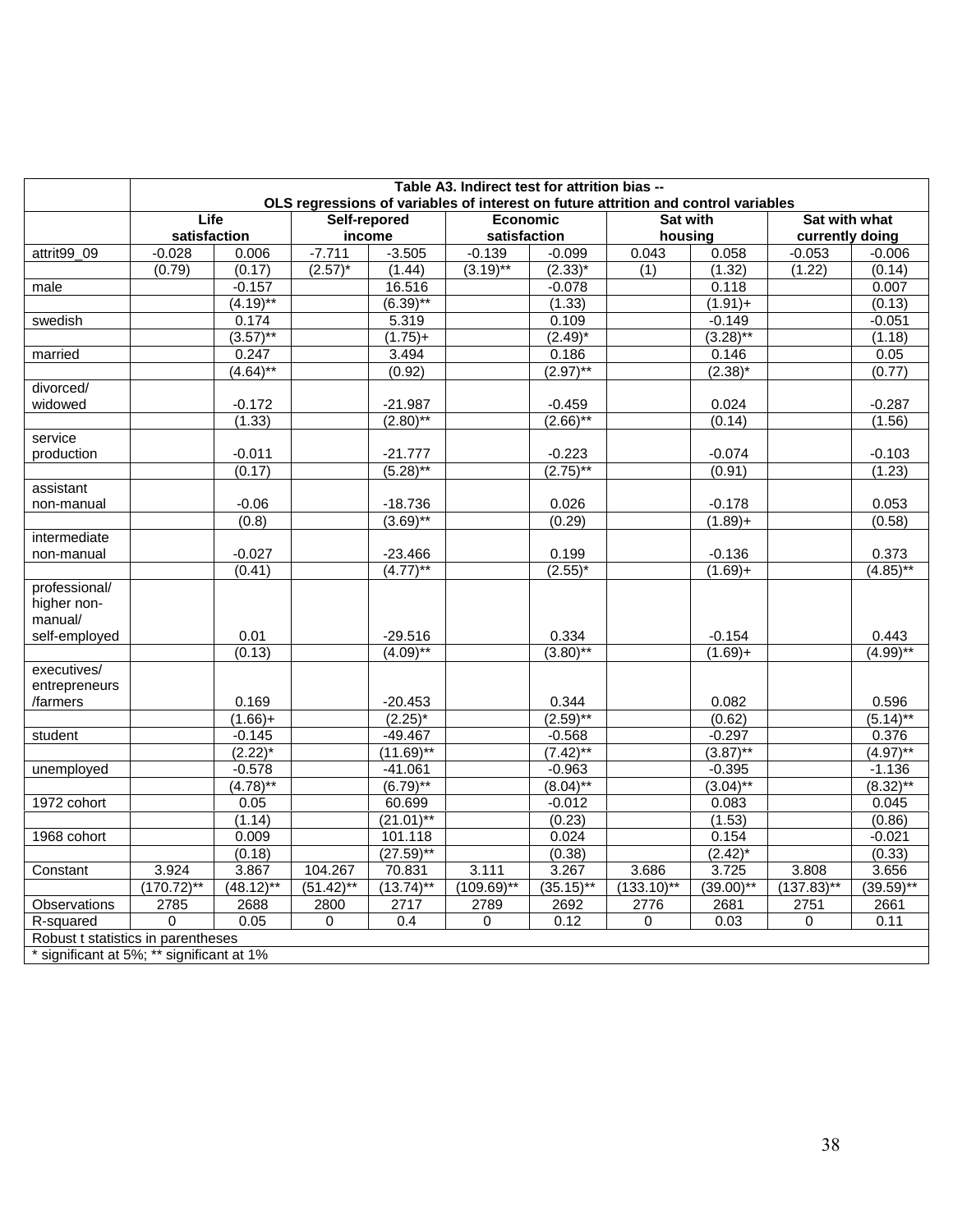|                                                            |      | <b>Register</b> |      |      | <b>YAPS</b> |      |  |  |  |  |
|------------------------------------------------------------|------|-----------------|------|------|-------------|------|--|--|--|--|
| Period<br>1998<br>2007<br>1998<br>2007<br>Change<br>Change |      |                 |      |      |             |      |  |  |  |  |
| <b>Migrant</b>                                             | 1052 | 2262            | 1209 | 1075 | 2382        | 1307 |  |  |  |  |
| Non-Migrant                                                | 1132 | 2076            | 944  | 1138 | 2227        | 1089 |  |  |  |  |
| Both migrants and<br>non-migrants                          | 1097 | 2157            | 1060 | 1112 | 2290        | 1178 |  |  |  |  |
| <b>Difference</b><br>migrants -                            |      |                 |      |      |             |      |  |  |  |  |
| non-migrants                                               | -80  | 186             | 265  | -63  | 155         | 218  |  |  |  |  |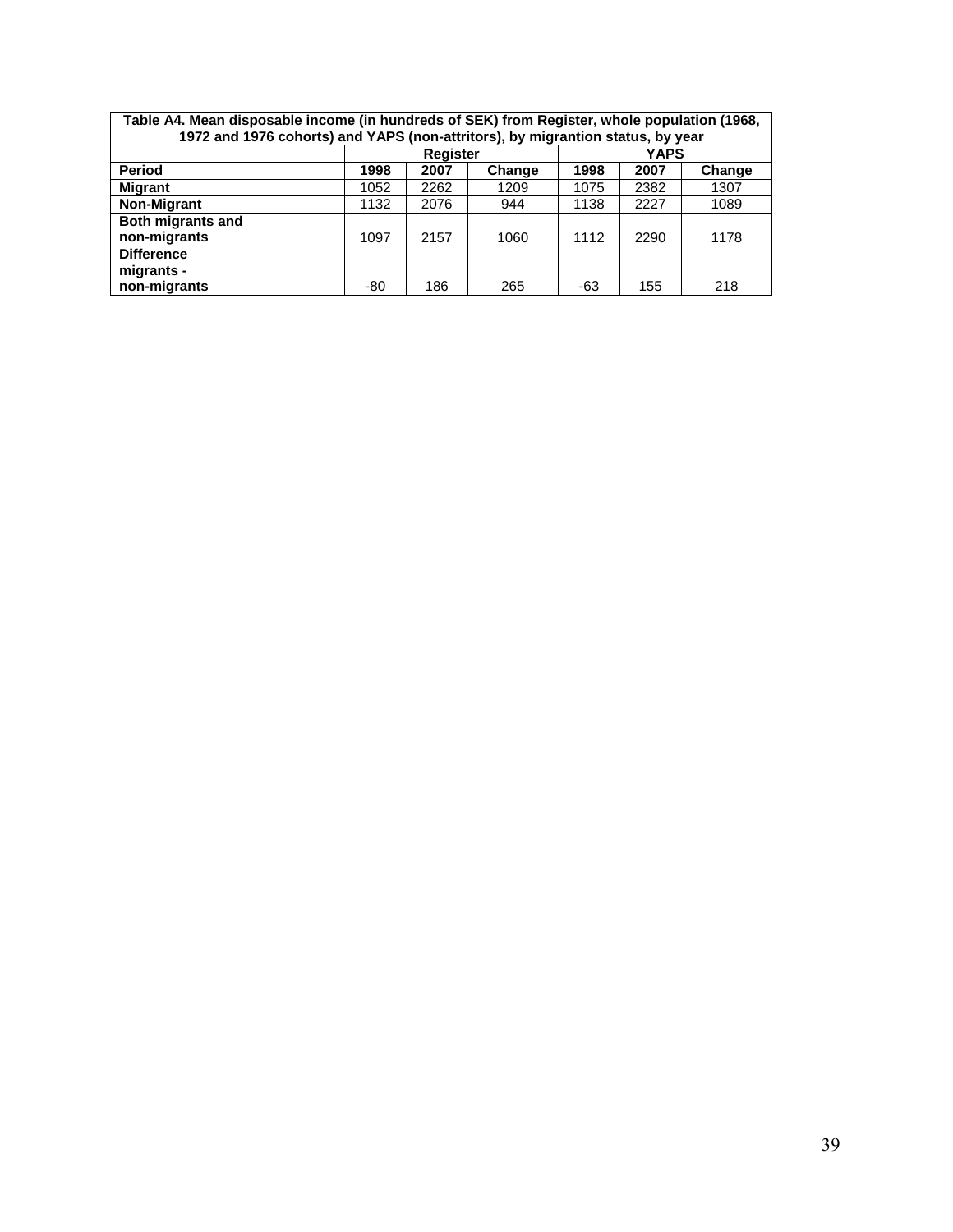| Table B1. Number of people surveyed answering each question in both 99 and 09, by migration status and reason to move, by cohort |             |          |                            |          |       |             |                 |             |          |       |
|----------------------------------------------------------------------------------------------------------------------------------|-------------|----------|----------------------------|----------|-------|-------------|-----------------|-------------|----------|-------|
|                                                                                                                                  |             |          | All three cohorts combined |          |       |             |                 | 1976 cohort |          |       |
|                                                                                                                                  | Work        | Non-work | All                        | Non-     | Total | <b>Work</b> | Non-work        | All         | Non-     | Total |
|                                                                                                                                  | migrants    | migrants | migrants                   | migrants |       | migrant     | migrants        | migrants    | migrants |       |
| Life satisfaction                                                                                                                | 218         | 338      | 630                        | 911      | 1541  | 115         | 153             | 296         | 277      | 573   |
| Economic satisfaction                                                                                                            | 220         | 340      | 636                        | 919      | 1555  | 117         | 152             | 299         | 281      | 580   |
| Satisfaction with house                                                                                                          | 219         | 341      | 632                        | 912      | 1544  | 116         | 153             | 299         | 275      | 574   |
| Satisfaction with occupation                                                                                                     | 222         | 334      | 629                        | 893      | 1522  | 118         | 153             | 301         | 275      | 576   |
| Satisfaction with partner                                                                                                        | 121         | 244      | 415                        | 642      | 1057  | 59          | 103             | 177         | 167      | 344   |
| Occupation group                                                                                                                 | 215         | 326      | 609                        | 860      | 1469  | 115         | 148             | 289         | 266      | 555   |
| Civil status                                                                                                                     | 222         | 344      | 643                        | 930      | 1573  | 118         | 156             | 304         | 283      | 587   |
| Education                                                                                                                        | 221         | 343      | 641                        | 923      | 1564  | 117         | 155             | 302         | 280      | 582   |
| Work Income                                                                                                                      | 222         | 344      | 643                        | 930      | 1573  | 118         | 156             | 304         | 283      | 587   |
| Disposable Income                                                                                                                | 222         | 344      | 643                        | 930      | 1573  | 118         | 156             | 304         | 283      | 587   |
|                                                                                                                                  |             |          | 1972 cohort                |          |       |             |                 | 1968 cohort |          |       |
|                                                                                                                                  | <b>Work</b> | Non-work | All                        | Non-     | Total | Work        | Non-work        | All         | Non-     | Total |
|                                                                                                                                  | migrants    | migrants | migrants                   | migrants |       | migrant     | migrants        | migrants    | migrants |       |
| Life satisfaction                                                                                                                | 61          | 115      | 205                        | 327      | 532   | 42          | 70              | 129         | 307      | 436   |
| Economic satisfaction                                                                                                            | 62          | 117      | 208                        | 328      | 536   | 41          | 71              | 129         | 310      | 439   |
| Satisfaction with house                                                                                                          | 62          | 117      | 205                        | 328      | 533   | 41          | $\overline{71}$ | 128         | 309      | 437   |
| Satisfaction with occupation                                                                                                     | 62          | 114      | 202                        | 322      | 524   | 42          | 67              | 126         | 296      | 422   |
| Satisfaction with partner                                                                                                        | 34          | 84       | 141                        | 237      | 378   | 28          | 57              | 97          | 238      | 335   |
| Occupation group                                                                                                                 | 59          | 111      | 197                        | 307      | 504   | 41          | 67              | 123         | 287      | 410   |
| Civil status                                                                                                                     | 62          | 117      | 209                        | 334      | 543   | 42          | 71              | 130         | 313      | 443   |
| Education                                                                                                                        | 62          | 117      | 209                        | 331      | 540   | 42          | 71              | 130         | 312      | 442   |
| Work Income                                                                                                                      | 62          | 117      | 209                        | 334      | 543   | 42          | 71              | 130         | 313      | 443   |
| Disposable Income                                                                                                                | 62          | 117      | 209                        | 334      | 543   | 42          | 71              | 130         | 313      | 443   |

# **Appendix B. Description of variables used in the study**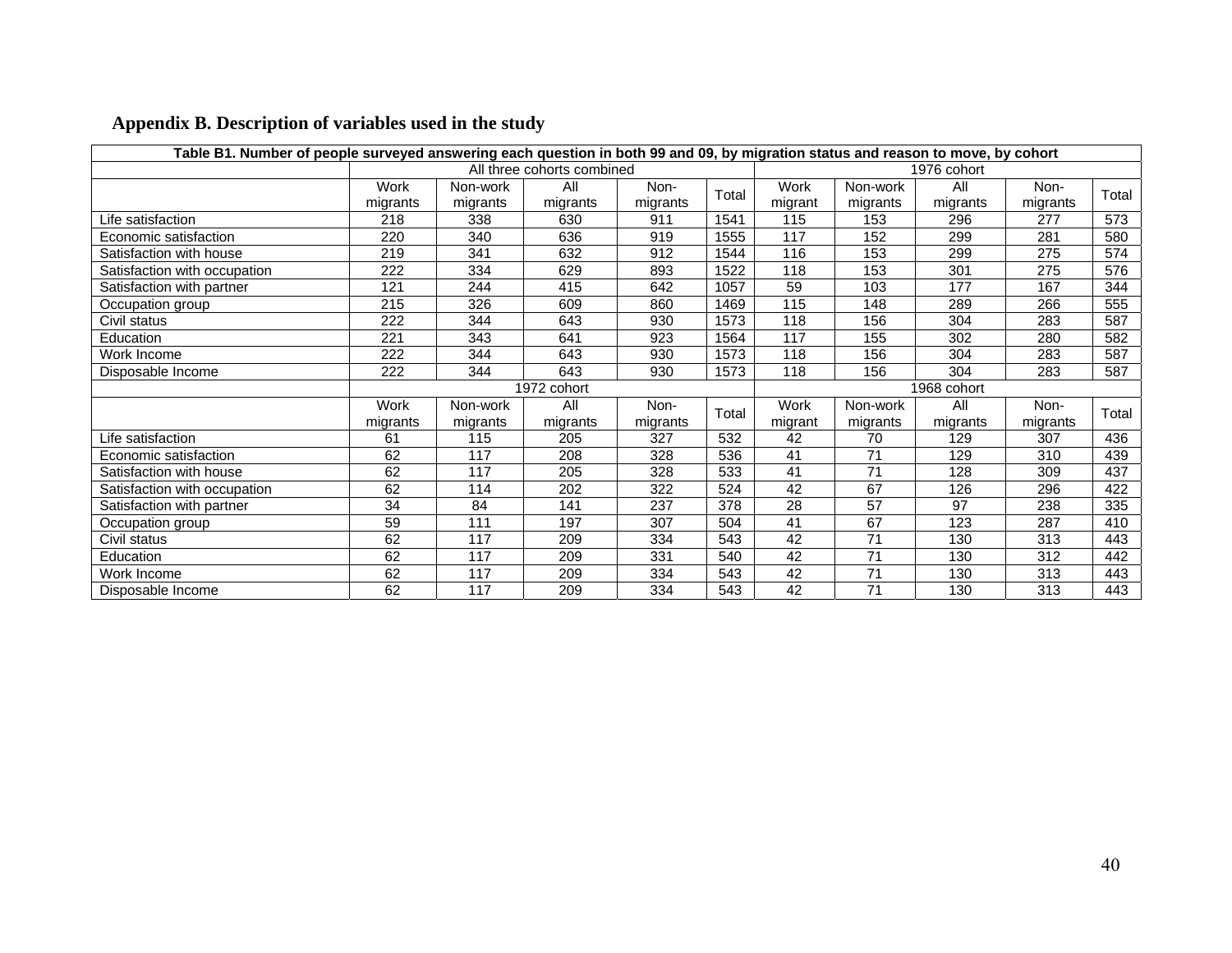|                  |     |              |     | Table B2. Mean life satisfaction by occupation, by year, by migrant status |     |       |     |      |     |         |       |      |
|------------------|-----|--------------|-----|----------------------------------------------------------------------------|-----|-------|-----|------|-----|---------|-------|------|
|                  |     | 2009<br>1999 |     |                                                                            |     |       |     |      |     |         |       |      |
|                  |     | migrant      |     | non-mig                                                                    |     | total |     | mia  |     | non-mia | total |      |
|                  | n   | Is           | n   | Is                                                                         | n   | ls    | n   | ls   | n   | Is      | n     | ls   |
| Goods            | 45  | 3.69         | 125 | 3.97                                                                       | 170 | 3.89  | 32  | 3.88 | 113 | 3.84    | 145   | 3.85 |
| Service          | 86  | 3.85         | 192 | 4.07                                                                       | 278 | 4.00  | 58  | 4.00 | 148 | 3.94    | 206   | 3.96 |
| Asst             | 62  | 3.95         | 107 | 3.98                                                                       | 169 | 3.97  | 64  | 4.09 | 122 | 3.93    | 186   | 3.99 |
| Interm           | 104 | 3.91         | 159 | 4.04                                                                       | 263 | 3.99  | 198 | 3.96 | 243 | 4.01    | 441   | 3.99 |
| n-m/self         | 67  | 4.03         | 66  | 4.02                                                                       | 133 | 4.02  | 198 | 4.07 | 153 | 4.00    | 351   | 4.04 |
| exec/entrep/farm | 9   | 4.67         | 33  | 4.03                                                                       | 42  | 4.17  | 35  | 3.94 | 66  | 3.92    | 101   | 3.93 |
| <b>Student</b>   | 236 | 3.78         | 176 | 3.86                                                                       | 412 | 3.82  | 18  | 3.89 | 33  | 3.36    | 51    | 3.55 |
| Unemp            | 20  | 3.25         | 33  | 3.85                                                                       | 53  | 3.62  | 8   | 4.13 | 12  | 3.42    | 20    | 3.70 |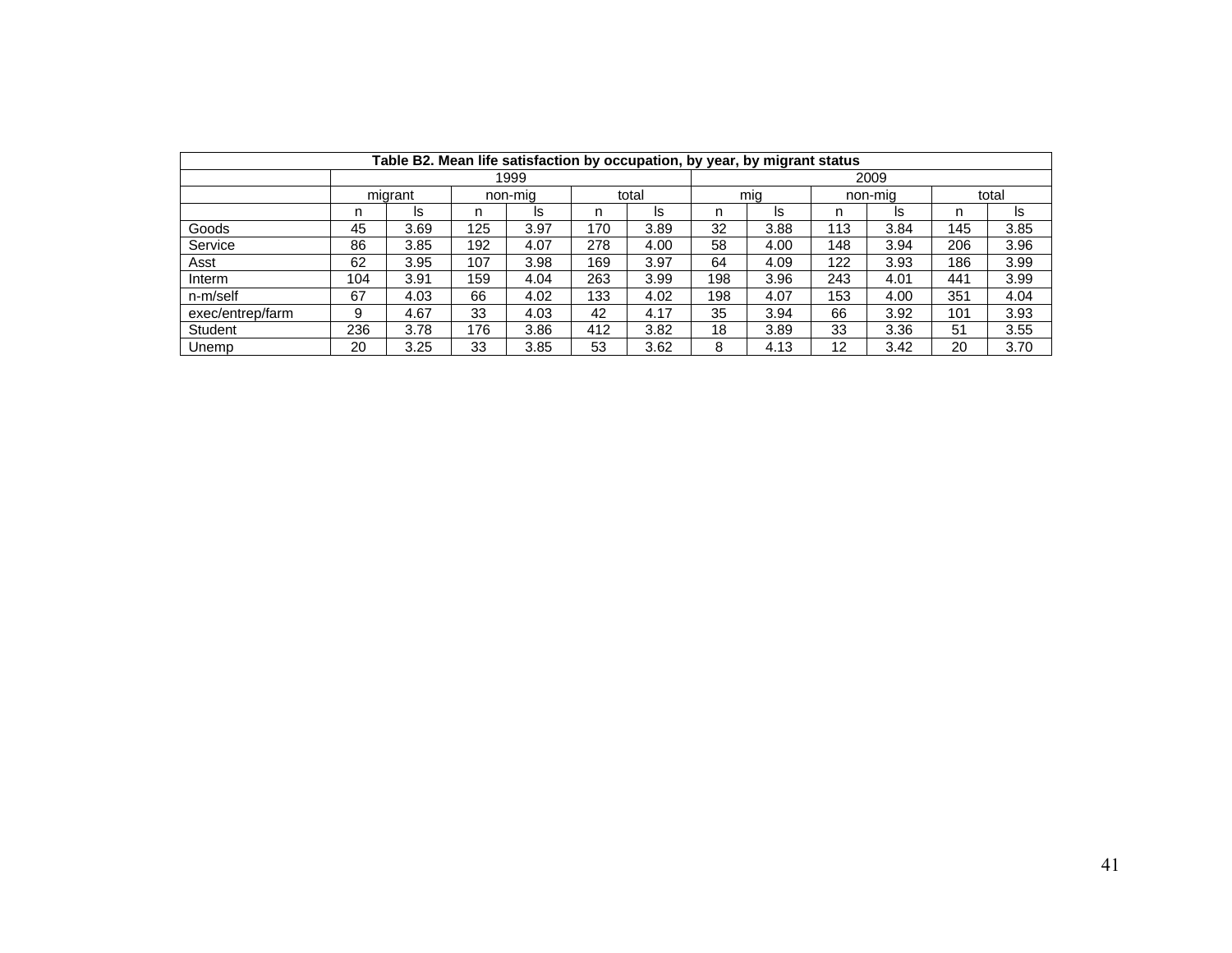| Table B3. Description of all variables used in the analysis |                                                                                                                                                                                                                                        |                                                                                                                                                                                                                                                                                             |  |  |  |  |  |  |  |
|-------------------------------------------------------------|----------------------------------------------------------------------------------------------------------------------------------------------------------------------------------------------------------------------------------------|---------------------------------------------------------------------------------------------------------------------------------------------------------------------------------------------------------------------------------------------------------------------------------------------|--|--|--|--|--|--|--|
| Variable                                                    | <b>Question asked</b>                                                                                                                                                                                                                  | <b>Response categories</b>                                                                                                                                                                                                                                                                  |  |  |  |  |  |  |  |
| migrant                                                     | Person who, according to register data, changed municipality in the period 1999-<br>2009 (including multiple changes and return migration)                                                                                             | $0 - other$<br>1 - migrant                                                                                                                                                                                                                                                                  |  |  |  |  |  |  |  |
| nonmigrant                                                  | Person who, according to register data, did not change municipality in the period<br>1999-2009                                                                                                                                         | $0 - other$<br>1 - non-migrant                                                                                                                                                                                                                                                              |  |  |  |  |  |  |  |
| work migrant                                                | Person who, according to register data, changed municipality in the period 1999-<br>2009 (including multiple changes and return migration) and listed "work/studies" as<br>main reason of move in the YAPS survey                      | $0 - other$<br>1 - migrant due to work reasons                                                                                                                                                                                                                                              |  |  |  |  |  |  |  |
| non-work migrant                                            | Person who, according to register data, changed municipality in the period 1999-<br>2009 (including multiple changes and return migration) and listed something other<br>than "work/studies" as main reason of move in the YAPS survey | $0 - other$<br>1 - migrant due to non-work reasons                                                                                                                                                                                                                                          |  |  |  |  |  |  |  |
| life satisfaction                                           | Answer to the "life satisfaction" question from the YAPS survey                                                                                                                                                                        | scale $1 - 5$ with $1 - \text{very dissatisfied, and} 5 =$<br>very satisfied                                                                                                                                                                                                                |  |  |  |  |  |  |  |
| work income                                                 | Register information on "income from work before tax" for the years 1998 and 2008<br>(in thousands of SEK)                                                                                                                             |                                                                                                                                                                                                                                                                                             |  |  |  |  |  |  |  |
| disposable income                                           | Register information on "disposable income" for the years 1998 and 2008<br>(in thousands of SEK)                                                                                                                                       |                                                                                                                                                                                                                                                                                             |  |  |  |  |  |  |  |
| economic satisfaction                                       | Answer to the "economic satisfaction" question from the YAPS survey                                                                                                                                                                    | scale $1 - 5$ with $1 - \text{very dissatisfied, and} 5 =$<br>very satisfied                                                                                                                                                                                                                |  |  |  |  |  |  |  |
| satisfaction with housing                                   | Answer to the "satisfaction with housing" question from the YAPS survey                                                                                                                                                                | scale $1 - 5$ with $1 - \text{very dissatisfied, and} 5 =$<br>very satisfied                                                                                                                                                                                                                |  |  |  |  |  |  |  |
| satisfaction with what the person is<br>doing               | Answer to the "satisfaction with what the person is doing: question from the YAPS<br>survey                                                                                                                                            | scale $1 - 5$ with $1 - \text{very dissatisfied, and} 5 =$<br>very satisfied                                                                                                                                                                                                                |  |  |  |  |  |  |  |
| satisfaction with partner                                   | Answer to the "satisfaction with partner: question from the YAPS survey                                                                                                                                                                | scale $1 - 5$ with $1 -$ very dissatisfied, and $5 =$<br>very satisfied                                                                                                                                                                                                                     |  |  |  |  |  |  |  |
| labor market transition                                     | Dummy variable taking on the value 1 if the person has achieved her highest<br>education level after 1999, and is a part of the labor force (not a student,<br>unemployed, or house worker) in 2009, and 0 otherwise                   | $0 - other$<br>1 - completed labor market transition                                                                                                                                                                                                                                        |  |  |  |  |  |  |  |
| occupation category                                         | Classification constructed from two questions:<br>1 - What is your main occupation? What are your main tasks at work?<br>2 - What is your current main activity?                                                                       | Occupation categories used in the paper are<br>divided into following groups:<br>1) Student<br>2) Goods production<br>3) Service production<br>4) Assistnat non-manual<br>5) Intermediate non-manual<br>6) Professional/higher manual/self-<br>employed<br>7) Executive/entrepreneur/farmer |  |  |  |  |  |  |  |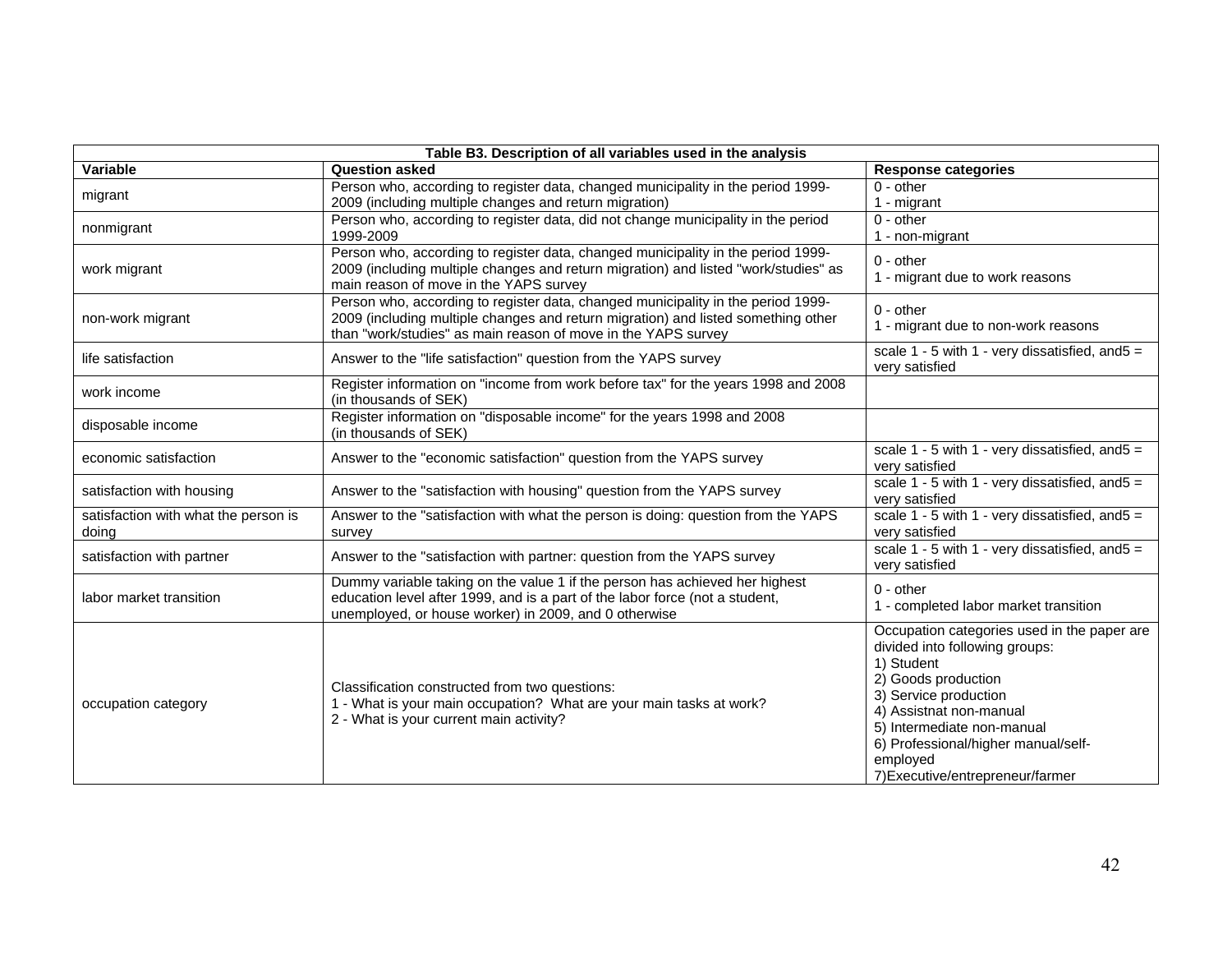|                                                   | <b>Table B3 continued</b>                                                                                             |                                                                                                                                                                                                                                                                       |  |  |  |  |  |  |  |  |
|---------------------------------------------------|-----------------------------------------------------------------------------------------------------------------------|-----------------------------------------------------------------------------------------------------------------------------------------------------------------------------------------------------------------------------------------------------------------------|--|--|--|--|--|--|--|--|
| educ_level                                        | Education from the Swedish register data                                                                              | compulsory 9 years<br>secondary <3 years<br>secondary 3 years<br>post-secondary <3 years<br>post-secondary >=3 years/postgraduate                                                                                                                                     |  |  |  |  |  |  |  |  |
| educ_years                                        | Years of education constructed based on the education level obtained from<br>register data                            | Education years assigned as follows:<br>compulsory education - 9 years<br>secondary less than 3 years - 10.5 years<br>secondary 3 years - 12 years<br>post-secondary less than 3 years - 13.5 years<br>post-secondary more than 3 years/postgraduate<br>$-16.5$ years |  |  |  |  |  |  |  |  |
| marital status                                    | Marital status from Swedish register                                                                                  | 1. unmarried; 2. married; 3. widowed; 4.<br>divorced                                                                                                                                                                                                                  |  |  |  |  |  |  |  |  |
| cohort                                            | Register data for year person was born                                                                                |                                                                                                                                                                                                                                                                       |  |  |  |  |  |  |  |  |
| gender                                            | Register data for gender of person surveyed                                                                           |                                                                                                                                                                                                                                                                       |  |  |  |  |  |  |  |  |
| county                                            | County of residence from Swedish register                                                                             |                                                                                                                                                                                                                                                                       |  |  |  |  |  |  |  |  |
| municipality                                      | Municipality of residence from Swedish register                                                                       |                                                                                                                                                                                                                                                                       |  |  |  |  |  |  |  |  |
| unmarried FD<br>married FD<br>divorced/widowed FD | Change in the corresponding marital status constructed according to the<br>Swedish register "marital status" variable | -1: person who has exited the corresponding<br>marital status<br>0: person who has had no changes in his/her<br>marital status<br>1: person who has entered the corresponding<br>marital status                                                                       |  |  |  |  |  |  |  |  |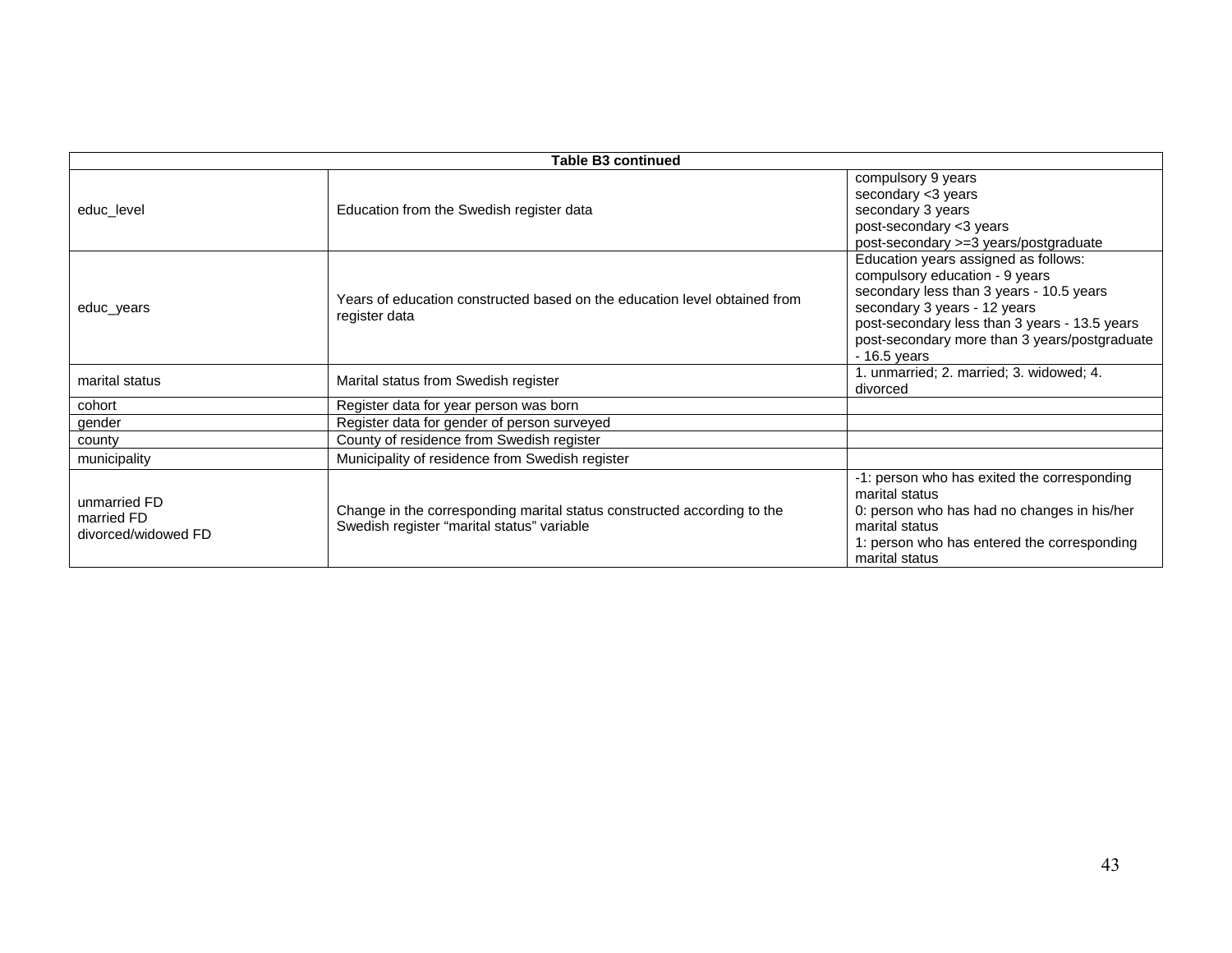| Table B4. Description of original survey questions used in the analysis |                                                                             |                                                                                      |  |  |  |  |  |  |  |
|-------------------------------------------------------------------------|-----------------------------------------------------------------------------|--------------------------------------------------------------------------------------|--|--|--|--|--|--|--|
| Variable                                                                | <b>Question asked</b>                                                       | <b>Response categories</b>                                                           |  |  |  |  |  |  |  |
| life satisfaction                                                       | Are you satisfied or dissatisfied with life in general right now?           | scale $1 - 5$ with $1 -$ very dissatisfied, and $5 =$ very satisfied                 |  |  |  |  |  |  |  |
| Economic satisfaction                                                   | Are you satisfied or dissatisfied with your economic situation?             | scale $1 - 5$ with $1 - \text{very dissatisfied}$ , and $5 = \text{very satisfied}$  |  |  |  |  |  |  |  |
| satisfaction with housing                                               | Are you satisfied or dissatisfied with your housing situation?              | scale $1 - 5$ with $1 -$ very dissatisfied, and $5 =$ very satisfied                 |  |  |  |  |  |  |  |
| satisfaction with what the person is doing                              | Are you satisfied or dissatisfied with what you are currently doing?        | scale $1 - 5$ with $1 - \text{very dissatisfied}$ , and $5 = \text{very satisfied}$  |  |  |  |  |  |  |  |
| satisfaction with partner                                               | Are you satisfied or dissatisfied with your relationship with your partner? | scale 1 - 5 with 1 - very dissatisfied, and 5 = very satisfied                       |  |  |  |  |  |  |  |
| long_distance_move                                                      | When did you last make a long distance move? (year and month)               | Year and month recorded separately                                                   |  |  |  |  |  |  |  |
|                                                                         |                                                                             | My work/studies                                                                      |  |  |  |  |  |  |  |
|                                                                         |                                                                             | My partners work/studies                                                             |  |  |  |  |  |  |  |
|                                                                         |                                                                             | I wanted to move to my partner                                                       |  |  |  |  |  |  |  |
| reason move                                                             | What was the most important reason for you to move?                         | I wanted to come closer to friends and family                                        |  |  |  |  |  |  |  |
|                                                                         |                                                                             | I wanted a change of environment                                                     |  |  |  |  |  |  |  |
|                                                                         |                                                                             | I wanted to move back to where I grew up                                             |  |  |  |  |  |  |  |
|                                                                         |                                                                             | My partner wanted to move                                                            |  |  |  |  |  |  |  |
|                                                                         |                                                                             | Other, namely                                                                        |  |  |  |  |  |  |  |
|                                                                         |                                                                             | Open ended response from survey regrouped as:                                        |  |  |  |  |  |  |  |
|                                                                         |                                                                             | 1.unskilled in good production                                                       |  |  |  |  |  |  |  |
|                                                                         |                                                                             | 2.unskilled in service production                                                    |  |  |  |  |  |  |  |
|                                                                         |                                                                             | 3. skilled in goods production                                                       |  |  |  |  |  |  |  |
| occupation                                                              | What is your main occupation? What are your main tasks at work?             | 4.skilled in service production                                                      |  |  |  |  |  |  |  |
|                                                                         |                                                                             | 5.assistant non-manual, lower level i                                                |  |  |  |  |  |  |  |
|                                                                         |                                                                             | 6.assistant non-manual, lower level ii                                               |  |  |  |  |  |  |  |
|                                                                         |                                                                             | 7.intermediate non-manual                                                            |  |  |  |  |  |  |  |
|                                                                         |                                                                             | 8.professional/higher non-manual/self-employed<br>9.entrepreneurs/farmers/executives |  |  |  |  |  |  |  |
|                                                                         |                                                                             | Open ended response from survey regrouped as:                                        |  |  |  |  |  |  |  |
|                                                                         |                                                                             | 1. permanent employment                                                              |  |  |  |  |  |  |  |
|                                                                         |                                                                             | 2. casual/limited employment                                                         |  |  |  |  |  |  |  |
|                                                                         |                                                                             | 3. self employed                                                                     |  |  |  |  |  |  |  |
|                                                                         |                                                                             | 4. studies                                                                           |  |  |  |  |  |  |  |
|                                                                         |                                                                             | 5. "kunskapslyftetet"                                                                |  |  |  |  |  |  |  |
|                                                                         |                                                                             | 6. employment measures                                                               |  |  |  |  |  |  |  |
|                                                                         |                                                                             | 7. unemployed $>= 6$ months                                                          |  |  |  |  |  |  |  |
| main activity                                                           | What is your current main activity?                                         | 8. unemployed $<$ 6 months                                                           |  |  |  |  |  |  |  |
|                                                                         |                                                                             | 9. parental leave                                                                    |  |  |  |  |  |  |  |
|                                                                         |                                                                             | 10. housekeeping                                                                     |  |  |  |  |  |  |  |
|                                                                         |                                                                             | 11. military                                                                         |  |  |  |  |  |  |  |
|                                                                         |                                                                             | 13. retired                                                                          |  |  |  |  |  |  |  |
|                                                                         |                                                                             | 14. on long term sick leave                                                          |  |  |  |  |  |  |  |
|                                                                         |                                                                             | 15. doctoral student                                                                 |  |  |  |  |  |  |  |
|                                                                         |                                                                             | 16, on leave from work                                                               |  |  |  |  |  |  |  |
|                                                                         |                                                                             | 17. other                                                                            |  |  |  |  |  |  |  |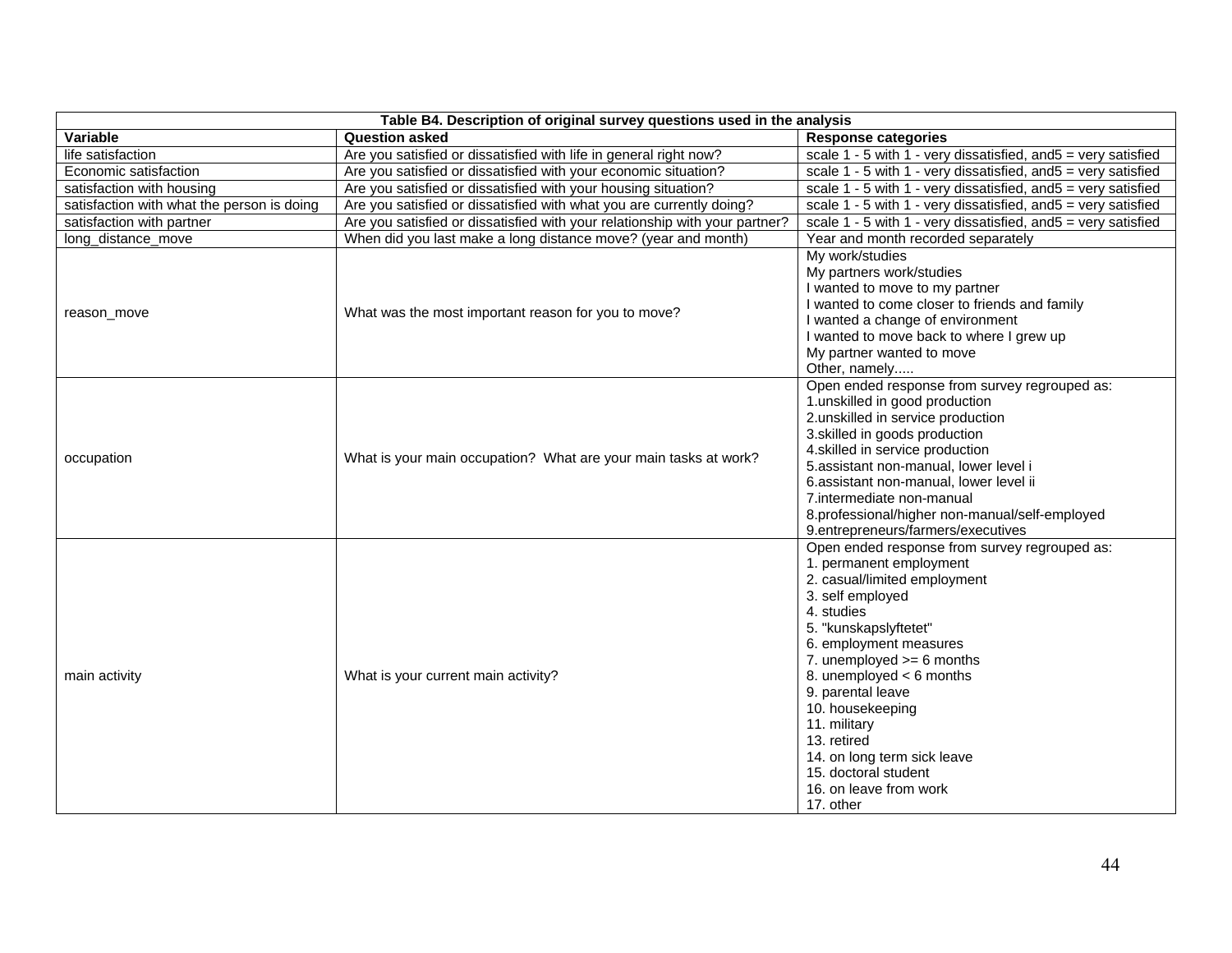# **Appendix C. Robustness checks**

| Table C1. OLS and MI ICE regressions: Life satisfaction as dependent variable, |                                 |                                           |             |            |             |            |  |  |  |  |  |  |
|--------------------------------------------------------------------------------|---------------------------------|-------------------------------------------|-------------|------------|-------------|------------|--|--|--|--|--|--|
| regressed on <b>county</b> migrant dummy (pooled and by reason) with           |                                 |                                           |             |            |             |            |  |  |  |  |  |  |
| non-migrants as reference group                                                |                                 |                                           |             |            |             |            |  |  |  |  |  |  |
|                                                                                | Life satisfaction<br>(6)        |                                           |             |            |             |            |  |  |  |  |  |  |
|                                                                                | (2)<br>(5)<br>(1)<br>(3)<br>(4) |                                           |             |            |             |            |  |  |  |  |  |  |
|                                                                                |                                 | <b>OLS</b><br><b>MI ICE</b><br><b>OLS</b> |             |            |             |            |  |  |  |  |  |  |
| all migrants                                                                   | 0.214                           | 0.183                                     |             |            |             |            |  |  |  |  |  |  |
|                                                                                | $(3.29)$ **                     | $(2.72)$ **                               |             |            |             |            |  |  |  |  |  |  |
| work migrant                                                                   |                                 |                                           | 0.27        | 0.231      | 0.270       | 0.232      |  |  |  |  |  |  |
|                                                                                |                                 |                                           | $(2.93)$ ** | $(2.45)^*$ | $(2.77)$ ** | $(2.35)^*$ |  |  |  |  |  |  |
| non-work migrant                                                               |                                 |                                           | 0.175       | 0.149      | 0.172       | 0.147      |  |  |  |  |  |  |
|                                                                                |                                 |                                           | $(2.08)^*$  | $(1.76)+$  | $(2)^{*}$   | (1.69)+    |  |  |  |  |  |  |
| married FD                                                                     |                                 | 0.015                                     |             | 0.015      |             | 0.015      |  |  |  |  |  |  |
|                                                                                |                                 | (0.27)                                    |             | (0.28)     |             | (0.28)     |  |  |  |  |  |  |
| divorced/widowed FD                                                            |                                 | $-0.055$                                  |             | $-0.056$   |             | $-0.056$   |  |  |  |  |  |  |
|                                                                                |                                 | (0.37)                                    |             | (0.38)     |             | (0.43)     |  |  |  |  |  |  |
| Im transition                                                                  |                                 | 0.116                                     |             | 0.114      |             | 0.114      |  |  |  |  |  |  |
|                                                                                |                                 | $(2.05)^*$                                |             | $(2.01)^*$ |             | $(2.02)^*$ |  |  |  |  |  |  |
| Constant                                                                       | 0.02                            | $-0.014$                                  | 0.021       | -0.013     | 0.020       | $-0.013$   |  |  |  |  |  |  |
|                                                                                | (0.35)                          | (0.21)                                    | (0.36)      | (0.2)      | (0.35)      | (0.2)      |  |  |  |  |  |  |
| Observations                                                                   | 1541                            | 1526                                      | 1538        | 1524       | 1541        | 1526       |  |  |  |  |  |  |
| R-squared                                                                      | 0.03                            | 0.03                                      | 0.03        | 0.03       |             |            |  |  |  |  |  |  |
| Robust t statistics in parentheses                                             |                                 |                                           |             |            |             |            |  |  |  |  |  |  |
| + significant at 10%; * significant at 5%; ** significant at 1%                |                                 |                                           |             |            |             |            |  |  |  |  |  |  |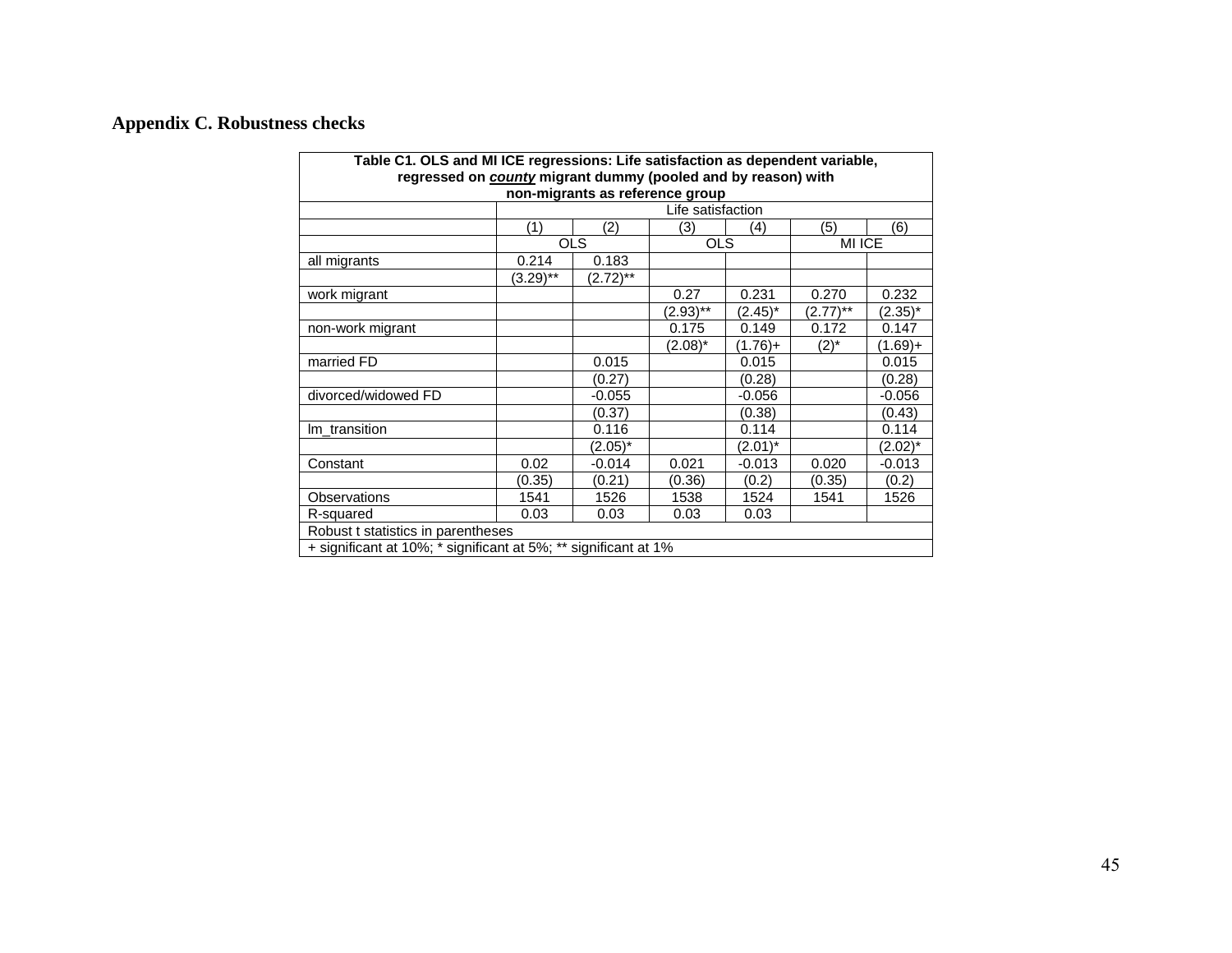| Table C2. OLS and MI ICE regressions: Different life domains as dependent variables, regressed on county migrant dummy (pooled and by reason)<br>with non-migrants as reference group |                 |             |              |                   |              |              |                       |                   |                     |             |                |             |                        |            |               |
|---------------------------------------------------------------------------------------------------------------------------------------------------------------------------------------|-----------------|-------------|--------------|-------------------|--------------|--------------|-----------------------|-------------------|---------------------|-------------|----------------|-------------|------------------------|------------|---------------|
|                                                                                                                                                                                       | (1)             | (2)         | (3)          | (4)               | (5)          | (6)          | (7)                   | (8)               | (9)                 | (10)        | (11)           | (12)        | (13)                   | (14)       | (15)          |
|                                                                                                                                                                                       | Economic domain |             |              |                   |              |              |                       |                   |                     |             | Housing domain |             | Professional domain    |            |               |
|                                                                                                                                                                                       |                 |             |              |                   |              |              |                       | Satisfaction with |                     |             |                |             | Satisfaction with what |            |               |
|                                                                                                                                                                                       |                 | Work income |              | Disposable income |              |              | Economic satisfaction |                   |                     | housing     |                |             | currently doing        |            |               |
|                                                                                                                                                                                       | <b>OLS</b>      | <b>OLS</b>  | MI ICE       | <b>OLS</b>        | <b>OLS</b>   | MI ICE       | <b>OLS</b>            | <b>OLS</b>        | MI ICE              | <b>OLS</b>  | OLS            | MI ICE      | <b>OLS</b>             | <b>OLS</b> | <b>MI ICE</b> |
| all migrants                                                                                                                                                                          | 23.134          |             |              | 9.73              |              |              | $-0.032$              |                   |                     | 0.18        |                |             | $-0.128$               |            |               |
|                                                                                                                                                                                       | $(2.54)^*$      |             |              | (1.55)            |              |              | (0.38)                |                   |                     | $(1.93) +$  |                |             | (1.46)                 |            |               |
| work migrant                                                                                                                                                                          |                 | 41.332      | 41.824       |                   | 21.323       | 21.684       |                       | 0.005             | 0.007               |             | 0.08           | 0.084       |                        | $-0.152$   | $-0.148$      |
|                                                                                                                                                                                       |                 | $(2.91)$ ** | $(3.15)$ **  |                   | $(2.16)^*$   | $(2.5)^*$    |                       | (0.05)            | (0.06)              |             | (0.58)         | (0.66)      |                        | (1.25)     | (1.17)        |
| non-work migrant                                                                                                                                                                      |                 | 10.579      | 9.257        |                   | 1.625        | 0.853        |                       | $-0.054$          | $-0.060$            |             | 0.253          | 0.252       |                        | $-0.119$   | $-0.112$      |
|                                                                                                                                                                                       |                 | (0.96)      | (0.79)       |                   | (0.21)       | (0.11)       |                       | (0.52)            | (0.59)              |             | $(2.28)^*$     | $(2.25)^*$  |                        | (1.05)     | (1.01)        |
| married FD                                                                                                                                                                            | 5.049           | 5.131       | 5.307        | 13.59             | 13.592       | 13.755       | 0.052                 | 0.053             | 0.053               | $-0.023$    | $-0.027$       | $-0.024$    | $-0.034$               | $-0.038$   | $-0.034$      |
|                                                                                                                                                                                       | (0.64)          | (0.65)      | (0.72)       | $(2.70)$ **       | $(2.70)$ **  | $(2.84)$ **  | (0.8)                 | (0.81)            | (0.81)              | (0.33)      | (0.39)         | (0.34)      | (0.47)                 | (0.53)     | (0.48)        |
| divorced/widowed FD                                                                                                                                                                   | 19.901          | 19.418      | 19.484       | 30.868            | 30.531       | 30.602       | $-0.148$              | $-0.148$          | $-0.149$            | $-0.218$    | $-0.217$       | $-0.215$    | 0.088                  | 0.087      | 0.089         |
|                                                                                                                                                                                       | (1.35)          | (1.31)      | (1.11)       | $(2.81)$ **       | $(2.77)$ **  | $(2.68)$ **  | (0.85)                | (0.85)            | (0.96)              | (1.32)      | (1.32)         | (1.28)      | (0.6)                  | (0.59)     | (0.53)        |
| Im transition                                                                                                                                                                         | 66.656          | 65.991      | 65.794       | 14.383            | 13.985       | 13.832       | 0.532                 | 0.531             | 0.531               | $-0.028$    | $-0.022$       | $-0.024$    | 0.127                  | 0.13       | 0.128         |
|                                                                                                                                                                                       | $(8.52)$ **     | $(8.41)$ ** | $(8.69)$ **  | $(3.02)$ **       | $(2.95)$ **  | $(2.8)$ **   | $(7.78)$ **           | $(7.72)$ **       | $(8)$ <sup>**</sup> | (0.38)      | (0.29)         | (0.33)      | $(1.77) +$             | $(1.80)+$  | $(1.76)+$     |
| Constant                                                                                                                                                                              | 100.106         | 100.281     | 100.286      | 104.361           | 104.519      | 104.476      | 0.196                 | 0.196             | 0.196               | 0.439       | 0.44           | 0.438       | 0.111                  | 0.115      | 0.111         |
|                                                                                                                                                                                       | $(9.23)$ **     | $(9.25)$ ** | $(11.47)$ ** | $(13.51)$ **      | $(13.53)$ ** | $(18.29)$ ** | $(2.57)^*$            | $(2.56)^*$        | $(2.57)$ **         | $(4.91)$ ** | $(4.92)$ **    | $(5.18)$ ** | (1.38)                 | (1.42)     | (1.33)        |
| Observations                                                                                                                                                                          | 1556            | 1554        | 1556         | 1556              | 1554         | 1556         | 1540                  | 1538              | 1540                | 1530        | 1528           | 1530        | 1508                   | 1506       | 1508          |
| R-squared                                                                                                                                                                             | 0.11            | 0.12        |              | 0.07              | 0.07         |              | 0.08                  | 0.08              |                     | 0.03        | 0.03           |             | 0.02                   | 0.02       |               |
| Robust t statistics in parentheses                                                                                                                                                    |                 |             |              |                   |              |              |                       |                   |                     |             |                |             |                        |            |               |
| + significant at 10%; * significant at 5%; ** significant at 1%                                                                                                                       |                 |             |              |                   |              |              |                       |                   |                     |             |                |             |                        |            |               |
| All regressions include county controls corresponding to $D_{\rm co}$ and $(D_{\rm c1} - D_{\rm co})$ from model (2b).                                                                |                 |             |              |                   |              |              |                       |                   |                     |             |                |             |                        |            |               |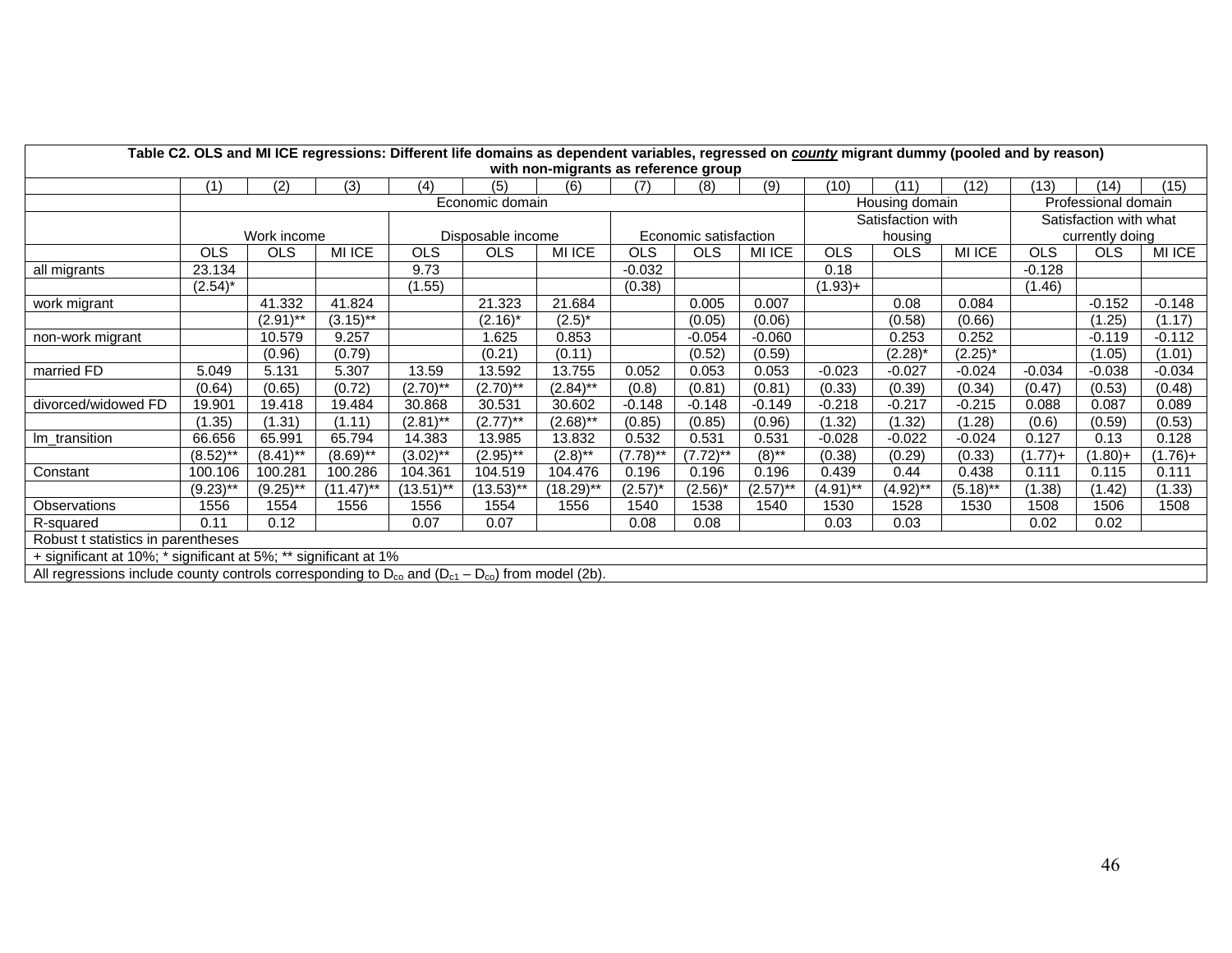| Table C3. OLS and MI ICE regressions: Life satisfaction as dependent variable,<br>regressed on migrant dummy (pooled and by reason) with non-migrants as |             |                   |             |  |  |  |  |  |  |  |
|----------------------------------------------------------------------------------------------------------------------------------------------------------|-------------|-------------------|-------------|--|--|--|--|--|--|--|
| reference group, controlling for years of education changes                                                                                              |             |                   |             |  |  |  |  |  |  |  |
|                                                                                                                                                          |             | Life satisfaction |             |  |  |  |  |  |  |  |
|                                                                                                                                                          | (1)         | (2)               | (3)         |  |  |  |  |  |  |  |
|                                                                                                                                                          | <b>OLS</b>  | <b>OLS</b>        | MI ICE      |  |  |  |  |  |  |  |
| all migrants                                                                                                                                             | 0.179       |                   |             |  |  |  |  |  |  |  |
|                                                                                                                                                          | $(3.21)$ ** |                   |             |  |  |  |  |  |  |  |
| work migrant                                                                                                                                             |             | 0.225             | 0.233       |  |  |  |  |  |  |  |
|                                                                                                                                                          |             | $(2.79)$ **       | $(2.85)$ ** |  |  |  |  |  |  |  |
| non-work migrant                                                                                                                                         |             | 0.138             | 0.151       |  |  |  |  |  |  |  |
|                                                                                                                                                          |             | $(2.07)^*$        | $(2.35)^*$  |  |  |  |  |  |  |  |
| married FD                                                                                                                                               | 0.01        | $-0.001$          | 0.011       |  |  |  |  |  |  |  |
|                                                                                                                                                          | (0.19)      | (0.01)            | (0.19)      |  |  |  |  |  |  |  |
| divorced/widowed FD                                                                                                                                      | $-0.047$    | $-0.072$          | $-0.049$    |  |  |  |  |  |  |  |
|                                                                                                                                                          | (0.31)      | (0.46)            | (0.38)      |  |  |  |  |  |  |  |
| Im_transition                                                                                                                                            | 0.084       | 0.106             | 0.08        |  |  |  |  |  |  |  |
|                                                                                                                                                          | (0.79)      | (0.96)            | (0.79)      |  |  |  |  |  |  |  |
| educ_years FD                                                                                                                                            | 0.008       | 0.006             | 0.008       |  |  |  |  |  |  |  |
|                                                                                                                                                          | (0.27)      | (0.19)            | (0.27)      |  |  |  |  |  |  |  |
| Constant                                                                                                                                                 | $-0.069$    | $-0.065$          | $-0.069$    |  |  |  |  |  |  |  |
|                                                                                                                                                          | (0.98)      | (0.88)            | (1)         |  |  |  |  |  |  |  |
| Observations                                                                                                                                             | 1523        | 1451              | 1523        |  |  |  |  |  |  |  |
| R-squared                                                                                                                                                | 0.03        | 0.04              |             |  |  |  |  |  |  |  |
| Robust t statistics in parentheses                                                                                                                       |             |                   |             |  |  |  |  |  |  |  |
| + significant at 10%; * significant at 5%; ** significant at 1%                                                                                          |             |                   |             |  |  |  |  |  |  |  |